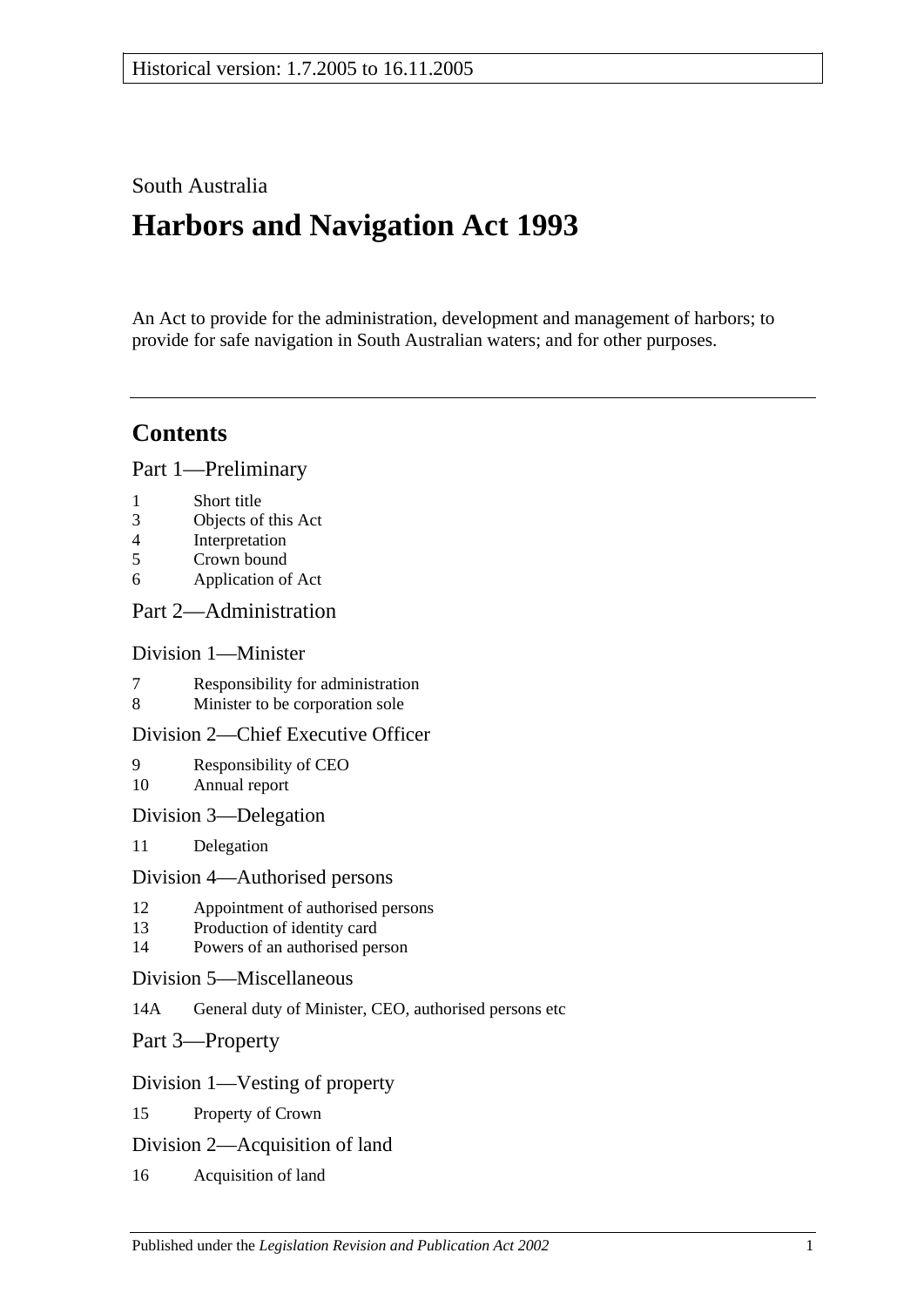- [Division 3—Resumption of land](#page-14-5)
- 17 [Resumption](#page-14-6)
- [Division 4—Care, control and management of property](#page-15-0)
- 18 [Care, control and management of property](#page-15-1)
- 18A [By-laws](#page-15-2)
- [Division 5—Dealings with property](#page-16-0)
- 19 [Power to grant leases and licences over land](#page-16-1)
- [Division 6—Rateability of land](#page-16-2)
- 20 [Rateability of land](#page-16-3)
- [Division 7—Damage to property](#page-16-4)
- 21 [Liability for damage](#page-16-5)

# [Part 4—General powers to protect navigation and to restrict use of waters](#page-18-0)

### [Division 1—Navigational aids](#page-18-1)

- 22 [Control of navigational aids](#page-18-2)
- 23 [Establishment of navigational aids](#page-18-3)
- 24 [Interference with navigational aids](#page-18-4)

### [Division 2—Clearance of wrecks](#page-19-0)

25 [Clearance of wrecks etc](#page-19-1)

# [Division 3—Restrictions on use of waters](#page-19-2)

- 26 [Licences for aquatic activities](#page-19-3)
- 27 [Restricted areas](#page-20-0)
- [Part 5—Harbors and ports](#page-22-0)

# [Division 1—Control and management of harbors and ports](#page-22-1)

- 28 [Control and management of harbors](#page-22-2)
- 28A [Power to assign control and management of ports](#page-22-3)
- 28B [Port operating agreements](#page-22-4)
- 28C [General responsibility of port operator](#page-23-0)
- 28D [Variation of port operating agreement](#page-23-1)
- 28E [Agreements to be tabled in Parliament](#page-23-2)
- 28F [Power to deal with non-compliance](#page-23-3)
- 28G [Power to appoint manager](#page-24-0)
- 28H [Powers of the manager](#page-24-1)

#### [Division 2—Port management officers](#page-25-0)

29 [Port management officers](#page-25-1)

#### [Division 2A—Operational powers](#page-25-2)

- 29A [Interpretation](#page-25-3)
- 29B [Power of direction](#page-25-4)
- 29C [Power to board vessel](#page-26-0)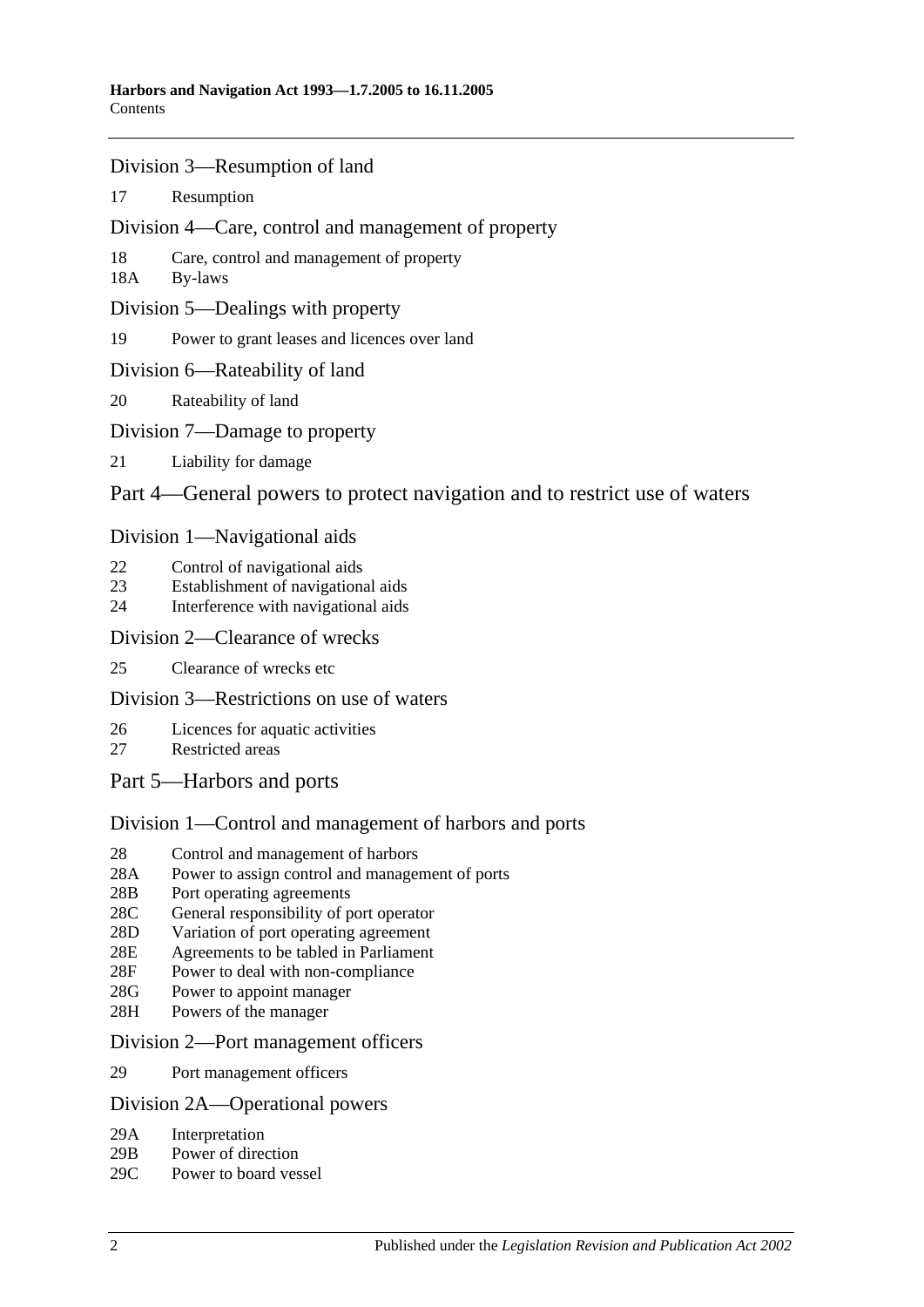#### [Division 3—Harbor improvement work](#page-26-1)

- 30 [Dredging or other similar work](#page-26-2)
- 30A [Development of harbors and maritime facilities](#page-26-3)
- 30B Application of *[Development Act](#page-27-0) 1993*

#### [Division 4—Harbor charges etc](#page-27-1)

- 31 [Power to fix charges](#page-27-2)
- 31A Power to waive [or reduce charges](#page-27-3)
- 31B [Charges in respect of goods](#page-27-4)
- 31C [Charges in respect of vessels](#page-28-0)
- 31D [Power to prevent use of harbor or port facilities](#page-28-1)

#### [Part 5A—Pilotage](#page-30-0)

- 33 [Licensing of pilots](#page-30-1)
- 34 [Pilotage exemption certificate](#page-30-2)
- 35 [Compulsory pilotage](#page-31-0)
- 36 [Duties and immunities of pilots](#page-31-1)

#### [Part 6—Crewing](#page-32-0)

#### [Division 1—Application of this Part](#page-32-1)

37 [Vessels to which this Part applies](#page-32-2)

#### [Division 2—Obligation to have adequate crew](#page-32-3)

- 38 [Obligation to have adequate crew](#page-32-4)
- 39 [Exemptions](#page-32-5)

#### [Division 3—State Crewing Committee](#page-32-6)

- 39A [Interpretation](#page-32-7)
- 40 [State Crewing Committee](#page-33-0)
- 41 [Nomination of members by owner](#page-33-1)
- 42 [Conditions of office](#page-34-0)
- 42A [Vacancies or defects in appointment of members](#page-34-1)

#### [Division 4—Procedures and powers of Committee](#page-34-2)

- 43 [Procedures at meetings](#page-34-3)
- 44 [Power to obtain information](#page-35-0)
- 45 [Determinations in relation to crew](#page-35-1)

# [Part 7—Certificates of competency](#page-36-0)

- 46 [Vessels to which this Part applies](#page-36-1)
- 47 [Requirement for certificate of competency](#page-36-2)
- 48 [Issue of certificates of competency or exemptions](#page-37-0)
- 49 [Cancellation of certificate of competency by court](#page-38-0)
- 50 [Cancellation of certificate of competency by Minister](#page-38-1)

### [Part 8—Hire of vessels](#page-40-0)

- 51 [Vessels to which this Part applies](#page-40-1)
- 52 [Obligation to hold licence](#page-40-2)
- 52A [Duration and granting of licence](#page-40-3)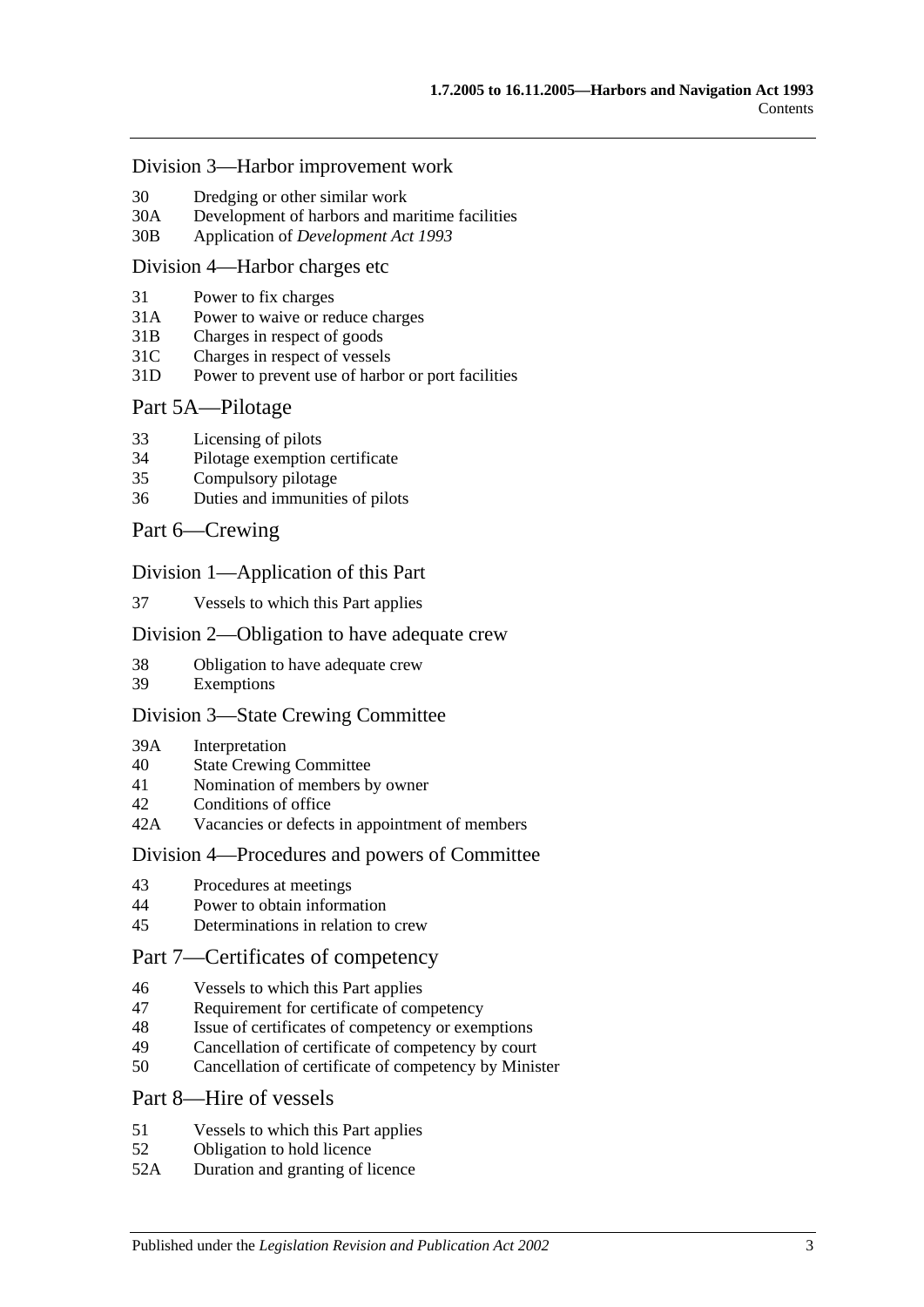#### 53 [Terms and conditions of licence](#page-40-4)

# [Part 9—Registration and certificates of surveys](#page-42-0)

#### [Division 1—Registration of vessels](#page-42-1)

- 54 [Application of Division](#page-42-2)
- 55 [Registration](#page-42-3)

## [Division 2—Certificates of survey](#page-42-4)

- 56 [Application of this Division](#page-42-5)
- 57 [Appointment of surveyors](#page-42-6)
- 58 [Issue of certificate of survey](#page-43-0)
- 59 [Certificate of survey](#page-43-1)
- 60 [Obligation to hold certificate of survey](#page-43-2)

#### [Division 3—Loadline certificates](#page-44-0)

- 61 [Application of this Division](#page-44-1)
- 62 [Issue of loadline certificate](#page-44-2)
- 63 [Loadline certificate](#page-44-3)
- 64 [Obligation to hold loadline certificate](#page-44-4)

# [Part 10—Safety](#page-46-0)

# [Division 1—Safety generally](#page-46-1)

- 65 [General requirements](#page-46-2)
- 65A [Requirement to have emergency position indicating radio beacon](#page-46-3)
- 66 [Power to prohibit use of unsafe vessel](#page-46-4)
- 67 [Minister's power to act in an emergency](#page-47-0)

#### [Division 2—Survey](#page-47-1)

- 68 [Requirement of survey](#page-47-2)
- [Division 3—Operation of vessels](#page-48-0)
- 69 [Vessels to be operated with due care](#page-48-1)

# [Division 4—Alcohol and other drugs](#page-48-2)

- 70 [Alcohol and other drugs](#page-48-3)
- 71 [Requirement to submit to alcotest or breath analysis](#page-49-0)
- 72 [Police to facilitate blood test at request of incapacitated person etc](#page-51-0)
- 72A [Authorised person to provide transport assistance for blood tests in certain circumstances](#page-51-1)  [outside Metropolitan Adelaide](#page-51-1)
- 72B [Blood tests by nurses where breath analysis taken outside Metropolitan Adelaide](#page-52-0)
- 72C [Concentration of alcohol in breath taken to indicate concentration of alcohol in blood](#page-52-1) 73 [Evidence](#page-52-2)
- 73A [Breath analysis where drinking occurs after operation of vessel](#page-54-0)
- 74 [Compulsory blood tests of injured persons including water skiers](#page-55-0)

#### [Part 11—Accidents](#page-60-0)

- 75 [Casualties to be reported](#page-60-1)
- 76 [Duty to render assistance and provide particulars](#page-60-2)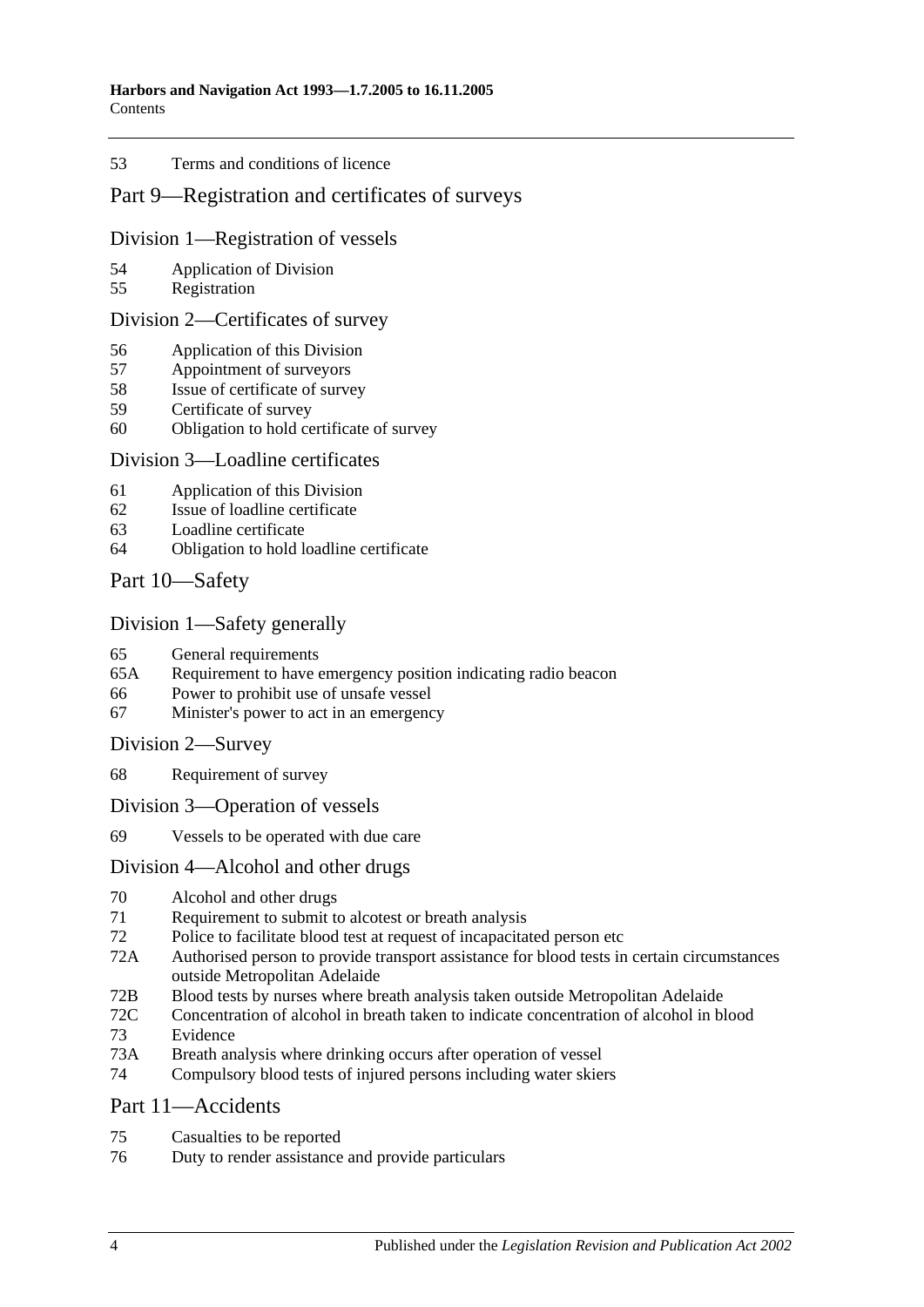# [Part 12—Court of Marine Enquiry](#page-62-0)

## [Division 1—Constitution of Court](#page-62-1)

77 [Constitution of Court](#page-62-2)

### [Division 2—Enquiries into casualties](#page-62-3)

78 [Enquiries into casualties](#page-62-4)

### [Division 3—Enquiries into misconduct or incompetence](#page-62-5)

79 [Enquiries into misconduct or incompetence](#page-62-6)

### [Division 4—Administrative review](#page-63-0)

80 [Review of administrative decisions](#page-63-1)

# [Part 13—Application of Commonwealth Act and International Conventions](#page-64-0)

- 81 [Application of Commonwealth Act](#page-64-1)
- 82 [Agreement between the Commonwealth and the State](#page-64-2)

### [Part 14—Miscellaneous](#page-66-0)

- 83 [Regattas etc](#page-66-1)
- 84 [Conduct on board vessels](#page-66-2)
- 85 [Unlawful use of vessels](#page-66-3)
- 87 [Evidentiary provision](#page-66-4)
- 89 [Officers' liability](#page-67-0)
- 90 [Recreational boating fund](#page-68-0)
- 91 [Regulations](#page-68-1)

# [Schedule 1—Harbors](#page-72-0)

1 [Harbors to which this Act applies](#page-72-1)

# [Schedule 2—Transitional provisions](#page-73-0)

2 [Transitional provisions](#page-73-1)

# [Legislative history](#page-74-0)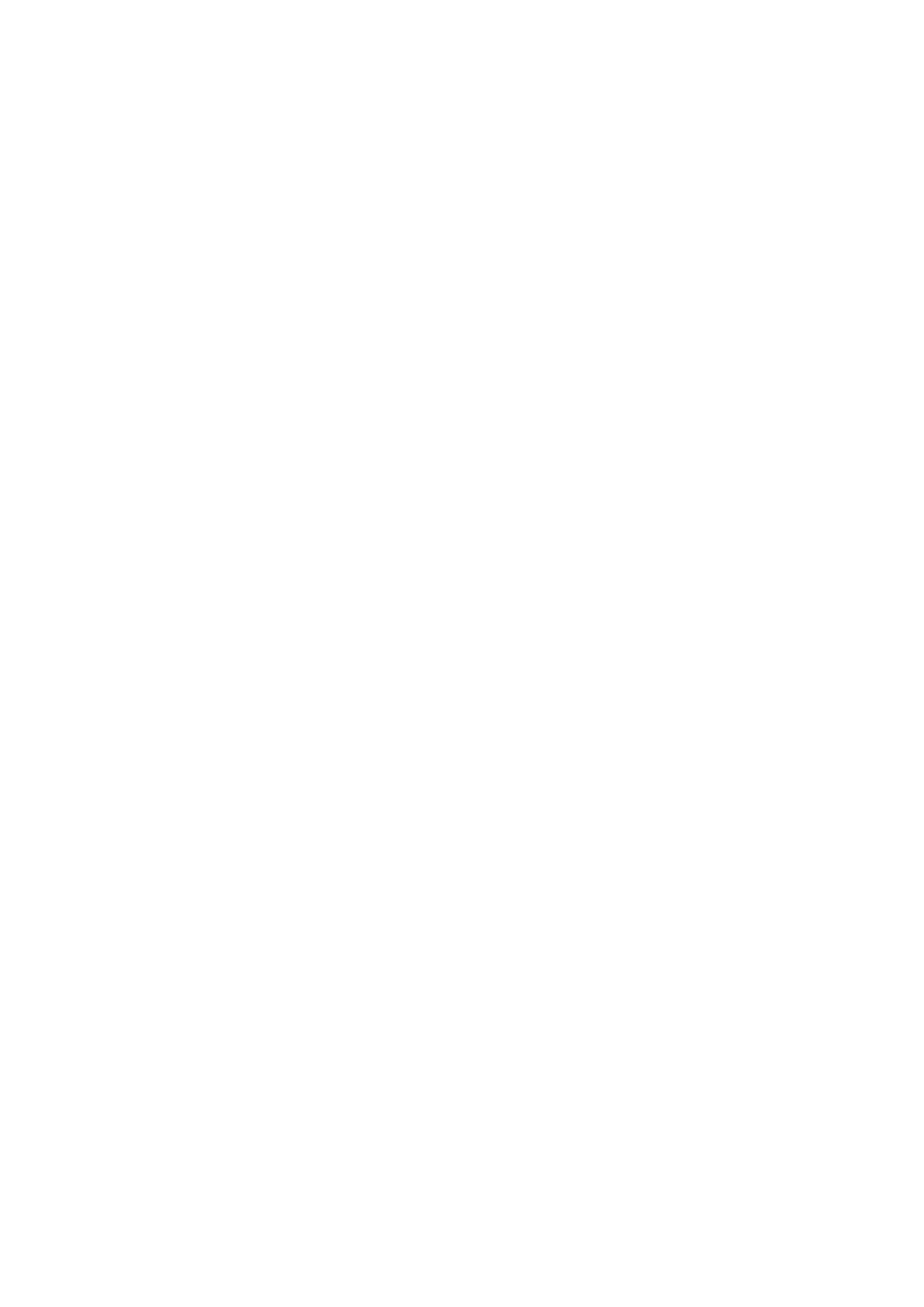# <span id="page-6-0"></span>**The Parliament of South Australia enacts as follows:**

# **Part 1—Preliminary**

# <span id="page-6-1"></span>**1—Short title**

This Act may be cited as the *Harbors and Navigation Act 1993*.

# <span id="page-6-2"></span>**3—Objects of this Act**

The objects of this Act are—

- (a) to provide for the efficient and effective administration and management of South Australian harbors and harbor facilities for the purpose of maximising their use and promoting trade; and
- (b) to ensure that efficient and reliable cargo transfer facilities are established and maintained; and
- (c) to promote the safe, orderly and efficient movement of shipping within harbors; and
- (d) to promote the economic use and the proper commercial exploitation of harbors and harbor facilities; and
- (e) to provide for the safe navigation of vessels in South Australian waters; and
- (f) to provide for the safe use of South Australian waters for recreational and other aquatic activities; and
- (g) insofar as this Act applies to the Adelaide Dolphin Sanctuary, to further the objects and objectives of the *[Adelaide Dolphin Sanctuary Act](http://www.legislation.sa.gov.au/index.aspx?action=legref&type=act&legtitle=Adelaide%20Dolphin%20Sanctuary%20Act%202005) 2005*.

# <span id="page-6-3"></span>**4—Interpretation**

(1) In this Act, unless the contrary intention appears—

*Adelaide Dolphin Sanctuary* has the same meaning as in the *[Adelaide Dolphin](http://www.legislation.sa.gov.au/index.aspx?action=legref&type=act&legtitle=Adelaide%20Dolphin%20Sanctuary%20Act%202005)  [Sanctuary Act](http://www.legislation.sa.gov.au/index.aspx?action=legref&type=act&legtitle=Adelaide%20Dolphin%20Sanctuary%20Act%202005) 2005*;

*adjacent land* means—

- (a) land extending from the low water mark on the seashore to the nearest road or section boundary, or to a distance of 50 metres from high water mark (whichever is the lesser distance); or
- (b) land extending from the edge of any other navigable waterway or body of water in the State to the nearest road or section boundary or for a distance of 50 metres (whichever is the lesser),

(but does not include land vested in fee simple in any person other than the Minister or land withdrawn from the Minister under the transitional provisions);

*alcotest* means a test by means of apparatus approved for the purpose of conducting alcotests under the *[Road Traffic Act](http://www.legislation.sa.gov.au/index.aspx?action=legref&type=act&legtitle=Road%20Traffic%20Act%201961) 1961*;

*authorised person* means a person appointed under [Part 2](#page-10-0) or a member of the police force;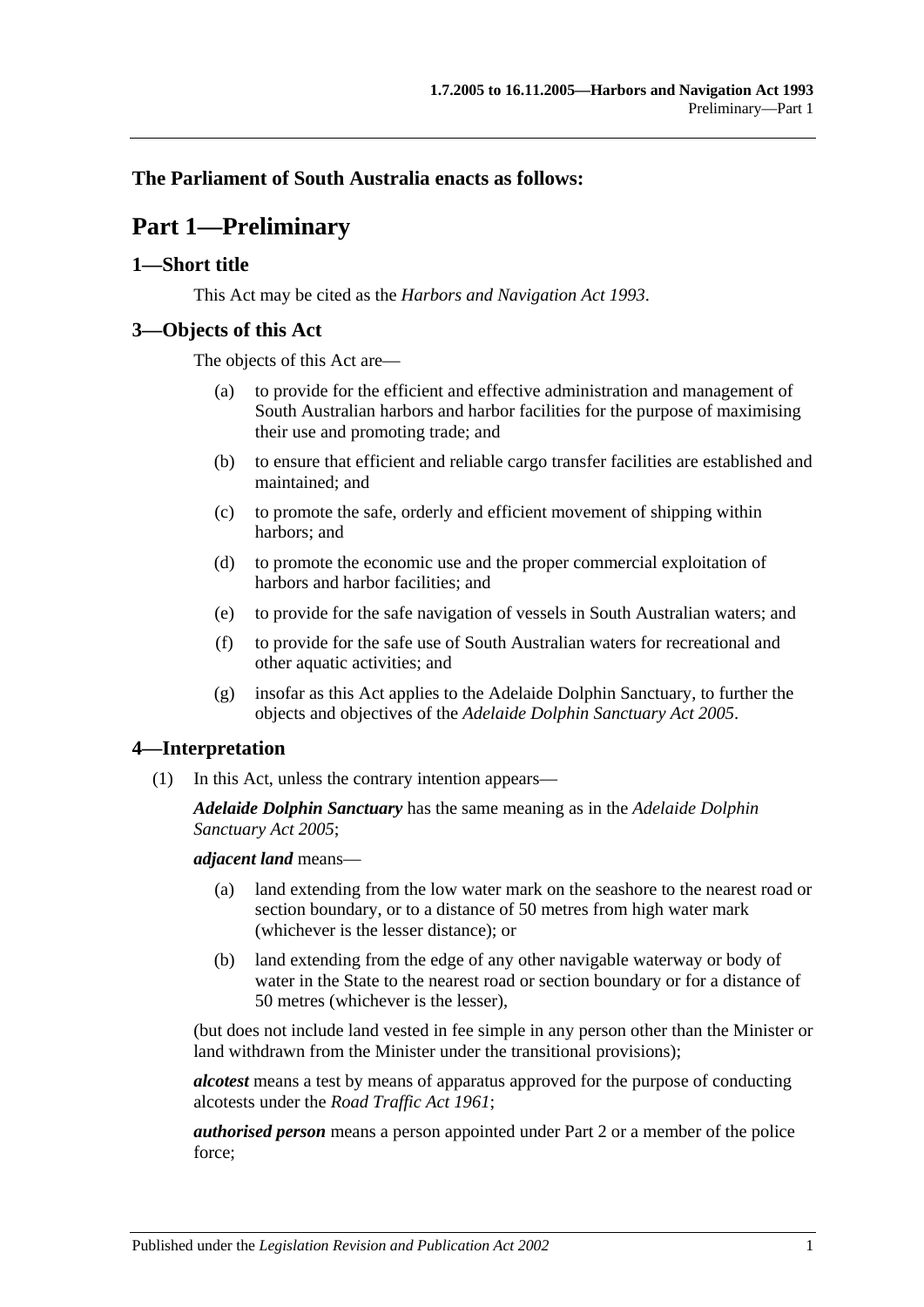*breath analysing instrument* means apparatus of a kind approved as a breath analysing instrument under the *[Road Traffic Act](http://www.legislation.sa.gov.au/index.aspx?action=legref&type=act&legtitle=Road%20Traffic%20Act%201961) 1961*;

*CEO* means the chief executive officer of the Department;

*commercial vessel* means a vessel used for industrial, commercial or scientific purposes and includes a vessel of a class declared by regulation to be a class of commercial vessels;

*Commonwealth Act* means the *Navigation Act 1912* of the Commonwealth;

*crew*, of a vessel, includes—

- (a) in the case of a commercial vessel—the master;
- (b) in the case of a recreational vessel—the operator,

and any person acting in a position declared by regulation to be a position of responsibility;

*department* means the department or administrative unit of the Public Service that has, subject to the Minister, responsibility for administering this Act;

*expiable offence* means an offence against this Act declared by regulation to be an expiable offence;

*fishing vessel* means—

- (a) a vessel (not propelled solely by oars) used in the taking of fish for sale; or
- (b) a vessel (not propelled solely by oars) used in connection with a fish farm whether or not it is used in the taking of fish for sale;

#### *harbor* means—

- (a) any of the harbors mentioned in [Schedule 1](#page-72-0) (unless declared by regulation not to be a harbor); or
- (b) a place—
	- (i) at which facilities exist for the loading or mooring of vessels or at which such facilities might be conveniently established; and
	- (ii) declared by regulation to be a harbor;

*interest* in land means—

- (a) any legal or equitable estate or interest in the land; or
- (b) any easement, right, power, or privilege in, under, over, affecting, or in connection with, the land;

#### *jurisdiction* means—

- (a) the State (and, in particular, the navigable waters within its limits); and
- (b) so much of the territorial sea of Australia as is adjacent to the State; and
- (c) any other navigable waters declared by regulation to be within the jurisdiction,

but does not include navigable waters declared by regulation not to be within the jurisdiction;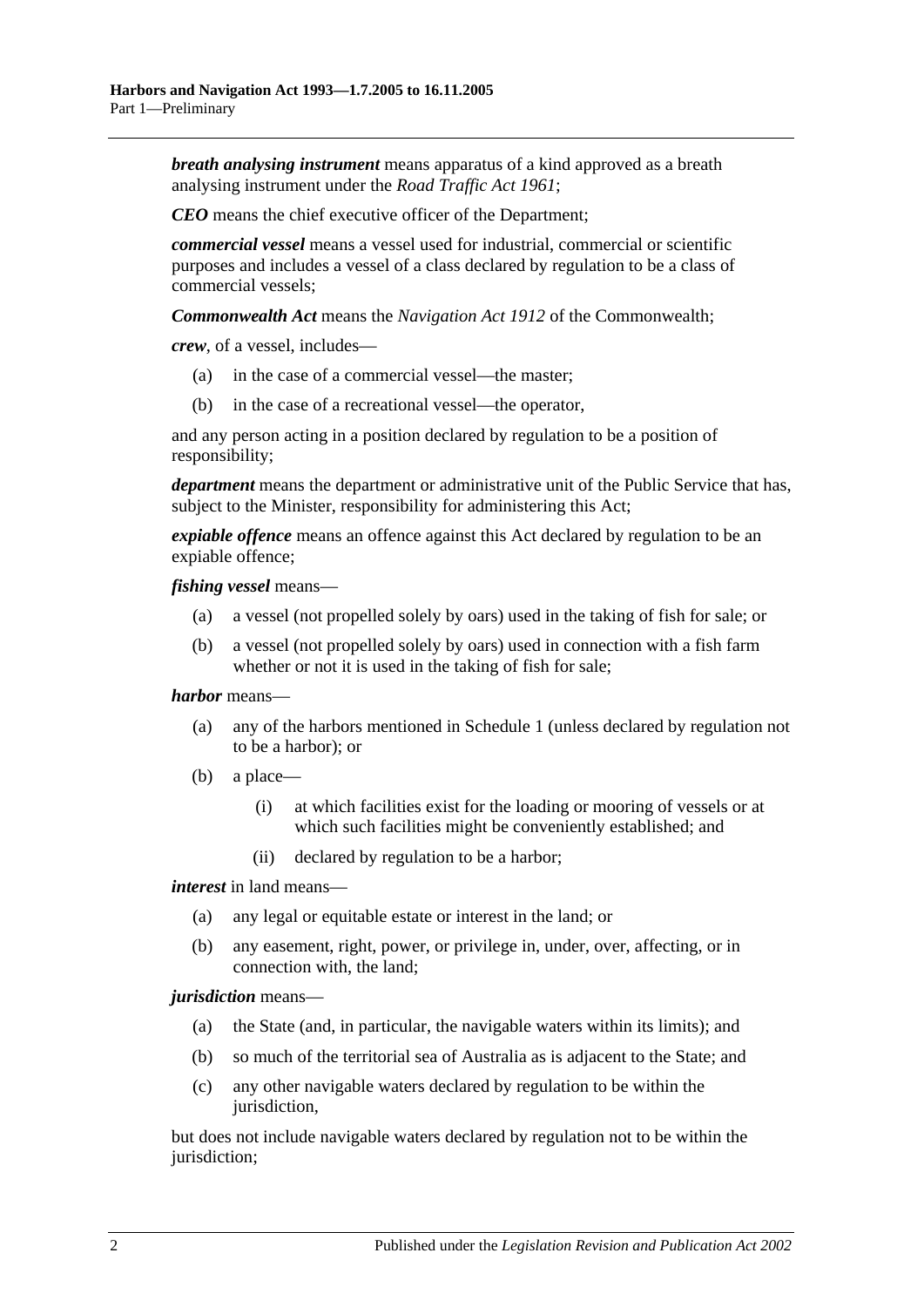*key position*, in relation to the crew of a vessel, means—

- (a) the position of master or operator of the vessel; or
- (b) a position of a class declared by regulation to be one in relation to which a certificate of competency is required;

*land* includes an interest in land:

*master* means the person in charge of a commercial vessel but does not include a licensed pilot acting as such;

*misconduct* includes negligence;

*navigation* of a vessel includes any movement of the vessel from place to place whether or not the vessel moves or is moved under its own power:

*navigational aid* means—

- (a) a lighthouse, beacon, buoy, or other mark or structure (whether equipped with a light or not) intended to be an aid to navigation; or
- (b) a radio beacon or other device intended to be an aid to navigation;

*operator* means the person in charge of a recreational vessel, while that vessel is under way;

*owner* of a vessel includes—

- (a) in relation to a commercial vessel—
	- (i) a charterer; and
	- (ii) an agent of the owner or the charterer;
- (b) in relation to a recreational vessel—a person who takes the vessel on hire;

*pilot* means a person, who although not a member of a vessel's crew, temporarily takes control (subject however to the master's overriding authority) of the vessel's navigation;

*port* means land and waters (which must comprise or include the whole or some of the land and waters constituting a harbor) constituted as a port by the regulations;

*port management officer* means—

- (a) a port management officer appointed under [section](#page-25-1) 29; or
- (b) an authorised person;

*port operator* means—

- (a) a person authorised by a port operating agreement to operate a port; or
- (b) if there is no such person—the Minister;

*recreational vessel* means a vessel used for purposes that are not solely industrial, commercial or scientific purposes and includes a vessel of a class declared by regulation to be a class of recreational vessels;

*subjacent land* means land underlying navigable waters within the jurisdiction;

*speed*, in relation to a vessel, means speed with reference to a stationary horizontal plane (as distinct from speed through water which may itself be in motion);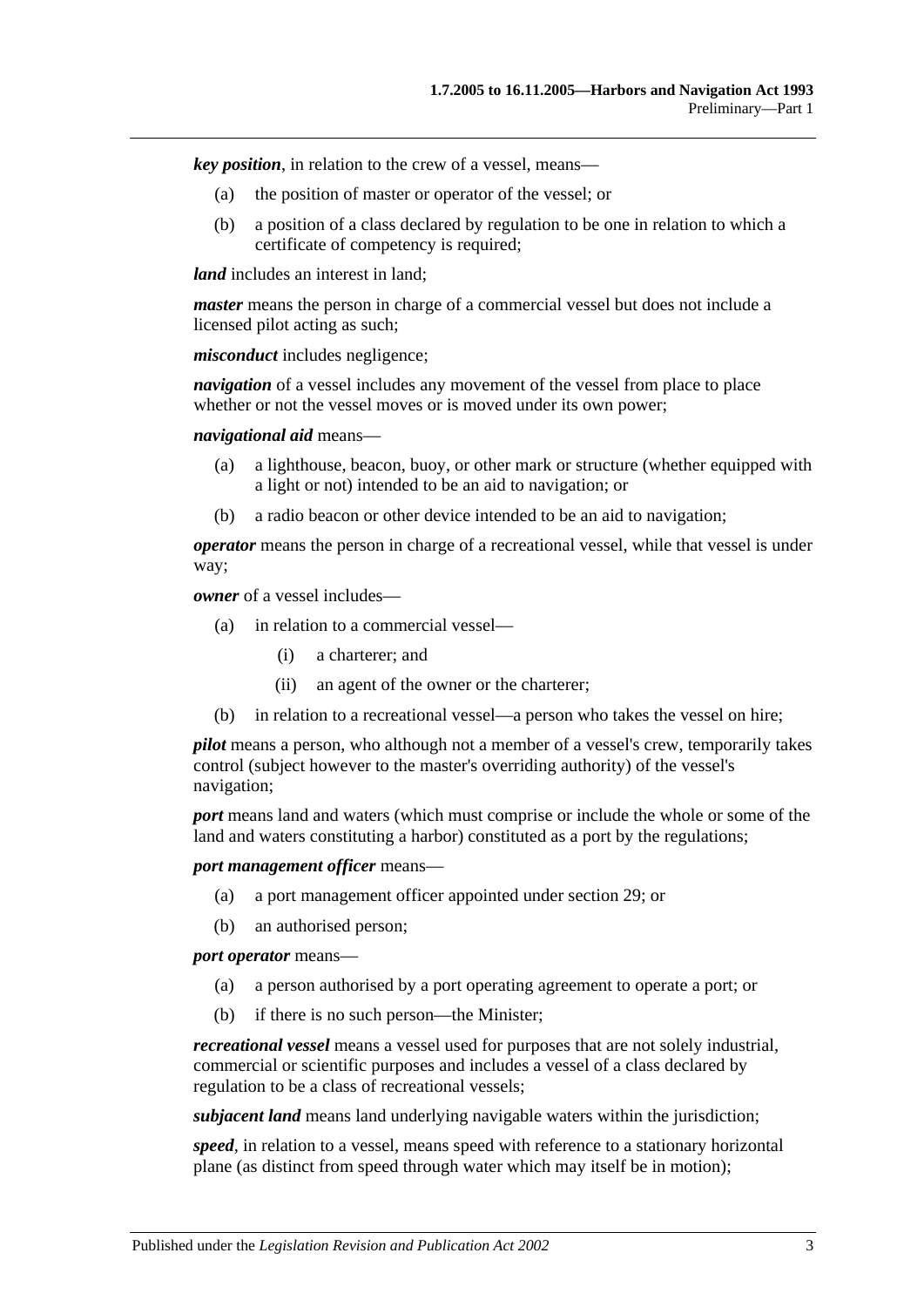#### *vessel* means—

- (a) a ship, boat or vessel used in navigation; or
- (b) an air-cushion vehicle, or other similar craft, used wholly or primarily in transporting passengers or goods by water; or
- (c) a surf board, wind surf board, motorised jet ski, water skis or other similar device on which a person rides through water; or
- (d) a structure that is designed to float in water and is used for commercial, industrial or scientific purposes,

but does not include a structure of a class excluded by regulation from the ambit of this definition;

*wreck* includes an abandoned vessel.

- (2) For the purposes of this Act, a person is taken to operate a vessel if that person—
	- (a) rides on a surfboard or water skis or other similar device; or
	- (b) is towed by a vessel.
- (3) For the purposes of this Act, the length of a vessel is to be determined in accordance with the regulations.

### <span id="page-9-0"></span>**5—Crown bound**

- (1) This Act binds the Crown not only in right of South Australia but also, so far as the legislative power of the Parliament permits, the Crown in all its other capacities.
- (2) Nothing in this Act renders the Crown in any of its capacities liable to be prosecuted for an offence.

# <span id="page-9-1"></span>**6—Application of Act**

- (1) This Act applies both within and outside the jurisdiction.
- (2) This Act applies outside the jurisdiction to the full extent of the extraterritorial power of the Parliament.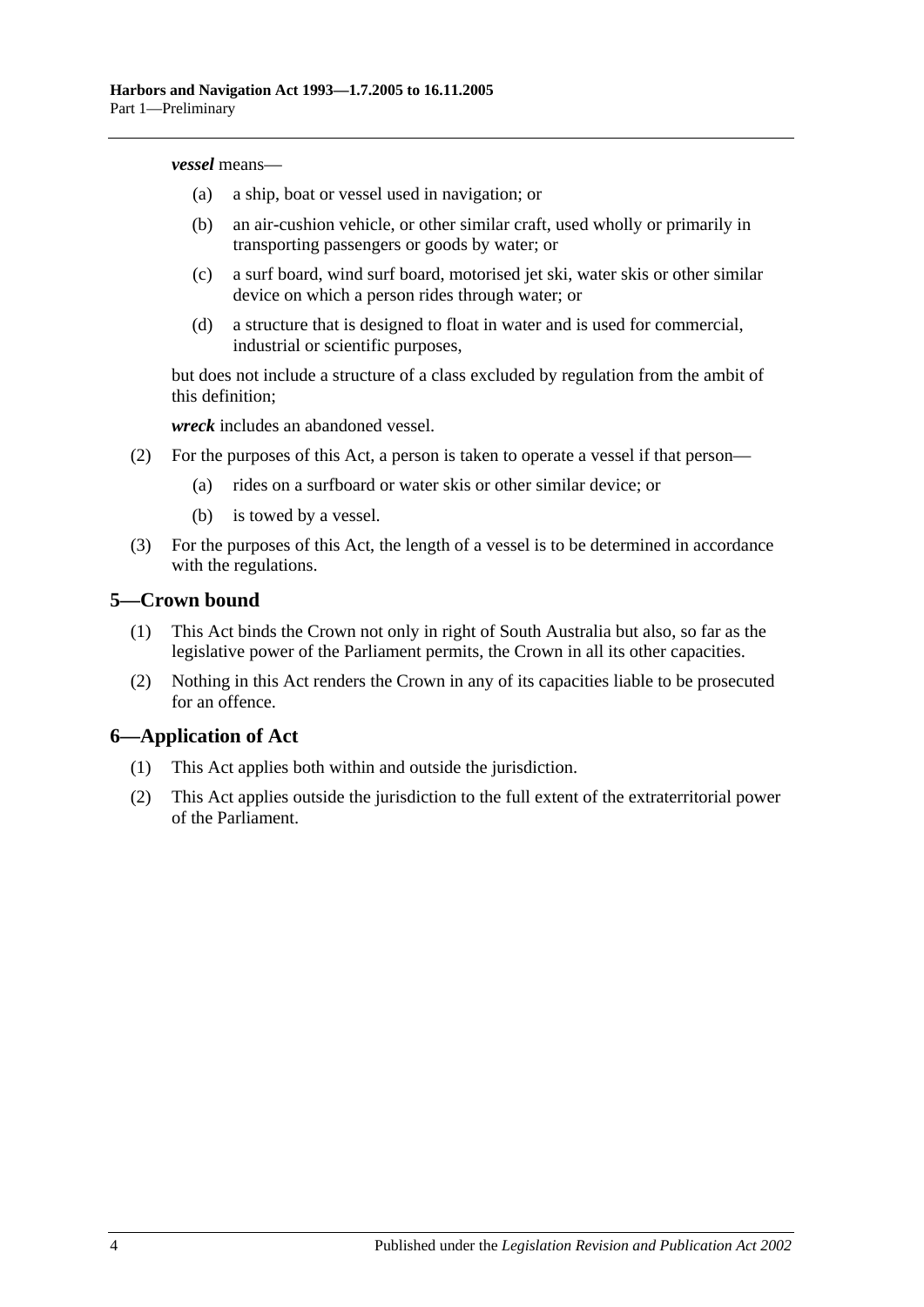# <span id="page-10-0"></span>**Part 2—Administration**

# <span id="page-10-1"></span>**Division 1—Minister**

# <span id="page-10-2"></span>**7—Responsibility for administration**

The Minister is responsible for the administration of this Act.

# <span id="page-10-3"></span>**8—Minister to be corporation sole**

- (1) The Minister is a corporation sole.
- (2) The Minister has in his or her corporate capacity all the powers of a natural person.
- (3) A document apparently bearing the common seal of the Minister will be presumed, in the absence of contrary evidence, to have been duly executed by the Minister.

# <span id="page-10-4"></span>**Division 2—Chief Executive Officer**

# <span id="page-10-5"></span>**9—Responsibility of CEO**

The CEO is, subject to the Minister's control and direction, responsible for carrying this Act into effect.

# <span id="page-10-6"></span>**10—Annual report**

- (1) The CEO must, on or before 31 October in each year, report on the administration of this Act during the preceding financial year.
- (2) The Minister must, within six sitting days after receiving the report, cause copies to be laid before both Houses of Parliament.

# <span id="page-10-7"></span>**Division 3—Delegation**

# <span id="page-10-8"></span>**11—Delegation**

- (1) The Minister may delegate to the CEO or to any other person any of the Minister's powers under this Act.
- (2) The CEO may delegate powers under this Act (including powers delegated to the CEO by the Minister).
- (3) If a delegation under this section is expressed to be made to the person holding, or acting in, a specified office or position, the delegated powers are exercisable by any person who holds, or is acting in, that position when an occasion for exercising the powers arises.
- (4) A delegation under this section is revocable at will and does not derogate from the powers of the delegator.

# <span id="page-10-9"></span>**Division 4—Authorised persons**

# <span id="page-10-10"></span>**12—Appointment of authorised persons**

(1) The CEO may appoint suitable persons to be authorised persons for the purposes of this Act.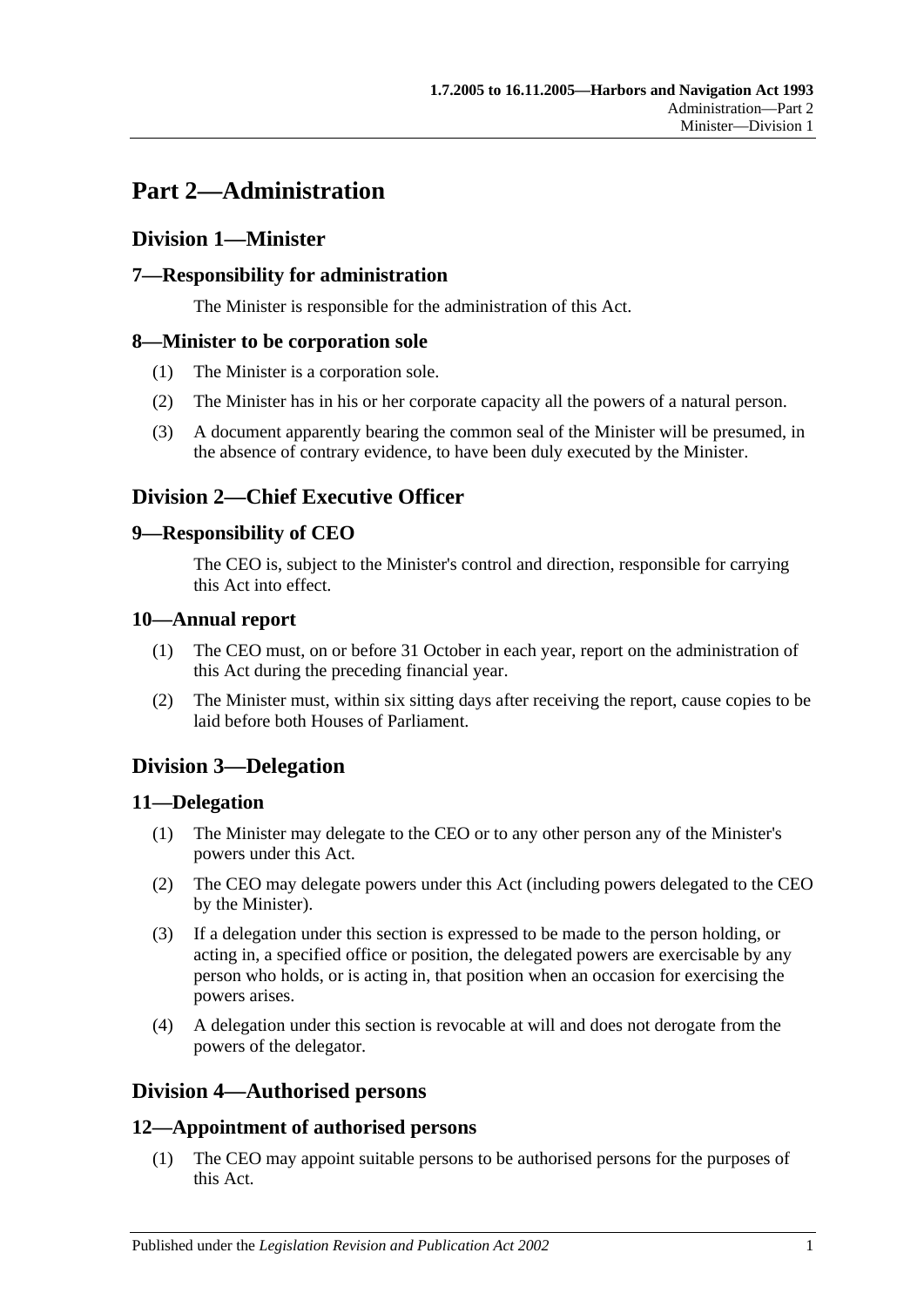- (1a) The CEO may, with the agreement of a port operator, appoint an officer or employee of the operator to be an authorised person in relation to the relevant port.
- (1b) The CEO may, with the concurrence of a council, appoint an officer or employee of the council to be an authorised person for the purposes of this Act.
- (2) An appointment under this section may be subject to conditions, including a condition limiting the exercise of powers by the authorised person to the enforcement of specified provisions of the Act or to enforcement within a specified area of the State.
- (3) An authorised person appointed under this section must be issued with an identity card—
	- (a) containing a photograph of the person; and
	- (b) if the authorised person's authority is limited to a particular port—stating the name of the port; and
	- (c) stating any conditions of appointment limiting the authorised person's authority.

# <span id="page-11-0"></span>**13—Production of identity card**

If it is practicable to do so, an authorised person must, at the request of a person against whom the authorised person proposes to exercise statutory powers, produce his or her identity card or, if the authorised person is a member of the police force, his or her warrant card, for inspection by that person.

### <span id="page-11-1"></span>**14—Powers of an authorised person**

- (1) Subject to any conditions specified in the instrument of appointment, an authorised person may, for any purpose connected with the administration or enforcement of this Act, exercise any of the following powers—
	- (a) the authorised person may direct any person who is apparently in charge of a vessel to manoeuvre the vessel in a specified manner, to stop the vessel, or to stop the vessel and secure it in a specified manner;
	- (b) the authorised person may board a vessel—
		- (i) for the purpose of determining—
			- (A) whether the person in charge of the vessel and the persons acting in key positions as members of the crew of the vessel hold appropriate certificates of competency or exemptions from the requirement to hold certificates of competency;
			- (B) whether the vessel is safe;
			- (C) whether the vessel is registered in accordance with this Act;
			- (D) whether there is a current certificate of survey or loadline certificate in force in relation to the vessel;
			- (E) whether the vessel has the equipment and markings required by the regulations and whether the equipment is in good working order;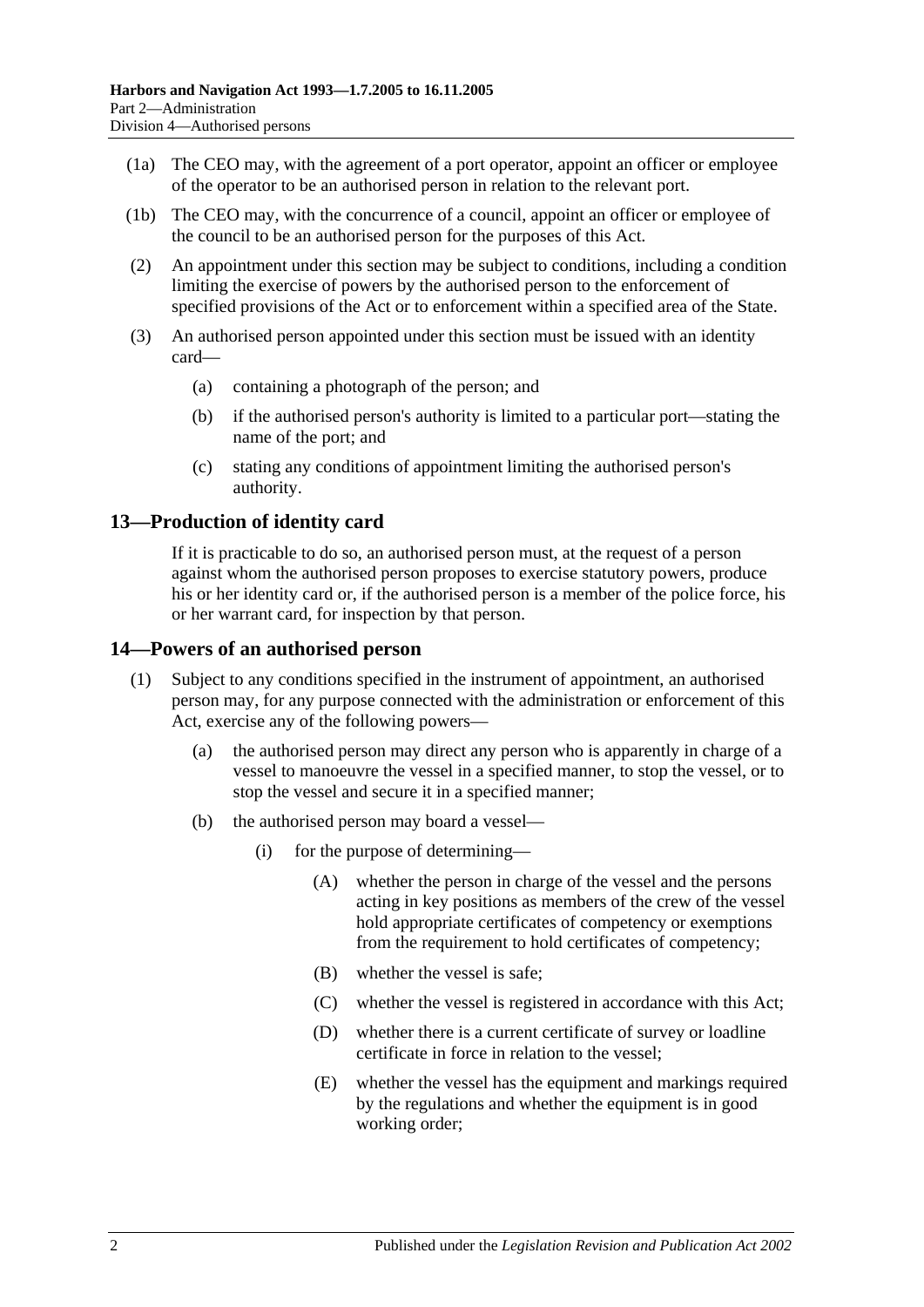- (F) whether the vessel is properly loaded in accordance with the regulations or the conditions of a certificate of survey or loadline certificate;
- (ii) for the purpose of investigating—
	- (A) a suspected offence; or
	- (B) an accident involving a vessel in the jurisdiction and resulting in loss of life or injury or in damage to property; or
	- (C) any other matter having a proper connection with the administration of this Act;
- (iii) for the purpose of requiring a person who is operating the vessel or a member of the crew of the vessel who is, or ought to be, engaged in duties affecting the safe navigation of the vessel to submit to an alcotest or breath analysis;
- (c) the authorised person may require a person apparently acting in a position for which a certificate of competency is required under this Act to produce, at a specified place and within a specified period, the certificate of competency or evidence that the person is exempt from the requirement to hold a certificate of competency;
- (d) the authorised person may require a person who is apparently in charge of a vessel—
	- (i) to produce a certificate of registration in respect of the vessel; or
	- (ii) if the vessel is of a class for which a certificate of survey or loadline certificate is usually required—to produce the certificate for inspection or evidence that the vessel is exempt from the requirement to be surveyed or to have a loadline certificate;
- (e) the authorised person may require a person whom the authorised person reasonably suspects of having committed an offence against this Act or who is, in the authorised person's opinion, in a position to give evidence of the commission of such an offence, to state his or her name and address;
- (f) for the purposes of investigating—
	- (i) a suspected offence; or
	- (ii) an accident involving a vessel in the jurisdiction and resulting in loss of life or injury, or in damage to property; or
	- (iii) any other matter having a proper connection with the administration of this Act,

the authorised person may—

- (iv) require a person to answer questions relevant to the investigation; and
- (v) require a person to produce records or equipment that the authorised person reasonably suspects are relevant to the investigation; and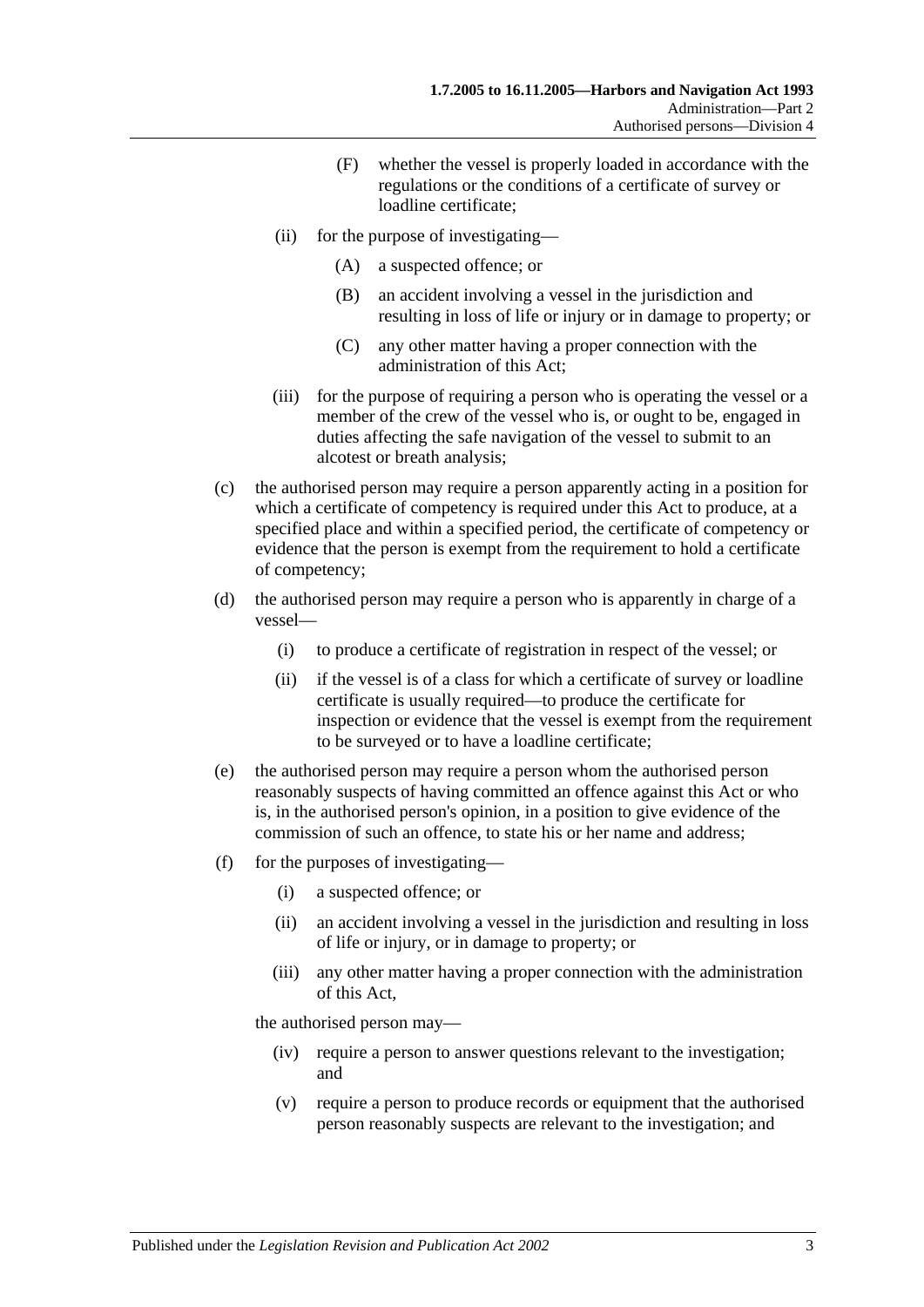- (vi) may inspect the records or equipment, make copies of the records or their contents or test the equipment and, where reasonably necessary for those purposes, seize and retain the records or equipment.
- (1a) Subject to any conditions specified in the instrument of appointment, an authorised person may give expiation notices under the *[Expiation of Offences Act](http://www.legislation.sa.gov.au/index.aspx?action=legref&type=act&legtitle=Expiation%20of%20Offences%20Act%201986) 1986* for alleged offences against this Act.
- (2) A person who—
	- (a) without reasonable excuse, fails to obey a direction or requirement of an authorised person under this Act; or
	- (b) hinders or obstructs an authorised person in the exercise of powers under this Act,

is guilty of an offence.

Maximum penalty: \$1 250.

# <span id="page-13-0"></span>**Division 5—Miscellaneous**

# <span id="page-13-1"></span>**14A—General duty of Minister, CEO, authorised persons etc**

The Minister, the CEO, an authorised person or any other person engaged in the administration of this Act must, if or when—

- (a) taking any action under this Act within any part of the Adelaide Dolphin Sanctuary; or
- (b) taking any action under this Act that is likely to have a direct impact on any part of the Adelaide Dolphin Sanctuary,

take into account, and seek to further, the objects and objectives of the *[Adelaide](http://www.legislation.sa.gov.au/index.aspx?action=legref&type=act&legtitle=Adelaide%20Dolphin%20Sanctuary%20Act%202005)  [Dolphin Sanctuary Act](http://www.legislation.sa.gov.au/index.aspx?action=legref&type=act&legtitle=Adelaide%20Dolphin%20Sanctuary%20Act%202005) 2005* (insofar as they may be relevant).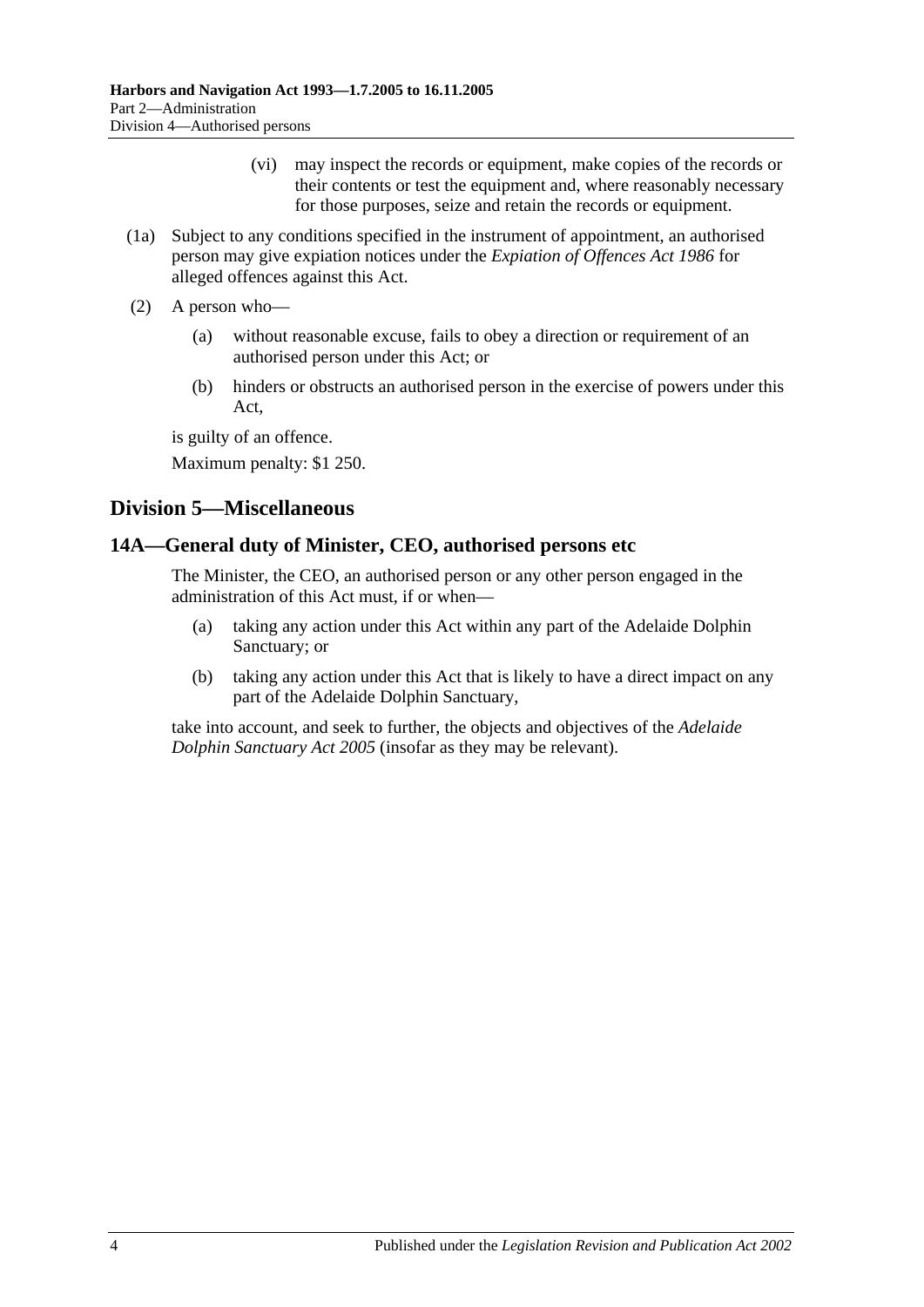# <span id="page-14-0"></span>**Part 3—Property**

# <span id="page-14-1"></span>**Division 1—Vesting of property**

# <span id="page-14-2"></span>**15—Property of Crown**

- (1) Subject to [subsection](#page-14-7) (2), the following property is vested in the Minister—
	- (a) all adjacent and subjacent land;
	- (b) all wharves, docks, jetties and other structures that are situated in a harbor;
	- (c) all wharves, docks, jetties and other structures situated outside a harbor but on adjacent or subjacent land;
	- (d) all navigational aids within the jurisdiction.
- <span id="page-14-7"></span>(2) The land that is vested in the Minister under this section is vested for an estate in fee simple but subject to any pre-existing registered interests in that land.
- (3) This section does not apply to—
	- (a) real or personal property vested in the Commonwealth, a council, or in private ownership at the commencement of this Act or subsequently transferred to the Commonwealth, a council or to private ownership; or
	- (b) land that forms part of a reserve under the *[National Parks and Wildlife](http://www.legislation.sa.gov.au/index.aspx?action=legref&type=act&legtitle=National%20Parks%20and%20Wildlife%20Act%201972)  Act [1972](http://www.legislation.sa.gov.au/index.aspx?action=legref&type=act&legtitle=National%20Parks%20and%20Wildlife%20Act%201972)*; or
	- (c) real or personal property excluded by regulation from the ambit of this section.
- (4) The *[Crown Lands Act](http://www.legislation.sa.gov.au/index.aspx?action=legref&type=act&legtitle=Crown%20Lands%20Act%201929) 1929* does not apply in relation to land vested in the Minister under this Act but the Crown may, with the concurrence of the Minister, exercise any other power that it has to grant a lease or licence over its land in relation to land vested in the Minister under this Act.

# <span id="page-14-3"></span>**Division 2—Acquisition of land**

# <span id="page-14-4"></span>**16—Acquisition of land**

- (1) The Minister may acquire land—
	- (a) for the purpose of establishing or improving a harbor or harbor facilities; or
	- (b) for the purposes of facilitating industrial or commercial development associated with or to be associated with a harbor.
- (2) The *[Land Acquisition Act](http://www.legislation.sa.gov.au/index.aspx?action=legref&type=act&legtitle=Land%20Acquisition%20Act%201969) 1969* applies to the acquisition of land under this section.

# <span id="page-14-5"></span>**Division 3—Resumption of land**

# <span id="page-14-6"></span>**17—Resumption**

The Governor may, by proclamation, resume land held by a council or other public authority as a reserve, street, road or for other public purposes—

(a) for the purpose of establishing or improving a harbor or harbor facilities; or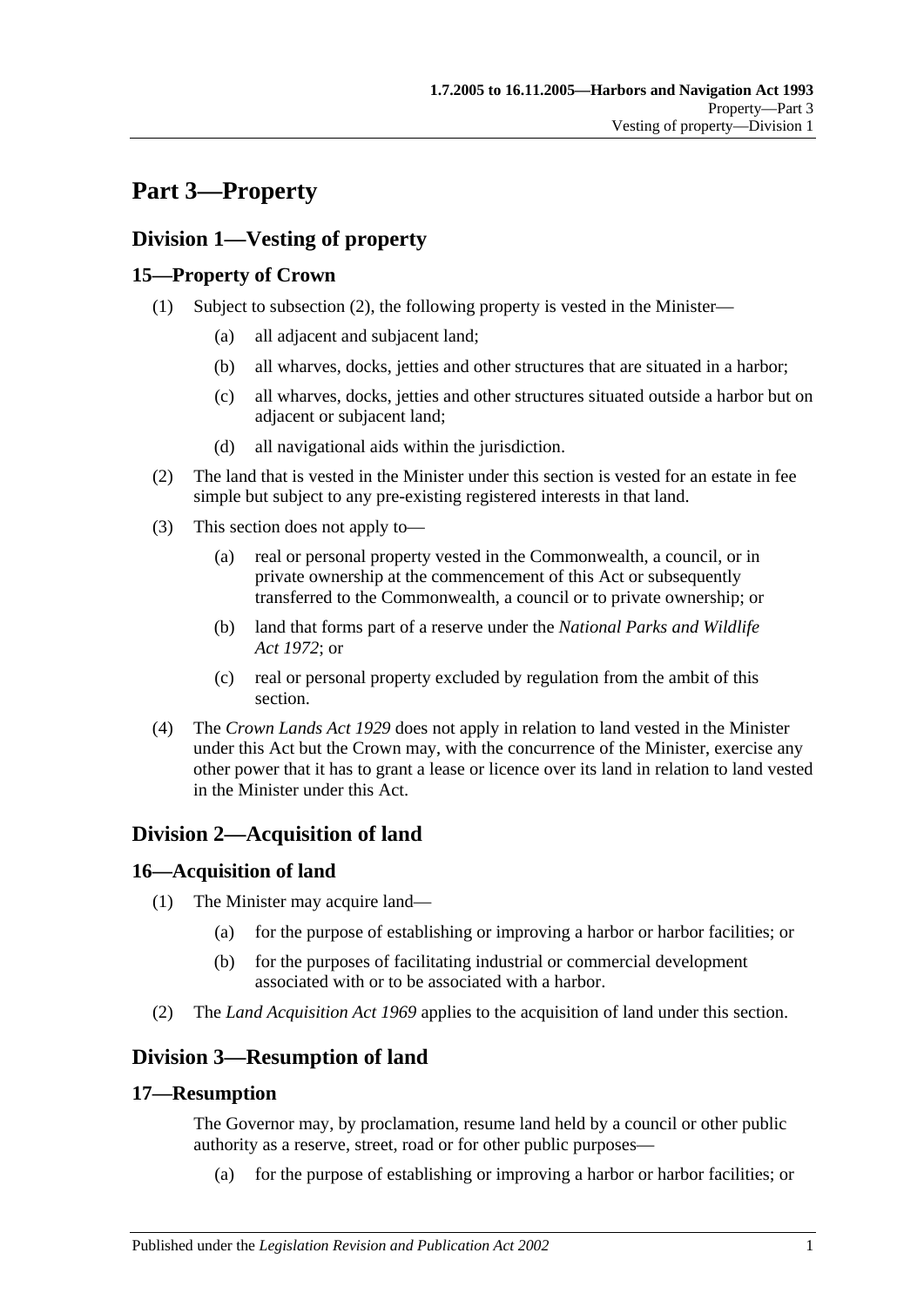(b) for the purposes of facilitating industrial or commercial development associated with or to be associated with a harbor.

# <span id="page-15-0"></span>**Division 4—Care, control and management of property**

# <span id="page-15-3"></span><span id="page-15-1"></span>**18—Care, control and management of property**

- (1) The Governor may, by proclamation, place any adjacent or subjacent land belonging to the Minister or any structure belonging to the Minister on adjacent or subjacent land, under the care, control and management of—
	- (a) any Minister of the Crown; or
	- (b) a council; or
	- (c) the Coast Protection Board; or
	- (d) any other authority or body.
- (2) A proclamation under [subsection](#page-15-3) (1)—
	- (a) may impose conditions in relation to the care, control and management of the land or structure to which it relates; and
	- (b) may be varied or revoked by a later proclamation.
- (3) A proclamation under [subsection](#page-15-3) (1) may not be made in relation to land, or a structure on land, that is within the area of a council unless the council has been consulted and given an opportunity to make representations on the matter.
- (4) Subject to any provision made by proclamation under this section, the care, control and management of adjacent and subjacent land, and of structures situated on adjacent or subjacent land (except land and structures in private ownership) are—
	- (a) if within the area of a council but not within a harbor—under the care, control and management of the council; and
	- (b) in any other case—under the care, control and management of the Minister.

# <span id="page-15-2"></span>**18A—By-laws**

- (1) A council may, with the approval of the relevant authority, make by-laws that operate in relation to—
	- (a) a port or part of a port; or
	- (b) a harbor or part of a harbor; or
	- (c) adjacent or subjacent land that is neither within a port nor a harbor.
- (1a) The *relevant authority* is—
	- (a) for a port—the port operator; or
	- (b) in any other case—the Minister.
- (2) The *[Local Government Act](http://www.legislation.sa.gov.au/index.aspx?action=legref&type=act&legtitle=Local%20Government%20Act%201934) 1934* applies to by-laws made under this section as if—
	- (a) any part of the harbor or land in relation to which the by-laws operate that is not within the area of the council were within the area of the council; and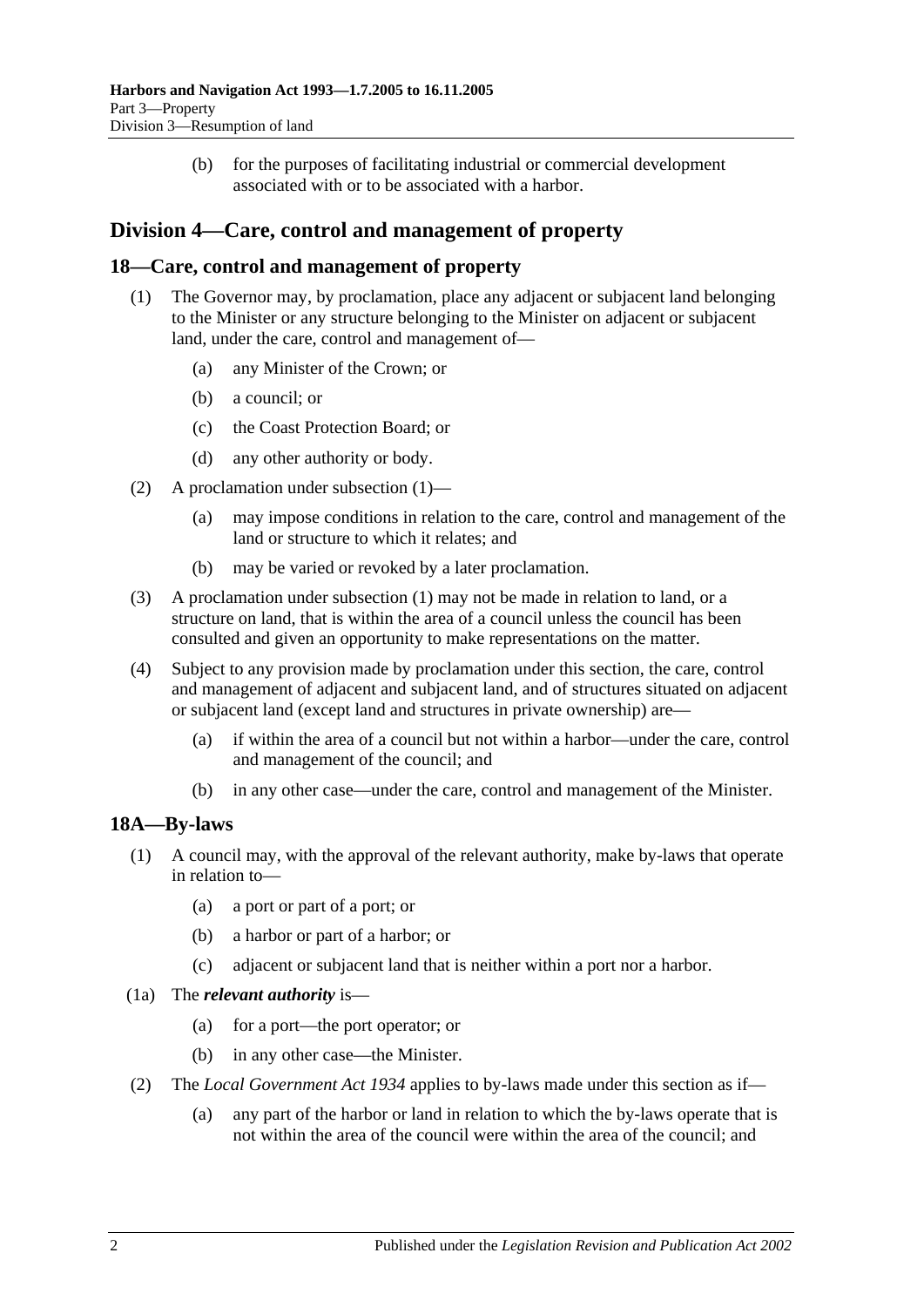- (b) any part of the harbor or land in relation to which the by-laws operate that is not under the care, control and management of the council were under the care, control and management of the council.
- <span id="page-16-6"></span>(3) The Governor may at any time, by notice in the Gazette, revoke by-laws made under this section.
- (4) The Minister must consult with the council concerned before by-laws are revoked under [subsection](#page-16-6) (3).

# <span id="page-16-0"></span>**Division 5—Dealings with property**

# <span id="page-16-1"></span>**19—Power to grant leases and licences over land**

- (1) The Minister may, on such terms and conditions as the Minister thinks fit, grant a lease of, a licence over, or other rights to occupy or use, land or a structure that is under the Minister's care, control and management under this Act.
- (2) The Minister may, on such terms and conditions as the Minister thinks fit, sell or otherwise dispose of land or a structure that is under the Minister's care, control and management under this Act.
- (3) An authority or body may, with the Minister's approval, grant a lease of, a licence over, or other rights to occupy or use, land or a structure under its care, control and management under this Act.

# <span id="page-16-2"></span>**Division 6—Rateability of land**

# <span id="page-16-3"></span>**20—Rateability of land**

- (1) Subject to [subsection](#page-16-7) (2), land vested in the Crown under this Act is not rateable under the *[Local Government Act](http://www.legislation.sa.gov.au/index.aspx?action=legref&type=act&legtitle=Local%20Government%20Act%201934) 1934*.
- <span id="page-16-7"></span>(2) If any such land (other than subjacent land in a port) is occupied under a lease or licence by some person other than the Crown or an instrumentality or agency of the Crown, that person is liable as occupier of the land to rates levied under the *[Local](http://www.legislation.sa.gov.au/index.aspx?action=legref&type=act&legtitle=Local%20Government%20Act%201934)  [Government Act](http://www.legislation.sa.gov.au/index.aspx?action=legref&type=act&legtitle=Local%20Government%20Act%201934) 1934*.

# <span id="page-16-4"></span>**Division 7—Damage to property**

# <span id="page-16-5"></span>**21—Liability for damage**

- (1) If property of the Crown or the Minister is damaged by a vessel, the owner of the vessel is liable to the Minister for the amount of the damage.
- (2) If property in private ownership consisting of harbor facilities or a navigational aid is damaged by a vessel, the owner of the vessel is liable to the owner of the property for the amount of the damage.
- (3) The liability may be enforced by action against the owner or by action against the vessel (or both).
- (4) This section creates a strict liability that exists irrespective of fault and irrespective of whether the vessel is under compulsory pilotage at the time the damage is caused.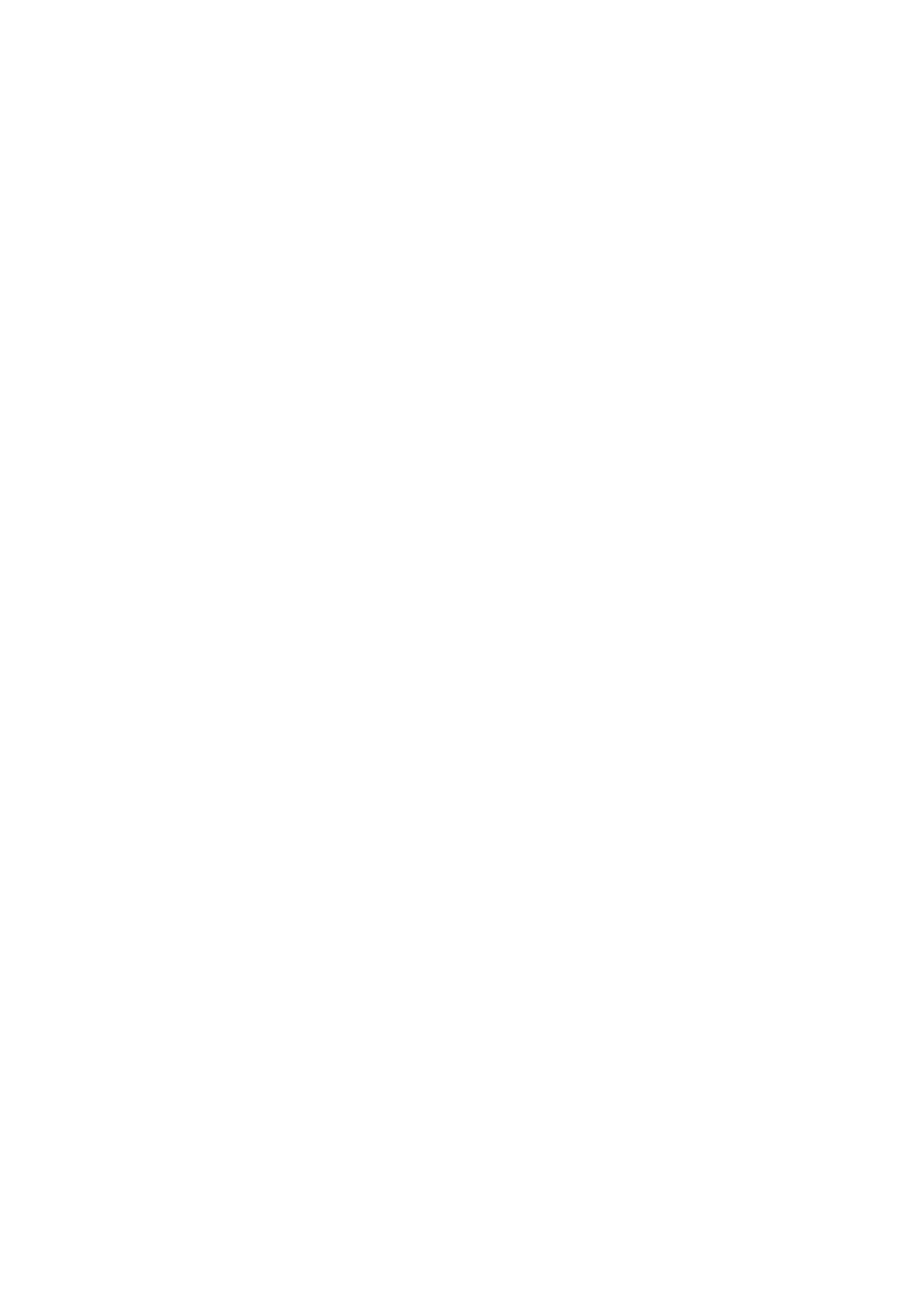# <span id="page-18-0"></span>**Part 4—General powers to protect navigation and to restrict use of waters**

# <span id="page-18-1"></span>**Division 1—Navigational aids**

# <span id="page-18-2"></span>**22—Control of navigational aids**

- (1) The Minister is entitled to possession and control of all navigational aids within the jurisdiction except those belonging to the Commonwealth.
- (2) The Minister may, on terms and conditions consistent with any relevant port operating agreement, delegate to a port operator control over a navigational aid situated in, or on the approach to, the port.
- (3) If a navigational aid existing at the commencement of this subsection is situated on land that was not then owned by the Minister, or is later disposed of, an easement over the land is created entitling the Minister—
	- (a) to maintain a navigational aid on the land; and
	- (b) to have such access to the land as may be necessary for operating, maintaining, repairing, replacing or removing the navigational aid.
- (4) If the Minister reasonably requires access to land for the purpose of operating, maintaining, repairing, replacing or removing a navigational aid on adjacent land or waters, an easement is created conferring on the Minister the rights of access reasonably necessary for those purposes.

# <span id="page-18-3"></span>**23—Establishment of navigational aids**

- (1) The Minister may establish and maintain such navigational aids as the Minister considers necessary or desirable for the safe navigation of vessels within the jurisdiction.
- <span id="page-18-5"></span>(2) The Minister may direct any person who carries on a business involving the mooring, loading or unloading of vessels to establish, maintain and operate navigational aids of a specified kind at specified places.
- (3) A person who fails, without reasonable excuse, to comply with a direction under [subsection](#page-18-5) (2) is guilty of an offence.

Maximum penalty: \$5 000.

# <span id="page-18-6"></span><span id="page-18-4"></span>**24—Interference with navigational aids**

(1) A person must not, without the Minister's permission, interfere with a navigational aid.

Maximum penalty: \$750.

- (2) For the purposes of [subsection](#page-18-6) (1), the mooring of a vessel to a navigational aid constitutes interference with the navigational aid.
- <span id="page-18-7"></span>(3) If the Minister is of the opinion that a particular light or signal might be confused with the light or signal produced by a navigational aid, the Minister may, by notice in writing to the person in charge of the device that produces the light or signal, require the person to take action specified in the notice to prevent the possibility of confusion.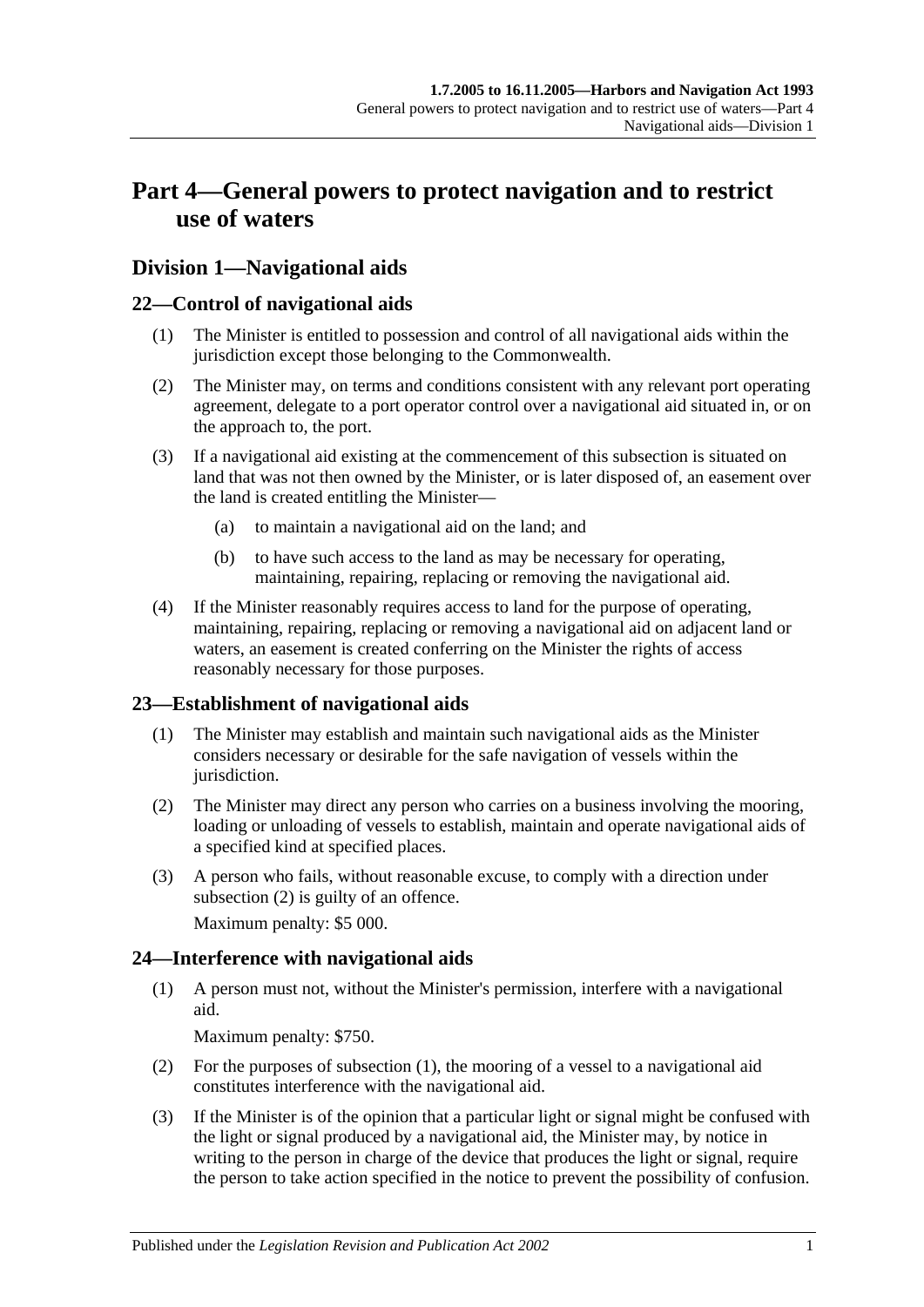- (4) If a person fails to comply with a requirement under [subsection](#page-18-7) (3) within the time allowed in the notice, the Minister may take the action specified in the notice and recover the cost of doing so from the person.
- (5) A person who fails, without reasonable excuse, to comply with a notice under [subsection](#page-18-7) (3) is guilty of an offence. Maximum penalty: \$750.

# <span id="page-19-0"></span>**Division 2—Clearance of wrecks**

# <span id="page-19-1"></span>**25—Clearance of wrecks etc**

- (1) The Minister may, by notice in writing, require the owner of any wreck within the jurisdiction to remove the wreck.
- (1a) A port operator may, by notice in writing, require the owner of any wreck within the port to remove the wreck.
- (2) If a person deposits any substance or thing within the jurisdiction so as to obstruct navigation, or to pollute waters, the Minister may, by notice in writing, require that person to take action specified in the notice to remove the substance or thing or to mitigate the consequences of the pollution.
- (2a) If a person deposits any substance or thing within a port so as to obstruct navigation, or to pollute waters, the port operator may, by notice in writing, require that person to take action specified in the notice to remove the substance or thing or to mitigate the consequences of the pollution.
- <span id="page-19-5"></span>(3) If a person fails to comply with a requirement under this section within the time allowed in the notice, the Minister or the port operator (as the case requires) may remove the wreck or take the action specified in the notice and recover the costs of doing so, as a debt, from the person in default.
- <span id="page-19-4"></span>(4) A person who fails without reasonable excuse to comply with a notice under this section is guilty of an offence.

Maximum penalty: \$5 000.

(5) A court by which a person is convicted of an offence against [subsection](#page-19-4) (4) may, on application by the Minister or the port operator (as the case requires), order the convicted person to reimburse costs reasonably incurred by the applicant in acting under [subsection](#page-19-5) (3) (to the extent those costs have not been already recovered).

# <span id="page-19-2"></span>**Division 3—Restrictions on use of waters**

# <span id="page-19-3"></span>**26—Licences for aquatic activities**

- (1) The CEO may grant a licence entitling an organisation or person to use, in accordance with the terms and conditions of the licence, any waters within the jurisdiction for the purposes of an aquatic sport or activity or for any other purposes stated in the licence.
- (2) If the licence is to be granted in relation to waters within a port, the CEO may only grant the licence with the consent of the port operator (but the operator's consent must not be unreasonably withheld).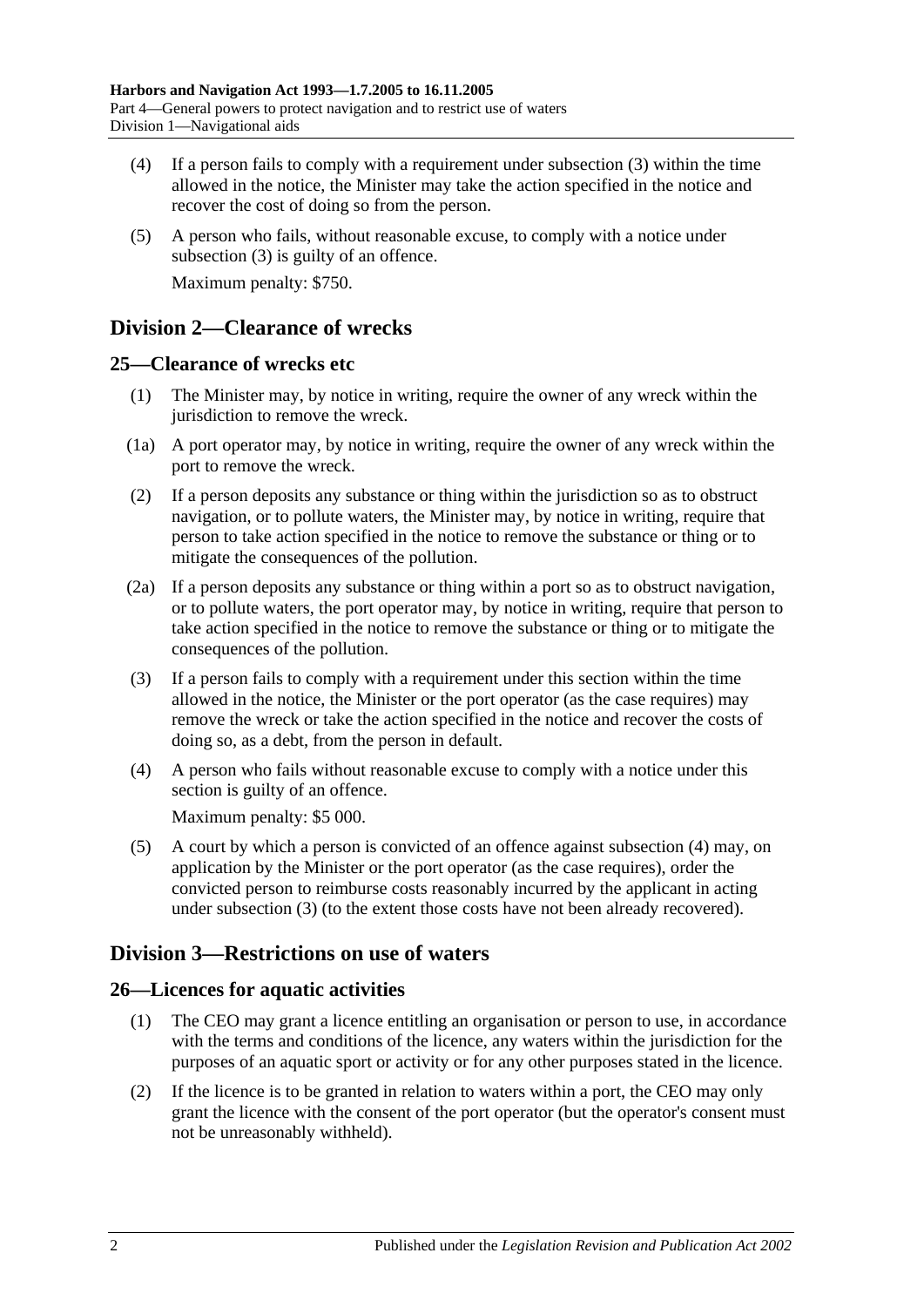- <span id="page-20-1"></span>(2a) If the licence is to be granted in relation to waters that form part of the River Murray, the CEO must—
	- (a) consult with the Minister to whom the administration of the *[River Murray](http://www.legislation.sa.gov.au/index.aspx?action=legref&type=act&legtitle=River%20Murray%20Act%202003)  Act [2003](http://www.legislation.sa.gov.au/index.aspx?action=legref&type=act&legtitle=River%20Murray%20Act%202003)* is committed; and
	- (b) comply with the Minister's directions (if any) in relation to the issuing of the licence (including a direction that the licence not be granted, or that if it is to be granted, then the licence be subject to conditions specified by the Minister).
- <span id="page-20-2"></span>(2b) If the licence is to be granted in relation to waters that form part of the Adelaide Dolphin Sanctuary, the CEO must consult with and have regard to the views of the Minister to whom the administration of the *[Adelaide Dolphin](http://www.legislation.sa.gov.au/index.aspx?action=legref&type=act&legtitle=Adelaide%20Dolphin%20Sanctuary%20Act%202005) Sanctuary Act 2005* is committed.
- (2c) The regulations may exclude specified categories of licence from the operation of [subsection](#page-20-1) (2a) or [\(2b\).](#page-20-2)
- (3) The licensee may be required by the terms and conditions of the licence to take specified action for the purposes of informing the public of the area of waters to which the licence relates and of the times the licensee is entitled to use of those waters in accordance with the licence.
- (4) A person who, without the consent of the licensee, intrudes into waters when the licensee has, under the licence, an exclusive right to use those waters is guilty of an offence.

Maximum penalty:  $$750.<sup>1</sup>$ 

Expiation fee: \$105.

- (5) The CEO may revoke a licence granted under this section for a breach of a term or condition of the licence.
- (6) In this section—

*River Murray* has the same meaning as in the *[River Murray Act](http://www.legislation.sa.gov.au/index.aspx?action=legref&type=act&legtitle=River%20Murray%20Act%202003) 2003*.

**Note—**

1 By virtue of Act No. 17 of 2001 s 4 (see *Gazette 25.10.2001 p4686*) the maximum penalty for this offence was fixed at \$750 (no expiation fee) for 30 October 2001 only. Section 26 was substituted on 31 October 2001 by Act No. 81 of 2000 s 11 (see *Gazette 25.10.2001 p4687*).

# <span id="page-20-3"></span><span id="page-20-0"></span>**27—Restricted areas**

- (1) The Governor may, by regulation, regulate, restrict or prohibit—
	- (a) the entry of vessels or vessels of a specified class into specified waters within the jurisdiction; or
	- (b) the operation or use of vessels in specified waters within the jurisdiction; or
	- (c) aquatic activity or aquatic activity of a specified class in specified waters within the jurisdiction.
- (1a) A regulation may only be made under [subsection](#page-20-3) (1) in relation to waters within a port with the consent of the port operator (but consent must not be unreasonably withheld).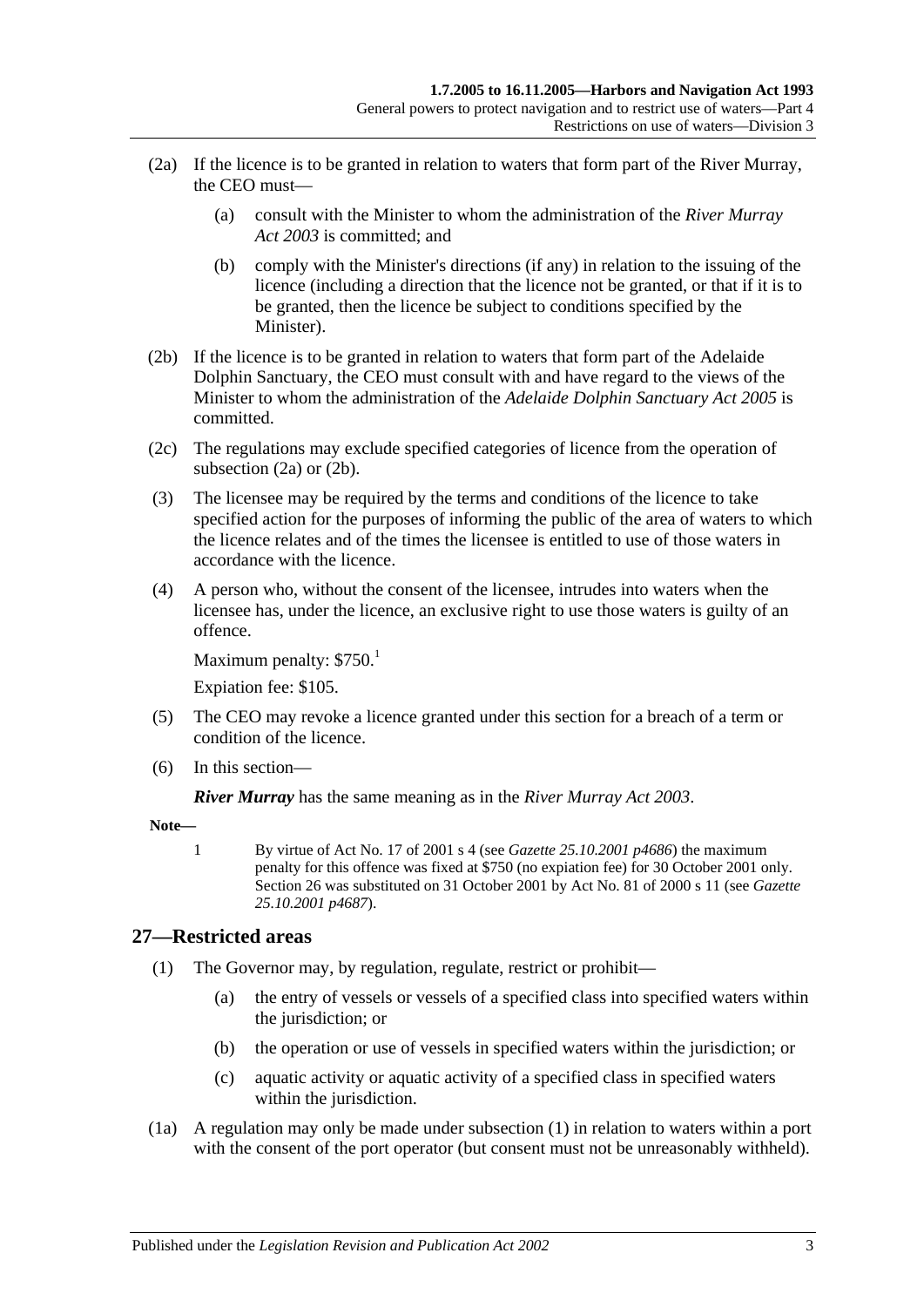- <span id="page-21-0"></span>(2) The Minister must take reasonable steps to inform the public of the nature of requirements of any regulation under this section and of the waters to which it applies by marking out the waters and erecting notices in the vicinity or by other appropriate means.
- (3) If a regulation is made under this section at the request of a port operator (other than the Minister) or a council, the Minister may recover costs incurred under [subsection](#page-21-0) (2) from the port operator or council as a debt.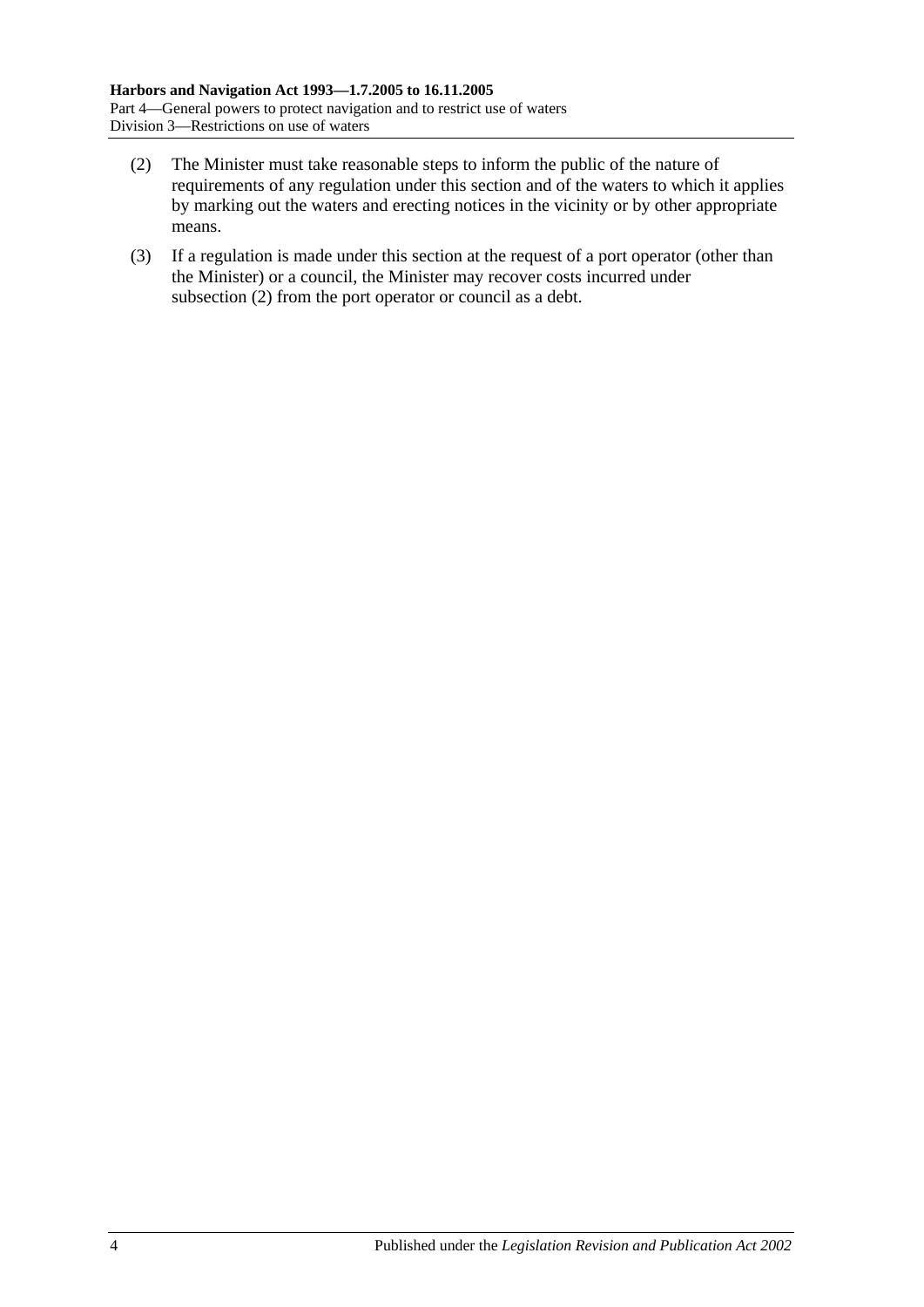# <span id="page-22-0"></span>**Part 5—Harbors and ports**

# <span id="page-22-1"></span>**Division 1—Control and management of harbors and ports**

# <span id="page-22-2"></span>**28—Control and management of harbors**

Subject to this Part, the Minister has the control and management of all harbors in the State.

# <span id="page-22-3"></span>**28A—Power to assign control and management of ports**

- (1) The Minister may, by agreement, confer on another (the *proprietor*) the right to carry on the business of operating a particular port.
- (2) The proprietor must then enter into an agreement (a *port operating agreement*) under which the Minister assigns the control and management of the port to the proprietor or a nominee of the proprietor unless—
	- (a) the Minister and the proprietor enter into an agreement under which the Minister is to continue to have the control and management of the port; or
	- (b) the proprietor has committed a serious breach of a port operating agreement and the Minister has cancelled or refused to renew the agreement on that ground.
- (3) If the Minister has the control and management of a port, the Minister may, subject to the terms of any agreement between the Minister and the proprietor, recover the costs of operating the port from the proprietor.

# <span id="page-22-4"></span>**28B—Port operating agreements**

- (1) A *port operating agreement* is an agreement providing for the control and management of the port to which the agreement relates by the person (the *port operator*) to whom the control and management of the port is assigned under the agreement.
- (2) A port operating agreement—
	- (a) must require the port operator to have appropriate resources (including appropriate contingency plans and trained staff and equipment to carry the plans into action) to deal with emergencies; and
	- (b) must require the port operator—
		- (i) to maintain the waters of the port to a specified navigable standard; and
		- (ii) to provide or maintain (or provide and maintain) navigational aids; and
		- (iii) to direct and control vessel movement in port waters; and
	- (c) may require the port operator to enter into and maintain in operation an agreement with the Royal Australian Navy about access to the port and port facilities by naval vessels; and
	- (d) may require the port operator to provide access to the port and port facilities for commercial fishing vessels on specified terms and conditions; and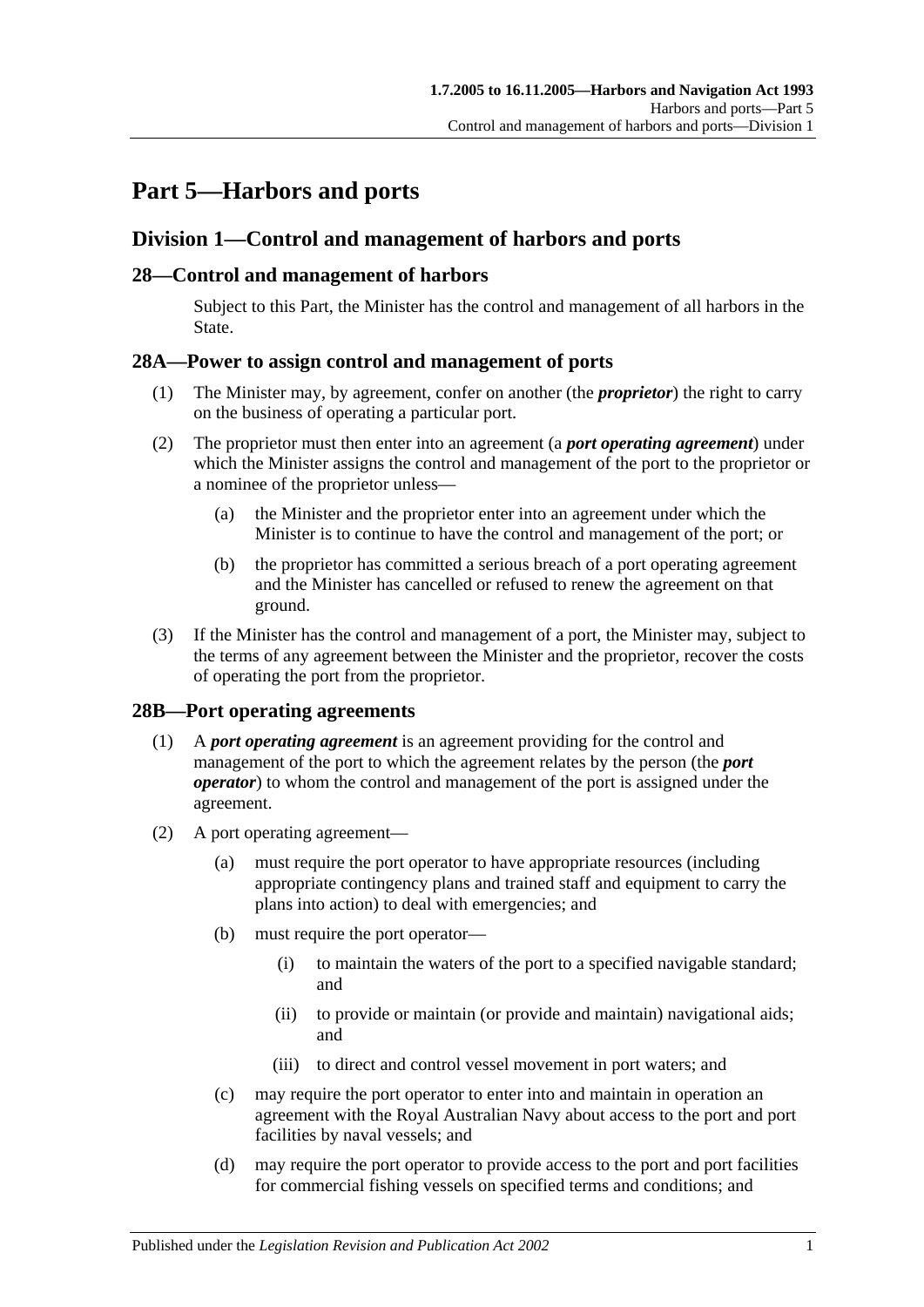- (e) may require the port operator to maintain and make available navigational charts and other information relating to the port; and
- (f) may regulate the performance of statutory powers by the port operator; and
- (g) may provide for the payment of an annual fee to the Minister (fixed by the Minister having regard to the cost of providing government supervision of the activities conducted under the agreement); and
- (h) may deal with any other matter relevant to the control and management of the port.

### <span id="page-23-0"></span>**28C—General responsibility of port operator**

- (1) A port operator is responsible for the safe operation of the port.
- (2) A port operator is responsible for managing the port in a way that avoids unfair discrimination against or in favour of any particular user of the port or port facilities.

#### <span id="page-23-1"></span>**28D—Variation of port operating agreement**

The Minister may, by agreement with the port operator, vary a port operating agreement.

#### <span id="page-23-2"></span>**28E—Agreements to be tabled in Parliament**

The Minister must, as soon as practicable after entering into a port operating agreement or an agreement for the variation of a port operating agreement, have copies of the agreement laid before both Houses of Parliament.

#### <span id="page-23-3"></span>**28F—Power to deal with non-compliance**

- (1) The Minister may take disciplinary action against a port operator for non-compliance with a port operating agreement or this Act.
- (2) The disciplinary action may consist of—
	- (a) a reprimand; or
	- (b) a fine not exceeding a limit fixed in the port operating agreement; or
	- (c) cancellation of the port operating agreement.
- (3) Before the Minister takes disciplinary action against a port operator under this section, the Minister must give written notice to the port operator—
	- (a) specifying the non-compliance; and
	- (b) stating the disciplinary action the Minister proposes to take in respect of the non-compliance; and
	- (c) allowing the port operator a reasonable opportunity to make written representations.
- (4) After considering the port operator's representations, the Minister may—
	- (a) refrain from taking disciplinary action; or
	- (b) by written notice to the port operator—
		- (i) administer a reprimand; or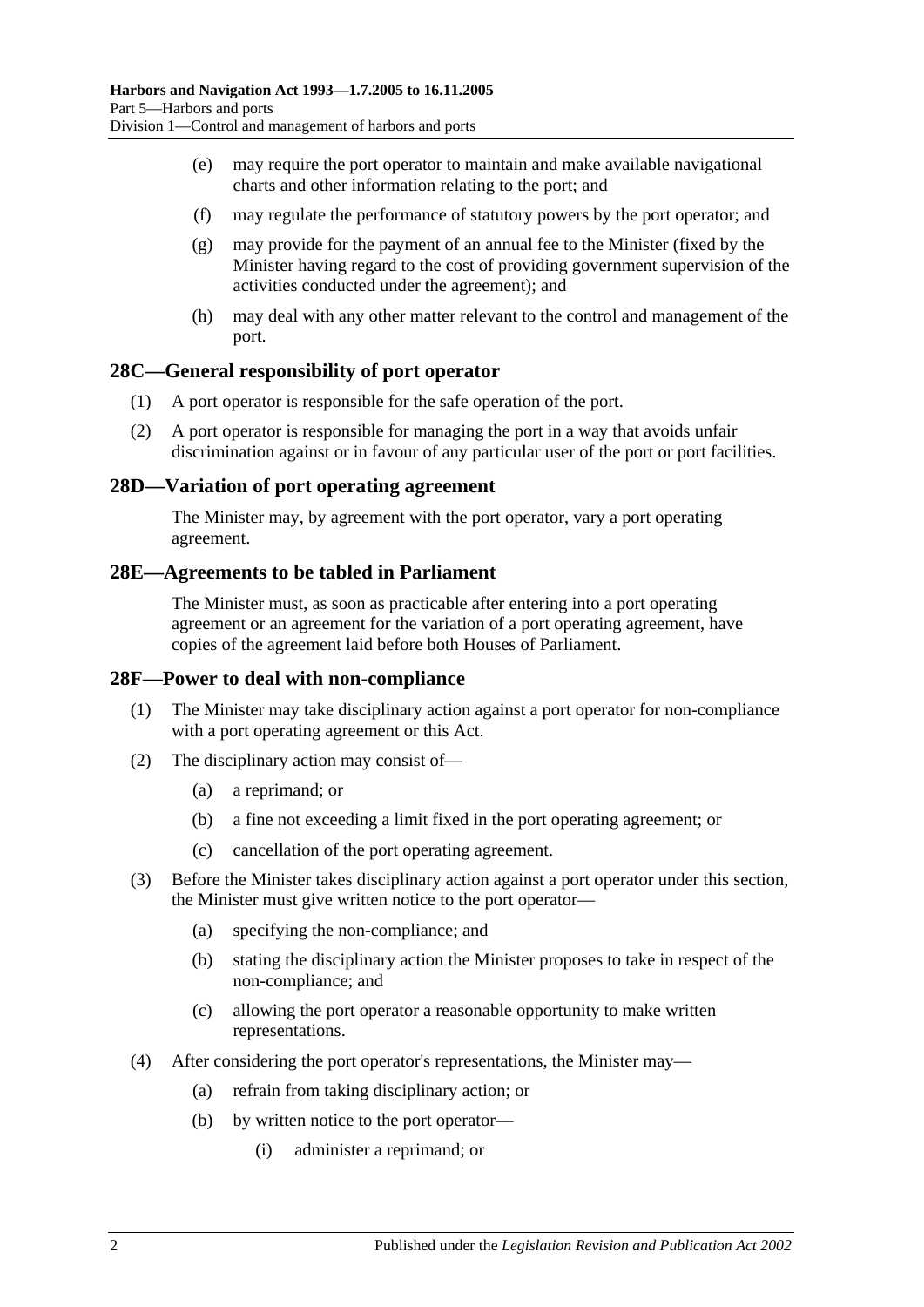- (ii) impose a fine (to be recoverable as a debt due to the Crown) of an amount stated in the earlier notice or of a lesser amount; or
- (iii) if cancellation of the port operating agreement was proposed in the earlier notice—
	- (A) impose a fine not exceeding the maximum permissible under the port operating agreement; or
	- (B) cancel the port operating agreement.
- (5) A port operator may appeal to the Court of Marine Enquiry against the disciplinary action.
- (6) On an appeal, the Court may—
	- (a) confirm, vary or reverse the Minister's decision; and
	- (b) make any consequential or ancillary order the Court thinks fit.
- (7) The port operating agreement may contain provisions governing the exercise of the Minister's powers under this section.

### <span id="page-24-2"></span><span id="page-24-0"></span>**28G—Power to appoint manager**

- $(1)$  If—
	- (a) a port operator is seriously in breach of its obligations under a port operating agreement; or
	- (b) a port operating agreement is cancelled or expires without renewal,

the Minister may appoint an official manager to operate the port.

- <span id="page-24-3"></span>(2) If a port operator—
	- (a) becomes insolvent within the meaning of Part 7.10 of the *Corporations Law*; or
	- (b) goes into liquidation,

the Minister may appoint an official manager to operate the port.

- (3) An appointment under [subsection](#page-24-2) (1) or [\(2\)](#page-24-3) may be terminated at any time by the Minister.
- (4) The port operating agreement may contain provisions governing the exercise of the Minister's powers under this section.

# <span id="page-24-4"></span><span id="page-24-1"></span>**28H—Powers of the manager**

- (1) The official manager—
	- (a) is to assume the control and management of the port; and
	- (b) is entitled to possession and control of property of the port operator (or former port operator)—
		- (i) used for the purpose of operating the port; and
		- (ii) defined in the port operating agreement as property subject to the application of this paragraph; and
	- (c) is, while the appointment continues in force, taken to be the port operator.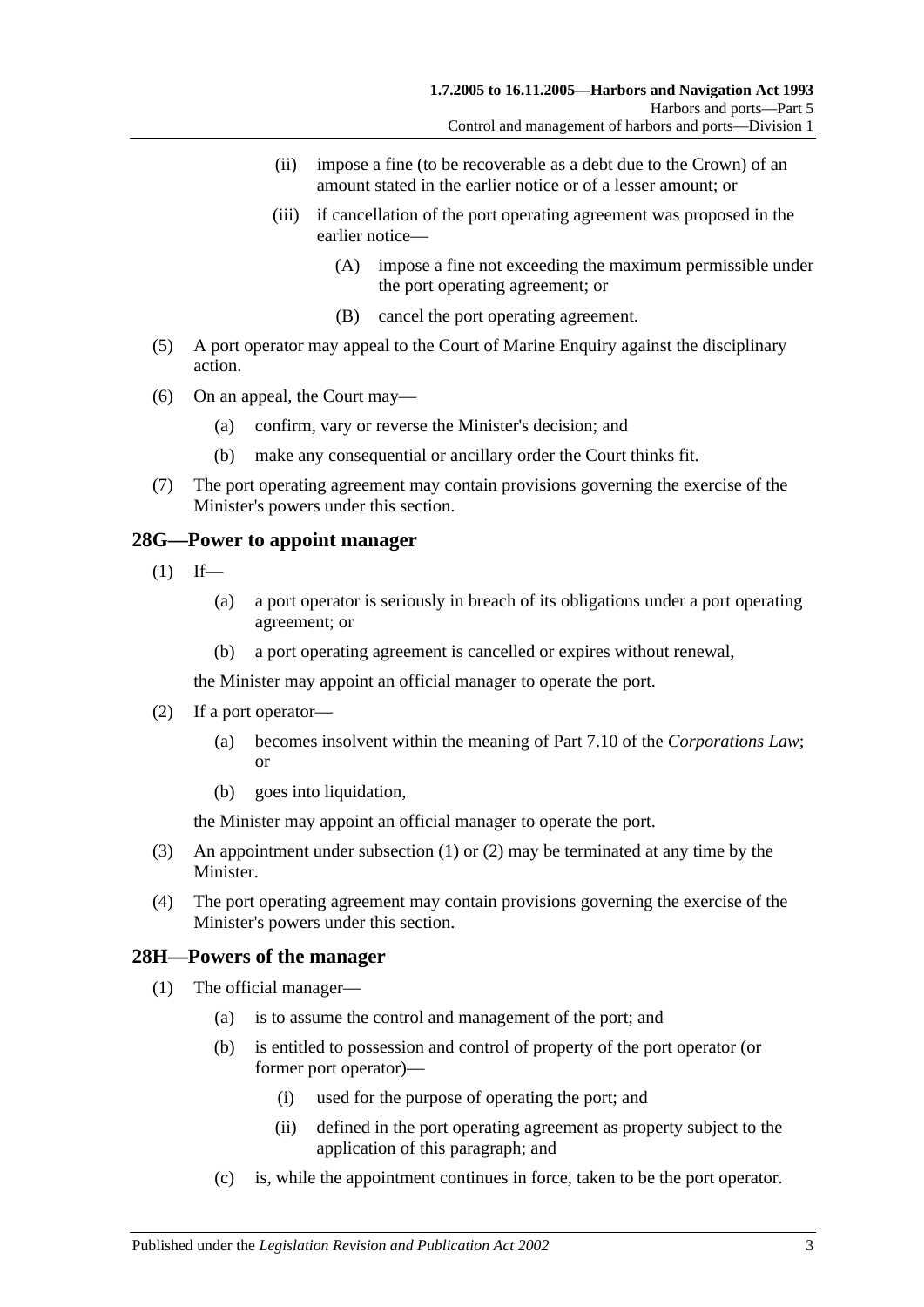- <span id="page-25-5"></span>(2) Any proceeds of the business while under official management are to be applied as follows:
	- (a) first, the proceeds are to be applied towards the costs of official management (including the official manager's remuneration); and
	- (b) secondly, a reasonable rental for the property over which the manager has assumed control is to be paid out of the proceeds while the property remains in the manager's possession; and
	- (c) thirdly, any remaining balance is to be paid into the Consolidated Account.
- (3) A port operating agreement may exclude or modify the provisions of [subsection](#page-24-4) (1) or [\(2\).](#page-25-5)
- (4) The regulations may confer powers and impose duties on official managers and regulate official management in other ways.

# <span id="page-25-0"></span>**Division 2—Port management officers**

# <span id="page-25-1"></span>**29—Port management officers**

- (1) A port operator may appoint officers or employees of the operator to be port management officers.
- (2) The port operator must issue to each port management officer appointed by it an identity card—
	- (a) containing a photograph of the officer; and
	- (b) stating the name of the port for which the officer is appointed; and
	- (c) stating any conditions of appointment limiting the officer's authority.
- (3) A port management officer must, at the request of any person in relation to whom the officer is exercising or about to exercise powers under this Act, produce his or her identity card for inspection by that person.

# <span id="page-25-2"></span>**Division 2A—Operational powers**

# <span id="page-25-3"></span>**29A—Interpretation**

In this Division—

*authorised officer* means—

- (a) in relation to a port—a port management officer;
- (b) in relation to a harbor that is not a port, or a part of a harbor that is not within a port—an authorised person.

# <span id="page-25-4"></span>**29B—Power of direction**

- (1) An authorised officer may give a direction (orally, by signal, radio communication, or in any other appropriate manner) to a person in charge, or apparently in charge, of a vessel in or in the vicinity of a harbor or a port.
- (2) A direction may, for example—
	- (a) require that vessels proceed to load or unload in a particular order; or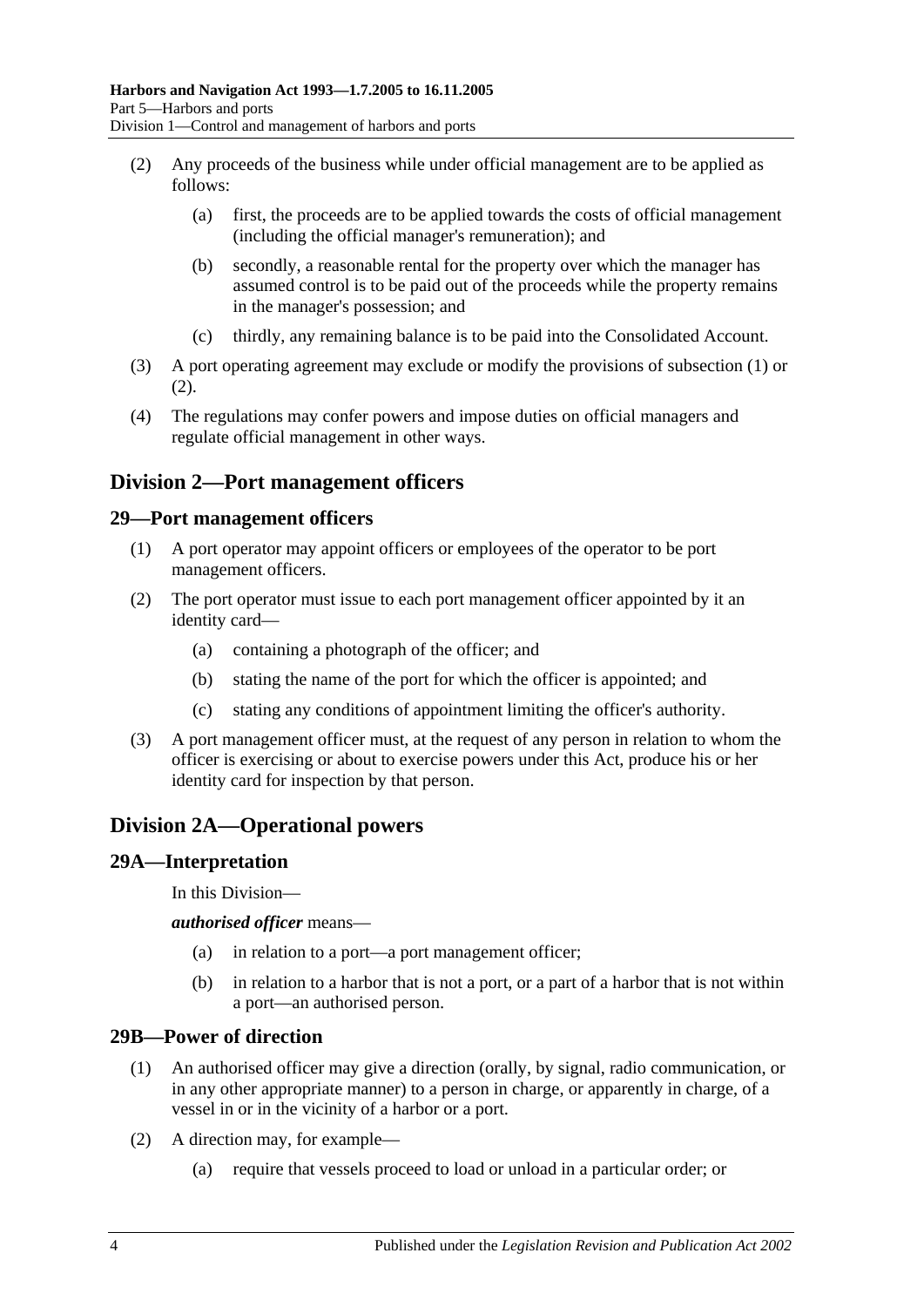- (b) require that a vessel be moored or anchored in a particular position; or
- (c) require that a vessel be secured in a particular way; or
- (d) require that a vessel be moved from a particular area or position; or
- (e) require the production of documents relating to the navigation, operation, pilotage, use or loading of the vessel.
- (3) A person who fails, without reasonable excuse, to comply with a direction under this section is guilty of an offence.

Maximum penalty: \$5 000.

#### <span id="page-26-4"></span><span id="page-26-0"></span>**29C—Power to board vessel**

- (1) A person in charge of a vessel in a harbor or port must, at the request of an authorised officer, permit the officer—
	- (a) to board the vessel; and
	- (b) to inspect the vessel and its cargo; and
	- (c) to carry out on the vessel any investigation necessary to ensure that the vessel and the business in the course of which the vessel is being used is being operated lawfully.
- <span id="page-26-5"></span>(2) If there is no-one on board a vessel to whom a request may be given under [subsection](#page-26-4) (1), the authorised officer may board the vessel and cause the vessel to be moved as the officer thinks fit.
- (3) Any costs incurred by an authorised officer under [subsection](#page-26-5) (2) are recoverable as a debt from the owner of the vessel.
- (4) A person who fails to comply with a request under this section is guilty of an offence. Maximum penalty: \$2 500.

# <span id="page-26-1"></span>**Division 3—Harbor improvement work**

#### <span id="page-26-6"></span><span id="page-26-2"></span>**30—Dredging or other similar work**

- (1) The Minister or a port operator may carry out dredging or other work to deepen, extend or clear a harbor or port.
- (2) If the owner of a wharf benefits from work carried out by the Minister under [subsection](#page-26-6) (1), the Minister may recover a reasonable proportion of the cost of the work from that owner.
- (3) The proportion of the cost to be recovered is to be determined by agreement between the Minister and the owner or, in default of agreement, by an arbitrator appointed under the *[Commercial Arbitration Act](http://www.legislation.sa.gov.au/index.aspx?action=legref&type=act&legtitle=Commercial%20Arbitration%20Act%201986) 1986*.

# <span id="page-26-3"></span>**30A—Development of harbors and maritime facilities**

- (1) The Minister or a port operator may carry out work of any kind for the development or improvement of a harbor or port.
- (2) The Minister or port operator may, for example, establish facilities for—
	- (a) the anchorage or mooring of vessels;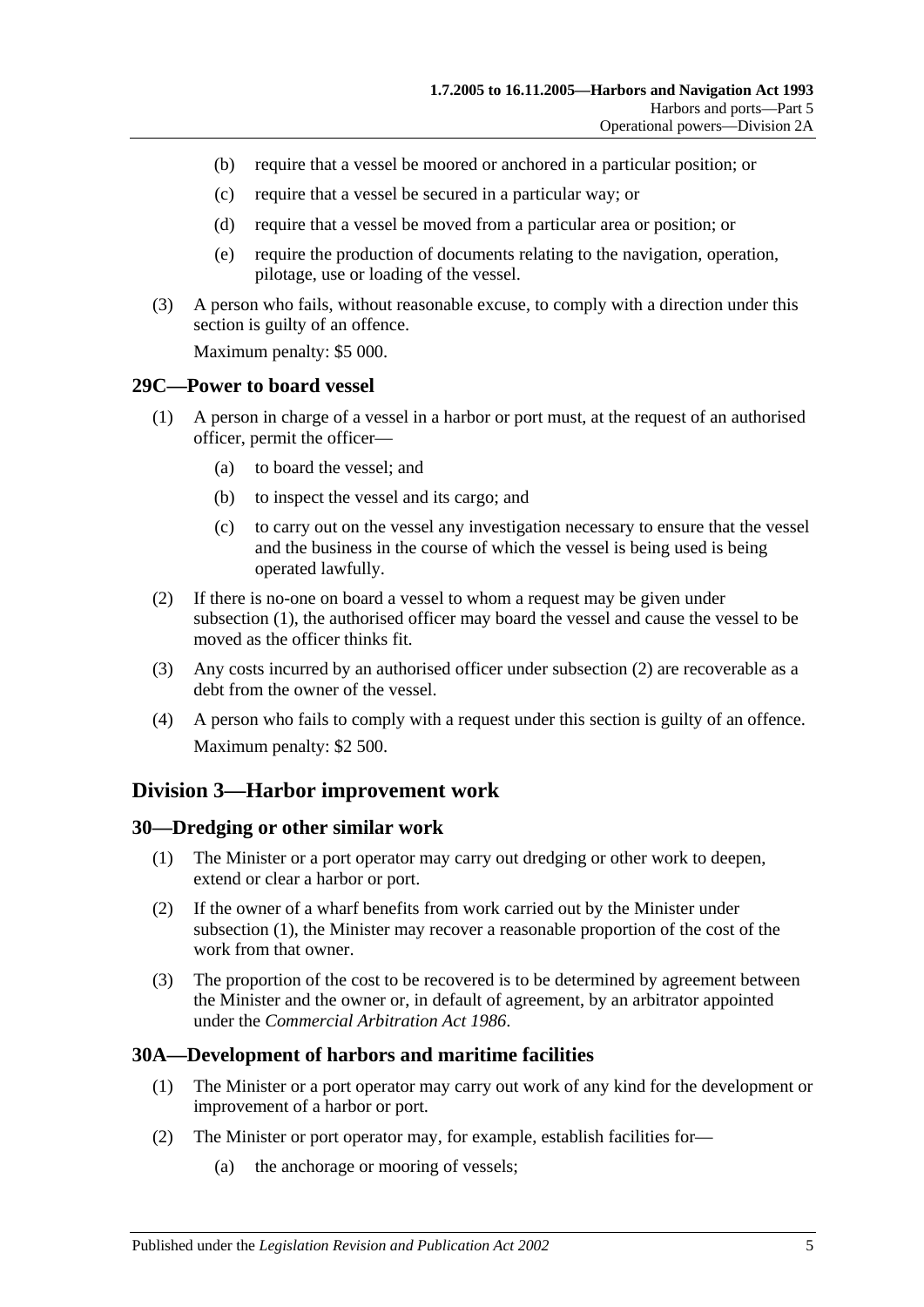- (b) the maintenance and repair of vessels;
- (c) the loading and unloading of passengers or goods;
- (d) the storage of goods;
- (e) facilitating industrial or commercial development associated with or to be associated with a harbor or port;
- (f) sporting or recreational purposes.
- (3) A port operator—
	- (a) must establish and maintain facilities and equipment for the safety of life and property in the port as required under a port operating agreement; and
	- (b) may establish and maintain other facilities and equipment for the safety of life and property.

### <span id="page-27-0"></span>**30B—Application of** *Development Act 1993*

The powers conferred by this Division are subject to the *[Development Act](http://www.legislation.sa.gov.au/index.aspx?action=legref&type=act&legtitle=Development%20Act%201993) 1993*.

# <span id="page-27-1"></span>**Division 4—Harbor charges etc**

#### <span id="page-27-2"></span>**31—Power to fix charges**

- (1) Subject to any relevant law or determination, the Minister may fix charges—
	- (a) for the use of facilities provided by the Minister for—
		- (i) the mooring of vessels;
		- (ii) the loading or unloading of passengers or goods;
		- (iii) the storage of goods;
		- (iv) the safe navigation of vessels;
		- (v) any other purpose; or
	- (b) for the entry of vessels into waters under the Minister's control and management; or
	- (c) for services provided by the Minister.
- (2) The Minister may fix default charges to be paid if a charge fixed under this section is not paid within a specified period.
- (3) The Minister must publish Schedules of the charges and default charges fixed under this section.

#### <span id="page-27-3"></span>**31A—Power to waive or reduce charges**

The Minister may waive or reduce a charge (or default charge), or extend the time for payment of a charge (or default charge), as the Minister thinks fit.

#### <span id="page-27-4"></span>**31B—Charges in respect of goods**

(1) A charge (or default charge) payable under this Division in respect of the unloading or storage of goods is recoverable as a debt from the consignor or consignee of the goods.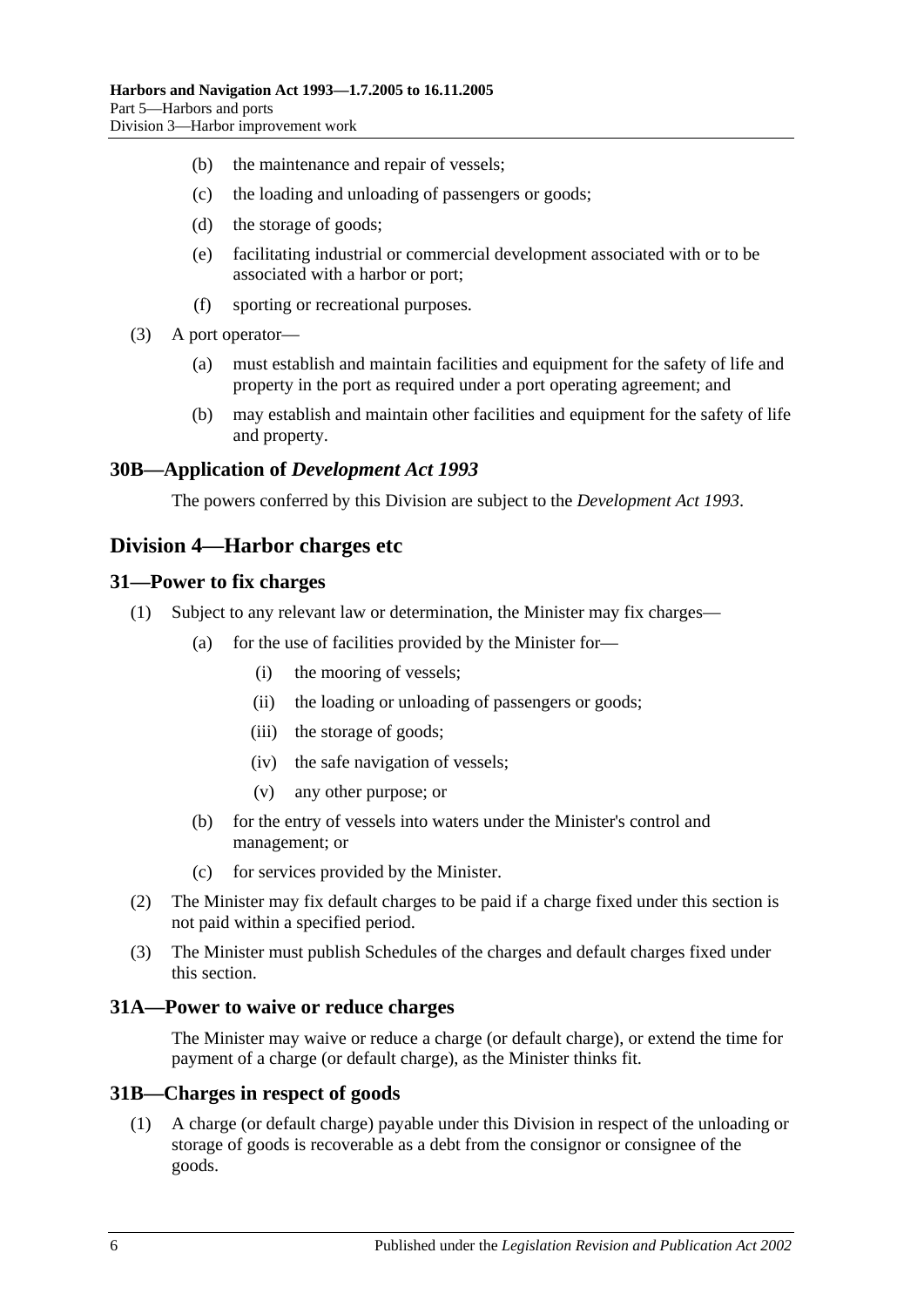- (2) The Minister may retain possession of goods until the appropriate charge is paid.
- (3) If the charge is not paid within 60 days after the goods are unloaded, the Minister may, after giving notice in writing to the consignee of the goods, sell the goods and retain the charge (together with any default charges and the costs of conducting the sale) from the proceeds of sale.

# <span id="page-28-0"></span>**31C—Charges in respect of vessels**

- (1) If a charge to which the Minister is entitled in respect of a vessel is not paid by the date payment falls due, an authorised person may, at the Minister's direction, arrest the vessel and take it into the Minister's custody.
- (2) If the charge remains unpaid 60 days after the vessel is taken into the Minister's custody, the Minister may, after giving notice to the owner of the vessel, sell the vessel and retain the charge (together with any default charges and the costs of conducting the sale) from the proceeds of sale.

# <span id="page-28-2"></span><span id="page-28-1"></span>**31D—Power to prevent use of harbor or port facilities**

- (1) If a person is in default in the payment of a charge (or default charge) payable under this Division, the Minister may, by written notice given to the person in default, prohibit the person from using harbor or port facilities provided by the Crown until the charge has been paid.
- (2) A person must not use facilities in contravention of a prohibition imposed under [subsection](#page-28-2)  $(1)$ .

Maximum penalty: \$2 500.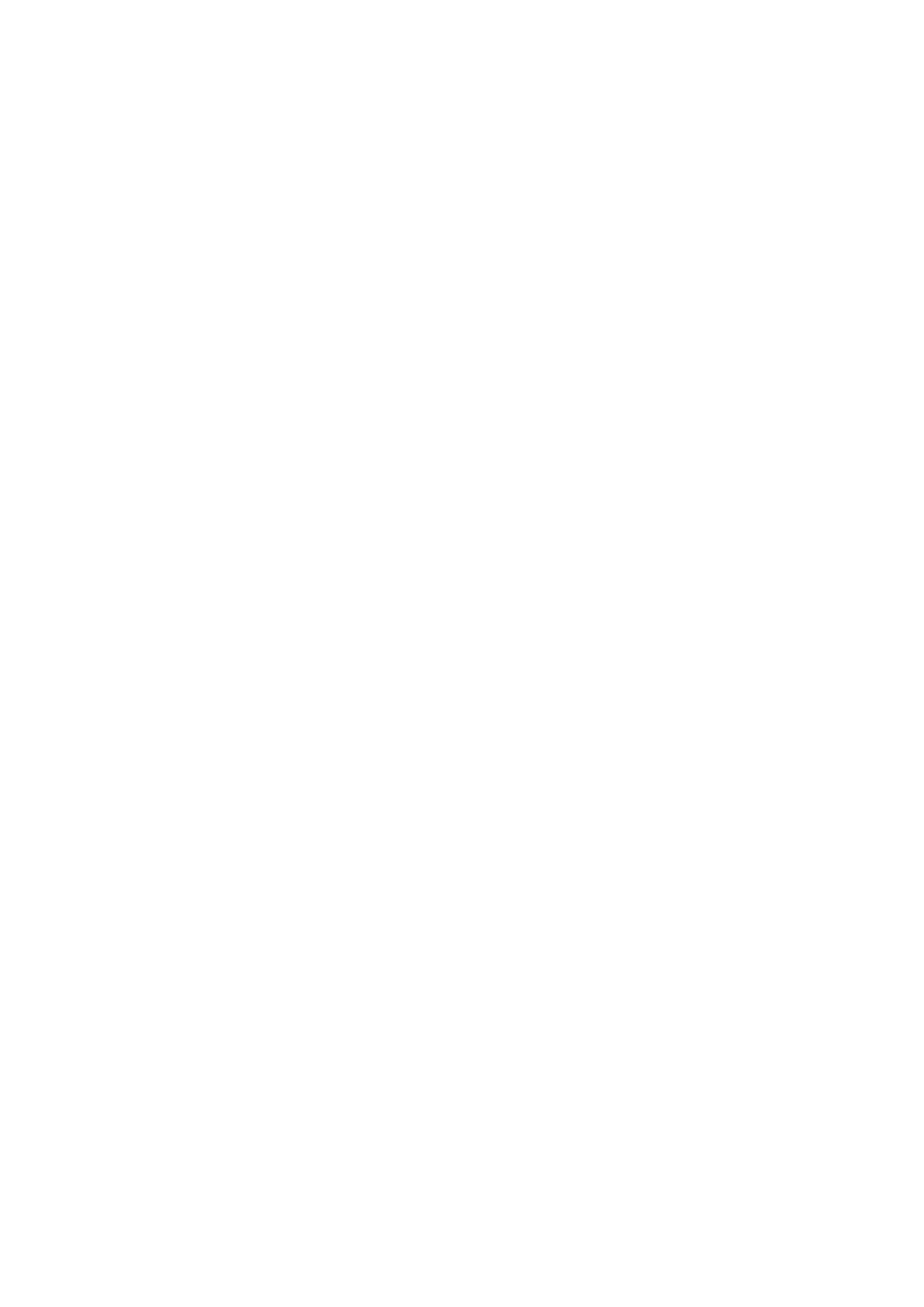# <span id="page-30-0"></span>**Part 5A—Pilotage**

# <span id="page-30-1"></span>**33—Licensing of pilots**

- (1) The CEO may license persons qualified in accordance with the regulations as pilots.
- (1a) A licence remains in force for the period specified in the regulations and may be renewed in accordance with the regulations.
- (2) A licence may be granted under this section on such conditions as the CEO thinks fit.
- (3) The CEO may, by notice in writing to the holder of a licence under this Part, vary or revoke a condition of the licence.
- (4) A person who holds a licence under this Part must not contravene or fail to comply with a condition of the licence.

Maximum penalty: \$5 000.

- (5) The CEO may, by notice in writing to a licensed pilot, cancel the licence if satisfied that the pilot—
	- (a) has been guilty of incompetence or breach of duty; or
	- (b) has breached a condition of licence; or
	- (c) has suffered mental or physical incapacity rendering the pilot incapable of satisfactorily performing the duties of a pilot.
- (6) On cancellation of a licence under this section, the former licensee must return the licence to the CEO.

Maximum penalty: \$750.

# <span id="page-30-2"></span>**34—Pilotage exemption certificate**

- (1) The CEO may issue a pilotage exemption certificate to the master of a vessel in accordance with the regulations.
- (1a) A pilotage exemption certificate remains in force for the period specified in the regulations and may be renewed in accordance with the regulations.
- (2) A pilotage exemption certificate may be granted on such conditions as the CEO thinks fit.
- (3) The CEO may, by notice in writing to the holder of a pilotage exemption certificate under this Part, vary or revoke a condition of the certificate.
- (4) A person who holds a pilotage exemption certificate under this Part must not contravene or fail to comply with a condition of the certificate. Maximum penalty: \$5 000.
- (4a) A pilotage exemption certificate lapses if the holder does not continue to have the periodic experience in the navigation of vessels required by the regulations.
- (5) The CEO may, by notice in writing to the holder of a pilotage exemption certificate, cancel the certificate if there are, in the CEO's opinion, proper reasons for doing so.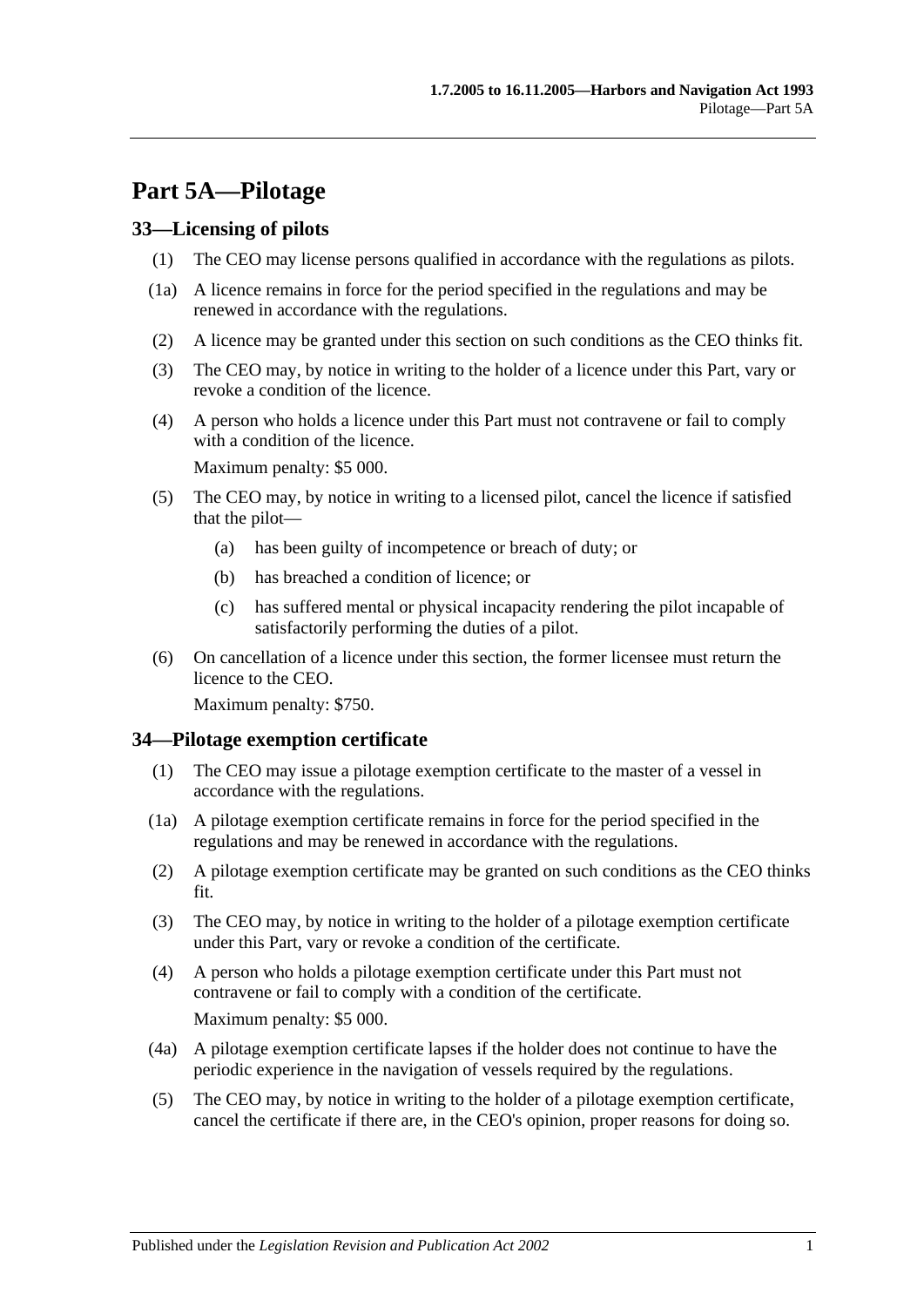(6) On cancellation of a pilotage exemption certificate under this section, the former holder of the certificate must return the certificate to the CEO.

Maximum penalty: \$750.

# <span id="page-31-0"></span>**35—Compulsory pilotage**

- (1) A vessel 35 metres or more in length must not be navigated within a harbor to which this section applies, unless—
	- (a) the vessel is navigated under the control or at the direction of a licensed pilot; or
	- (b) the master of the vessel holds a pilotage exemption certificate under this Part.
- (2) If a vessel is navigated in contravention of this section, the owner and the master are each guilty of an offence.

Maximum penalty: \$10 000.

- (3) This section applies to a harbor declared by regulation to be a harbor to which this section applies.
- (4) The CEO may, subject to such conditions as the CEO thinks fit, exempt a vessel from the requirements of this section.

### <span id="page-31-1"></span>**36—Duties and immunities of pilots**

- (1) The duty of a pilot is to pilot the vessel subject to the authority of the master, and the fact that a vessel is under pilotage does not relieve the master from responsibility for the navigation of the vessel.
- (2) No civil liability attaches to a pilot or to a pilot's employer for negligence by the pilot in relation to the pilotage of the vessel (but this subsection does not relieve from liability that may attach to a person as owner of a vessel).
- (3) The liability of the owner or master of a ship for damage resulting from a fault in the navigation of the ship is unaffected by the fact that the vessel is under pilotage or that the pilotage is compulsory.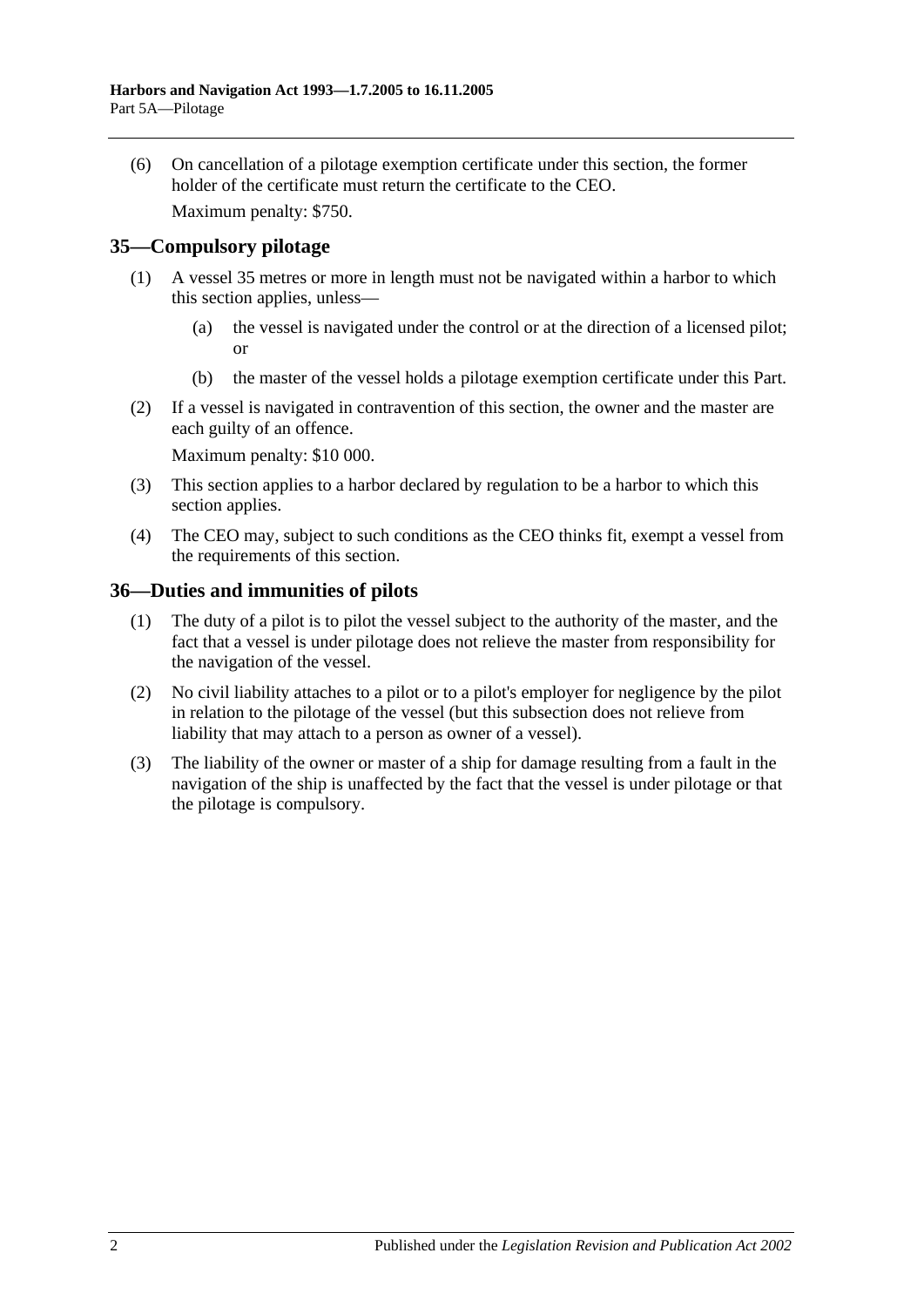# <span id="page-32-0"></span>**Part 6—Crewing**

# <span id="page-32-1"></span>**Division 1—Application of this Part**

# <span id="page-32-2"></span>**37—Vessels to which this Part applies**

This Part applies to a vessel of a class declared by regulation to be a class of vessels to which this Part applies.

# <span id="page-32-3"></span>**Division 2—Obligation to have adequate crew**

#### <span id="page-32-4"></span>**38—Obligation to have adequate crew**

- (1) If a fishing vessel to which this Part applies is operated in the jurisdiction and the crew of the vessel does not conform to the requirements of the regulations with regard to the minimum number and qualifications of the crew, the owner is guilty of an offence. Maximum penalty: \$5 000.
- (2) If a vessel (other than a fishing vessel) to which this Part applies is operated in the jurisdiction and—
	- (a) there is no current determination of the State Crewing Committee fixing the minimum number and qualifications of the crew required for the safe navigation of the vessel; or
	- (b) the crew of the vessel does not comply with the requirements of such a determination,

the owner and the master of the vessel are each guilty of an offence.

Maximum penalty: \$5 000.

# <span id="page-32-5"></span>**39—Exemptions**

- (1) The CEO may, on such conditions as the CEO thinks fit, exempt the owner or master of a vessel from the obligation to comply with the requirements of the regulations with regard to the minimum number and qualifications of the crew of the vessel or a determination of the State Crewing Committee.
- (2) The CEO may, by notice in writing to the holder of an exemption, revoke the exemption or impose further conditions if there are, in the CEO's opinion, proper reasons for doing so.

# <span id="page-32-6"></span>**Division 3—State Crewing Committee**

# <span id="page-32-7"></span>**39A—Interpretation**

In this Division—

*qualified marine engineer* means a person who holds a certificate of competency as a marine engineer (of any class) issued under this Act or has, in the opinion of the CEO, other appropriate qualifications as a marine engineer;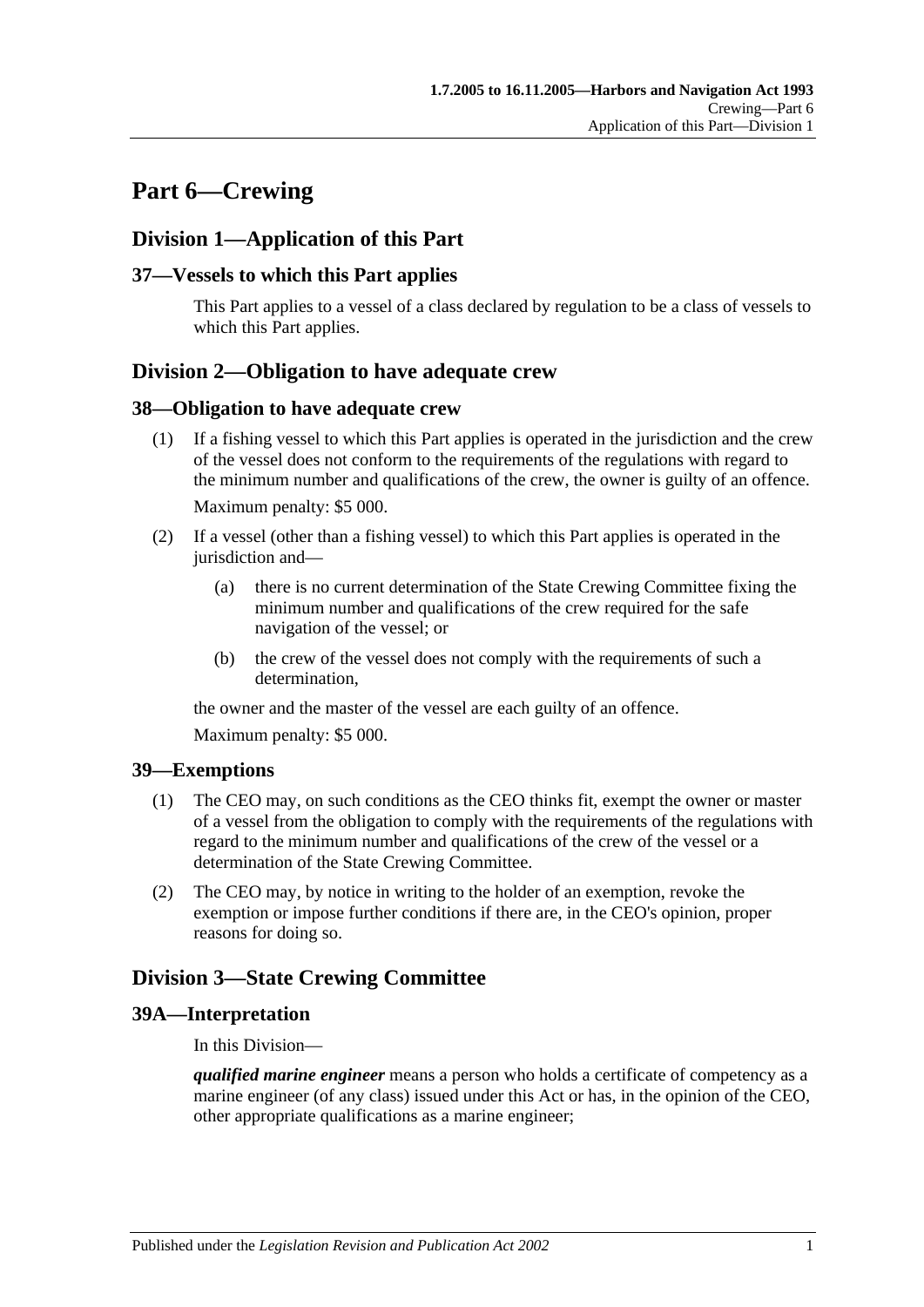*qualified master* means a person who holds a certificate of competency as a master (of any class) issued under this Act or has, in the opinion of the CEO, other appropriate qualifications as a master;

*qualified master mariner* means a person who holds—

- (a) a Master Class 1 certificate of competency issued by a marine authority of the Commonwealth; or
- (b) a qualification under the law of some other place recognised under the Commonwealth Act as equivalent to such a certificate of competency.

# <span id="page-33-0"></span>**40—State Crewing Committee**

- (1) The *State Crewing Committee* is established.
- (2) The Committee consists of—
	- (a) five members (the *appointed members*) appointed by the Governor of whom—
		- (i) one is to be a qualified master mariner nominated by the Minister;
		- (ia) one is to be a qualified master nominated by the Minister;
		- (ib) one is to be a qualified marine engineer nominated by the Minister;
		- (ii) two are to be persons who have, in the opinion of the Governor, appropriate qualifications and experience to be members of the Committee, nominated by maritime or waterfront unions;
	- (b) the members (the *nominated members*) nominated by the owner of the vessel in respect of which a determination is to be made or reviewed by the Committee.
- (2a) At least one appointed member of the Committee must be a woman and at least one must be a man.
- (3) One of the appointed members will be appointed by the Governor to preside at meetings of the Committee and another will be appointed to deputise for that member in his or her absence.
- (4) The Governor may appoint a suitable person to act as an appointed member of the Committee when a particular appointed member is absent or during a temporary vacancy in the office of that member.
- (5) The provisions governing the nomination of a member extend to the appointment of a person to act in the absence of that member or during a temporary vacancy in the office of that member.

# <span id="page-33-1"></span>**41—Nomination of members by owner**

- (1) The CEO must, at least 14 days before the Committee sits to make or review a determination in respect of a vessel, give the owner a written notice—
	- (a) informing the owner of the proposed making or review of the determination and of the date when the proceedings are to commence; and
	- (b) inviting the owner to nominate a person or persons (not exceeding two in number) to be members of the Committee for the purposes of the proceedings.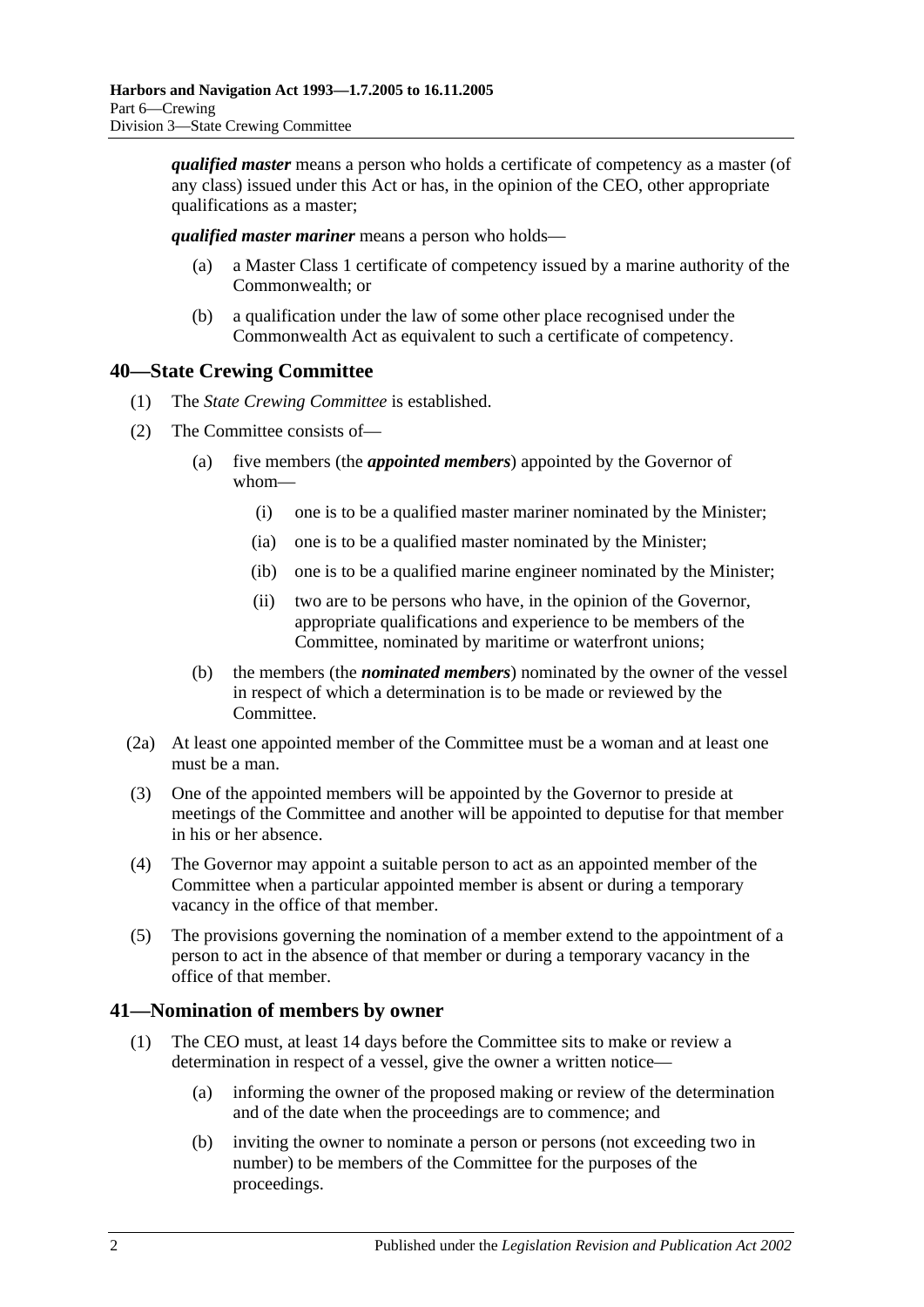- <span id="page-34-4"></span>(2) The owner may, by written notice to the CEO, nominate a person or persons (not exceeding two in number) to be members of the Committee for the purposes of the proceedings.
- (3) A person may not be nominated under [subsection](#page-34-4) (2) unless that person is a qualified master or marine engineer or is, in the opinion of the CEO, otherwise appropriately qualified to participate in the proceedings.
- (4) A nomination must be made at least 7 days before the Committee is to commence the proceedings for the making or review of the determination.
- (5) If the owner fails to make a nomination in accordance with this section the right to make the nomination lapses.

# <span id="page-34-0"></span>**42—Conditions of office**

- (1) An appointed member of the Committee holds office for such term and on such terms and conditions as may be determined by the Governor.
- (2) A nominated member holds office as a member of the Committee only while matters relating to the vessel in respect of which that member was nominated are being considered or otherwise dealt with by the Committee.
- (3) A member of the Committee is entitled to such remuneration, allowances and expenses as may be determined by the Governor.

### <span id="page-34-1"></span>**42A—Vacancies or defects in appointment of members**

An act of the Committee is not invalid by reason only of a vacancy in its membership or a defect in the appointment of a member.

# <span id="page-34-2"></span>**Division 4—Procedures and powers of Committee**

# <span id="page-34-3"></span>**43—Procedures at meetings**

- (1) The member appointed to preside at meetings of the Committee must, if present at a meeting, preside at that meeting and, in the absence of that member, his or her deputy must preside but, if both are absent, a member chosen by those present will preside.
- (2) Subject to [subsection](#page-34-5) (3), three members of the Committee constitute a quorum of the Committee.
- <span id="page-34-5"></span>(3) A quorum must, unless the CEO otherwise directs, include the members (if any) duly nominated by the owner of the ship in respect of which the Committee is to make or review a determination.
- (4) A decision supported by a majority of the votes of the members present at a meeting of the Committee is a decision of the Committee.
- (5) Each member present at a meeting of the Committee is entitled to one vote on any matter arising for decision at that meeting and, if the votes are equal, the member presiding at the meeting is entitled to a second or casting vote.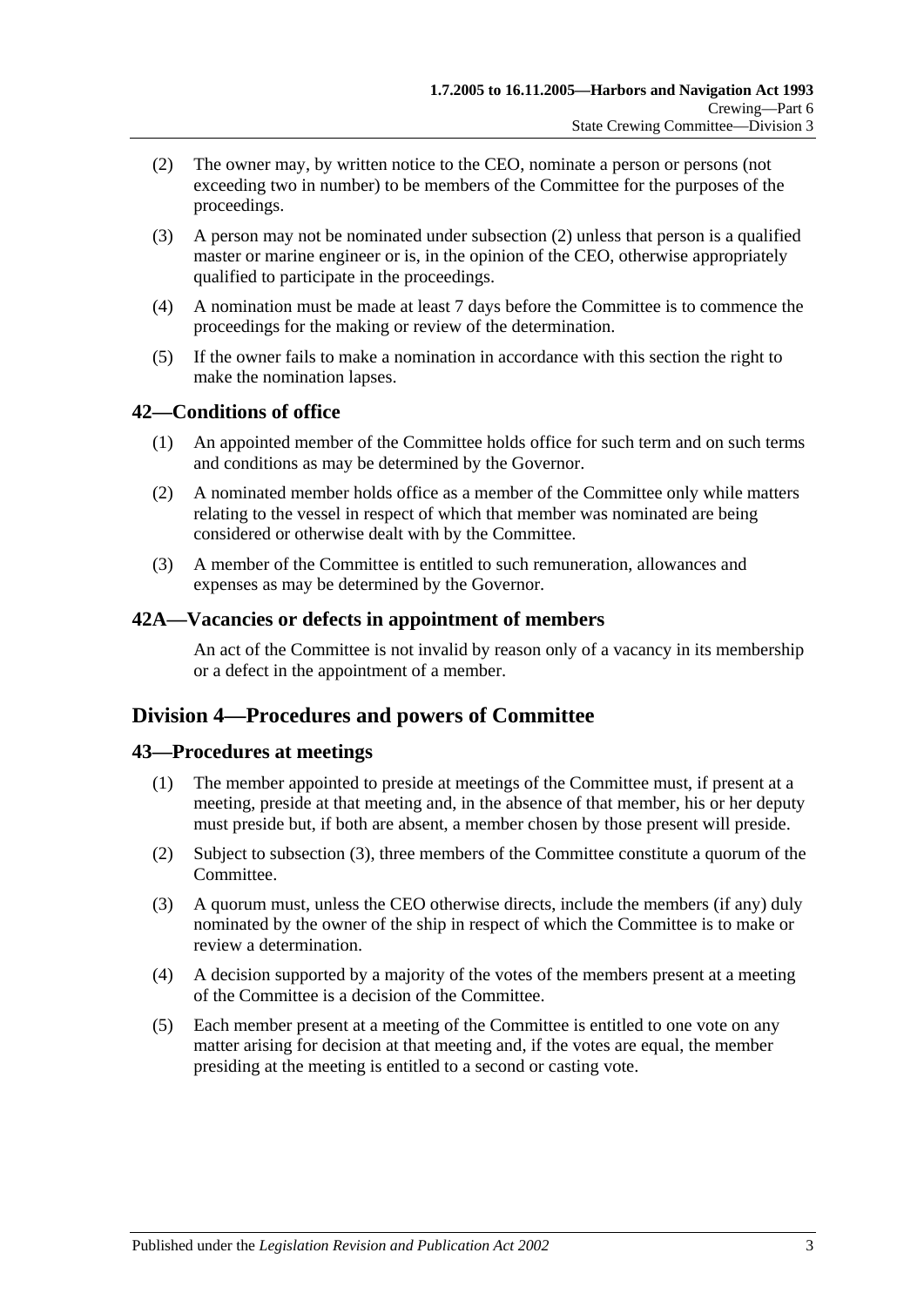# <span id="page-35-0"></span>**44—Power to obtain information**

- (1) For the purposes of this Act, the Committee may—
	- (a) by summons signed by the presiding or deputy presiding member, require any person to attend before the Committee to give evidence, or to produce documents to the Committee;
	- (b) examine witnesses on oath or affirmation;
	- (c) require any person appearing before the Committee (whether summoned to appear or not) to answer questions relating to any matter before the Committee;
	- (d) enter and inspect any vessel in respect of which a determination is to be made or reviewed under this Act.
- (2) A person who—
	- (a) fails without proper excuse to comply with a summons to attend before the Committee or to produce documents;
	- (b) misbehaves before the Committee, or wilfully insults or obstructs the Committee;
	- (c) refuses to be sworn or to affirm when required to do so by the Committee;
	- (d) refuses to answer any relevant question when required to do so by the Committee,

is guilty of an offence.

Maximum penalty: \$2 500.

# <span id="page-35-1"></span>**45—Determinations in relation to crew**

The Committee may, on application by the owner of a vessel (other than a fishing vessel) to which this Part applies, make or review a determination fixing the minimum number and qualifications of the crew required for the safe navigation of the vessel.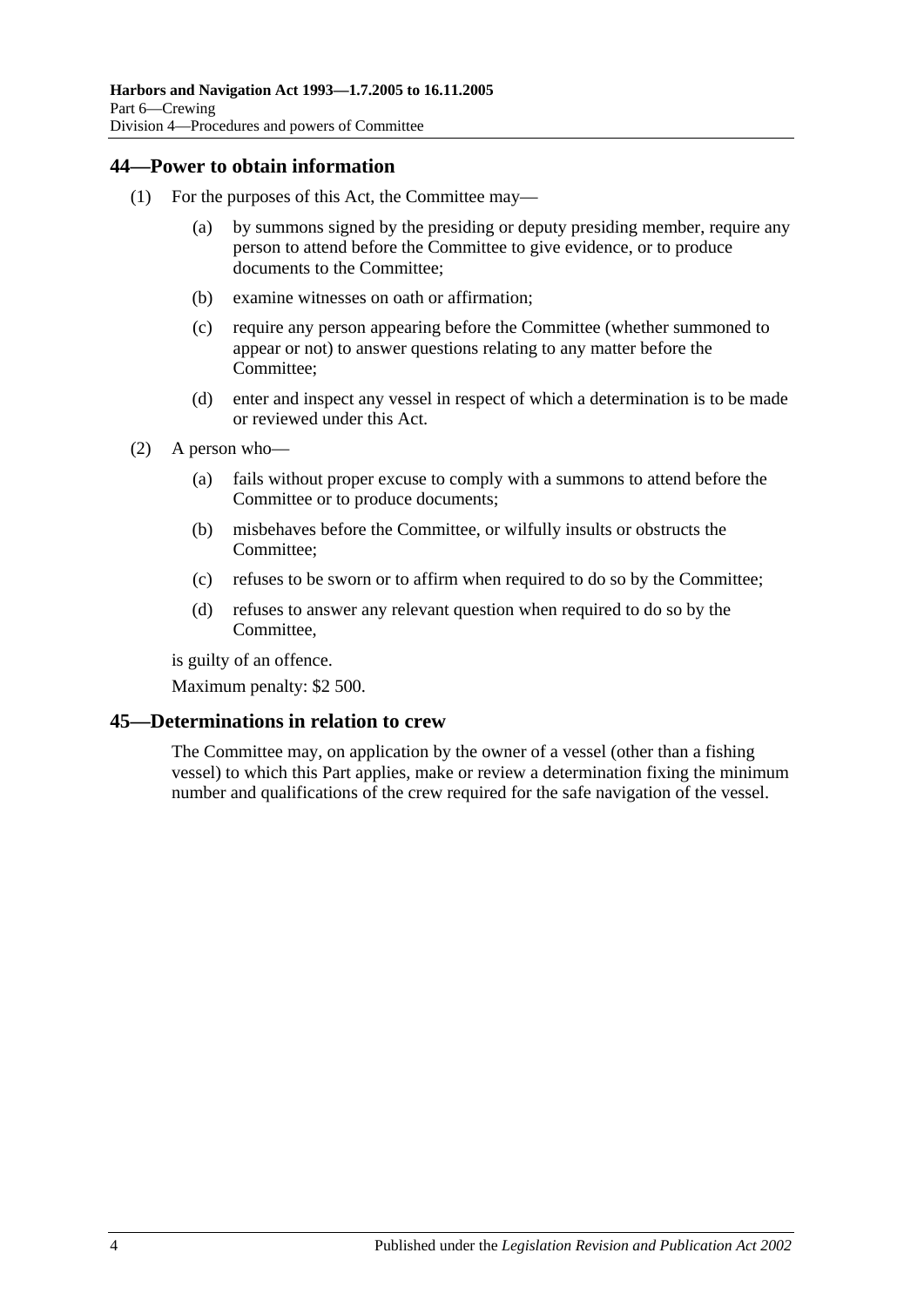# **Part 7—Certificates of competency**

## **46—Vessels to which this Part applies**

This Part applies to—

- (a) a recreational vessel fitted with an engine;
- (b) a vessel (other than a recreational vessel) of a class declared by regulation to be a class of vessels to which this Part applies.

## **47—Requirement for certificate of competency**

- (1) A person must not accept employment in a key position in the crew of a commercial vessel to which this Part applies unless that person holds—
	- (a) a certificate of competency of the appropriate class in force under this Act; or
	- (b) a qualification under the law of some other place declared by the CEO in accordance with the regulations to be equivalent to a certificate of competency of the relevant class; or
	- (c) an exemption from the requirement to hold a certificate of competency of the relevant class.

Maximum penalty: \$2 500.

- (2) A person must not employ another in a key position in the crew of a commercial vessel to which this Part applies unless that person holds—
	- (a) a certificate of competency of the appropriate class; or
	- (b) a qualification under the law of some other place declared by the CEO in accordance with the regulations to be equivalent to a certificate of competency of the relevant class; or
	- (c) an exemption from the requirement to hold a certificate of competency of the relevant class.

Maximum penalty: \$2 500.

- (3) A person must not operate a recreational vessel to which this Part applies unless that person holds—
	- (a) a certificate of competency of the appropriate class (a boat operator's licence); or
	- (b) an exemption from the requirement to hold a certificate of competency of the relevant class; or
	- (c) a special permit granted under the regulations.

Maximum penalty: \$2 500.

Expiation fee: \$105.

- (3a) A person must not cause, suffer or permit another to operate a recreational vessel to which this Part applies unless the other person holds—
	- (a) a certificate of competency of the appropriate class (a boat operator's licence); or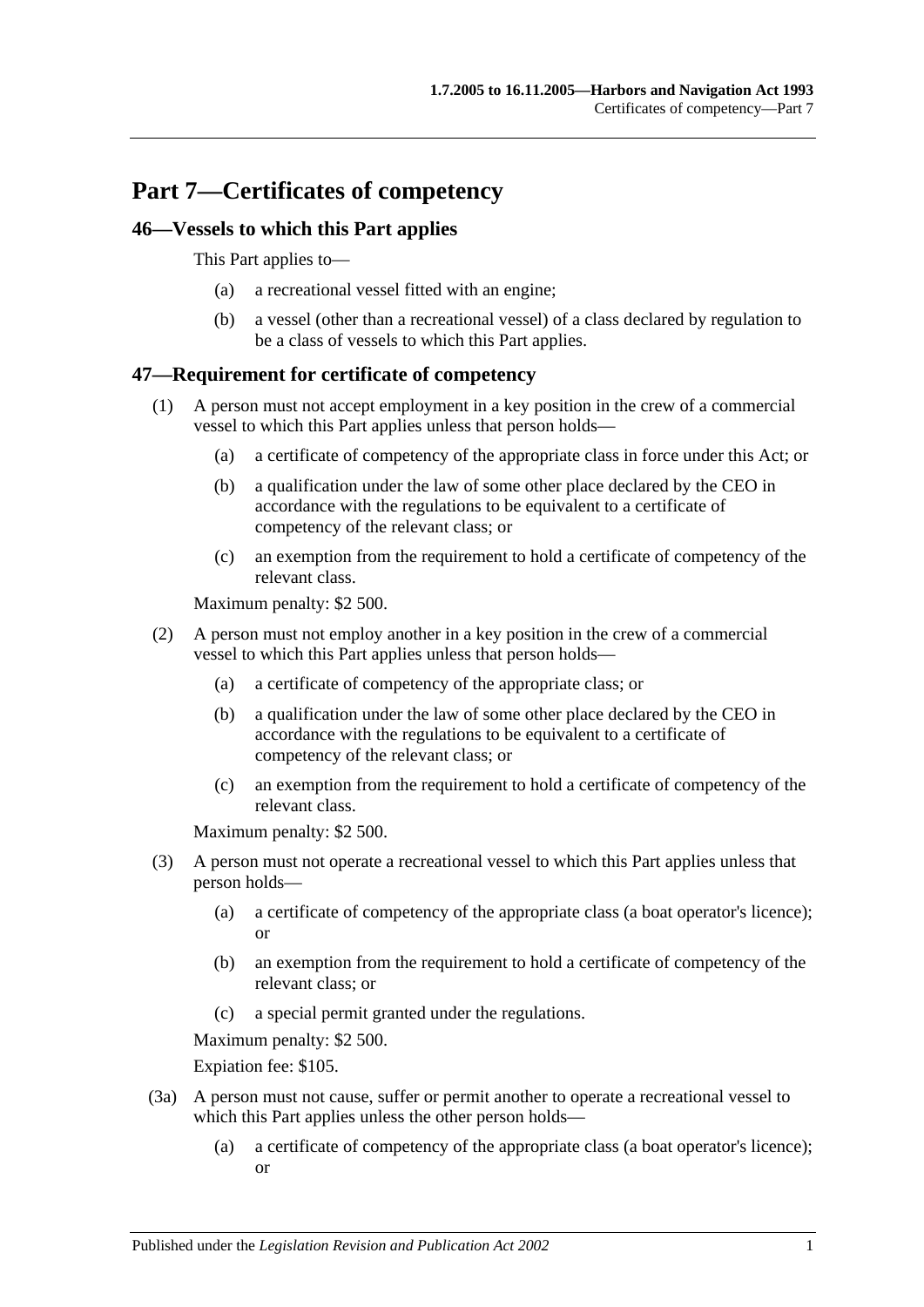- (b) an exemption from the requirement to hold a certificate of competency of the relevant class; or
- (c) a special permit granted under the regulations.

Maximum penalty: \$2 500.

Expiation fee: \$105.

- (4) A person must not hire out a recreational vessel to which this Part applies to another unless that person holds—
	- (a) a certificate of competency of the appropriate class (a boat operator's licence); or
	- (b) an exemption from the requirement to hold a certificate of competency of the relevant class; or
	- (c) a special permit granted under the regulations.

Maximum penalty: \$2 500.

Expiation fee: \$105.

(5) A person who commits an offence against this section while disqualified from holding a certificate of competency of the relevant class is liable to a fine of twice the amount prescribed above.

### **48—Issue of certificates of competency or exemptions**

- (1) The CEO must arrange for the examination of applicants seeking certificates of competency.
- (2) A person who—
	- (a) passes the examinations appropriate to a certificate of competency of a particular class; and
	- (b) satisfies the requirements of the regulations appropriate to an applicant for a certificate of competency of that class; and
	- (c) satisfies the CEO that he or she is a fit and proper person to hold a certificate of competency of that class,

is entitled to be issued with a certificate of competency of that class.

- (3) A person who is entitled to a certificate of competency will, on payment of the fee fixed by regulation, be issued with a certificate of competency.
- (4) A certificate of competency issued in respect of a recreational vessel (a boat operator's licence) continues in operation without renewal and without payment of any further fee.
- (5) The CEO may, on such conditions as the CEO thinks fit, exempt a person from the obligation to sit an examination for a certificate of competency or to hold a certificate of competency of a particular class.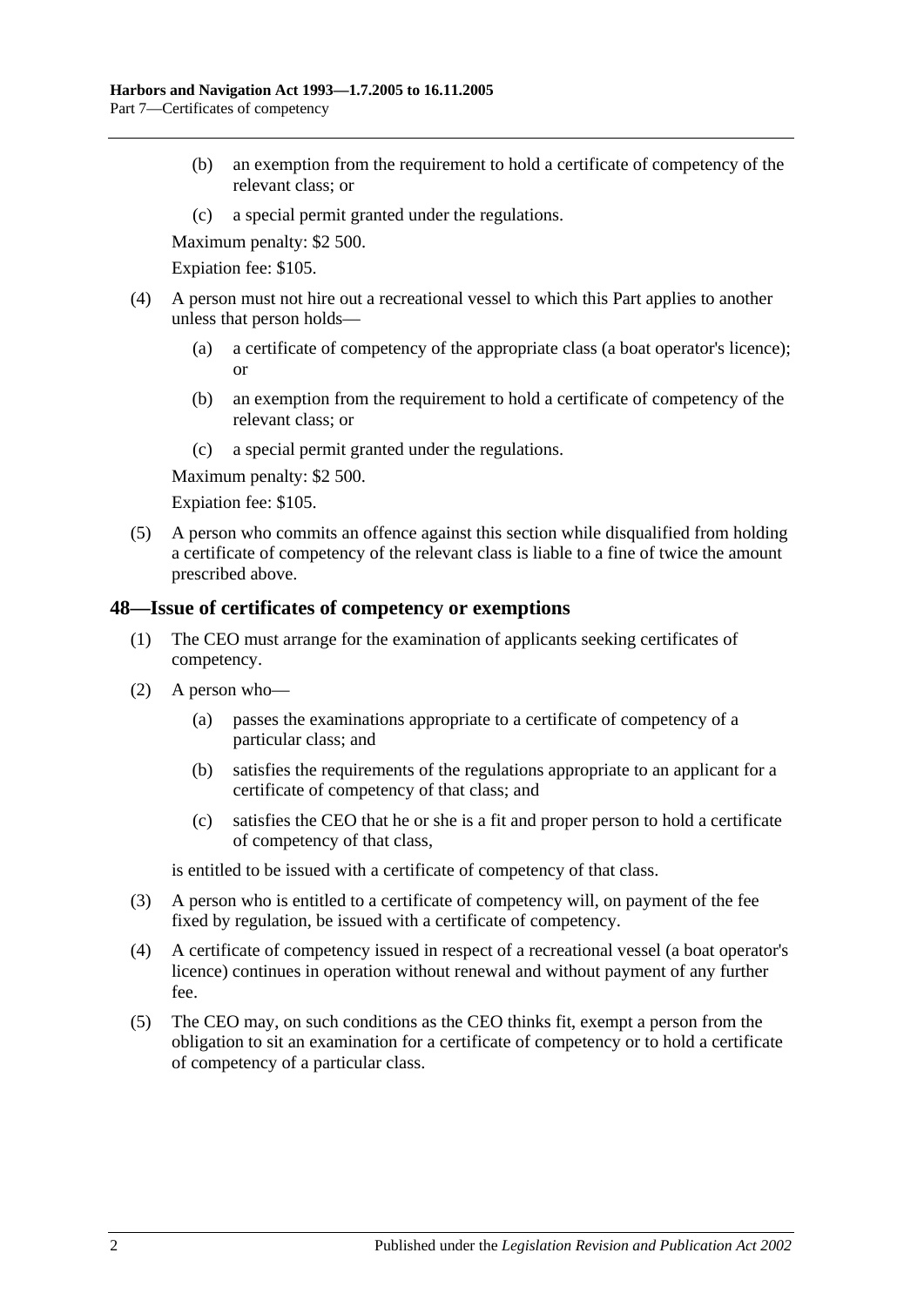### **49—Cancellation of certificate of competency by court**

Where a court convicts the holder of a certificate of competency of an offence against this Act showing the holder to have been incompetent or guilty of misconduct or to have failed in his or her duty in a matter related to navigation, the court may, in addition to imposing any other penalty, cancel the certificate of competency and disqualify the holder from again holding such a certificate for a specified period or until further order.

### **50—Cancellation of certificate of competency by Minister**

- (1) If the holder of a certificate of competency—
	- (a) is shown by the findings of the Court of Marine Enquiry or a court or tribunal with similar powers under the law of some other place to have been incompetent or guilty of misconduct or to have failed in his or her duty in a matter related to navigation; or
	- (b) is convicted of an offence showing the holder of the certificate to have been incompetent or guilty of misconduct or to have failed in his or her duty in a matter related to navigation; or
	- (c) is disqualified from holding such a certificate under the law of another place, or
	- (d) is shown to have suffered mental or physical incapacity rendering him or her incapable of satisfactorily operating a vessel or performing duties pursuant to the certificate of competency,

the Minister may, by notice in writing given to the holder, cancel the certificate of competency and disqualify the holder from again holding such a certificate for a specified period or until further notice.

- (2) If the holder of a qualification under the law of some other place—
	- (a) is convicted of an offence showing the holder of the qualification to have been incompetent or guilty of misconduct or to have failed in his or her duty in a matter related to navigation; or
	- (b) has been found by the Court of Marine Enquiry or a court or tribunal with similar powers under the law of some other place to have been incompetent or guilty of misconduct or to have failed in his or her duty in a matter related to navigation, or
	- (c) is shown to have suffered mental or physical incapacity rendering him or her incapable of satisfactorily operating a vessel or performing duties pursuant to the qualification,

the Minister may declare the qualification to be inoperative in the jurisdiction and while such a declaration remains in force the person to whom it relates will not be regarded as the holder of a qualification equivalent to a certificate of competency.

(3) On cancellation of a certificate of competency (under this or any other section of this Act), the former holder of the certificate must return the certificate to the Minister. Maximum penalty: \$750.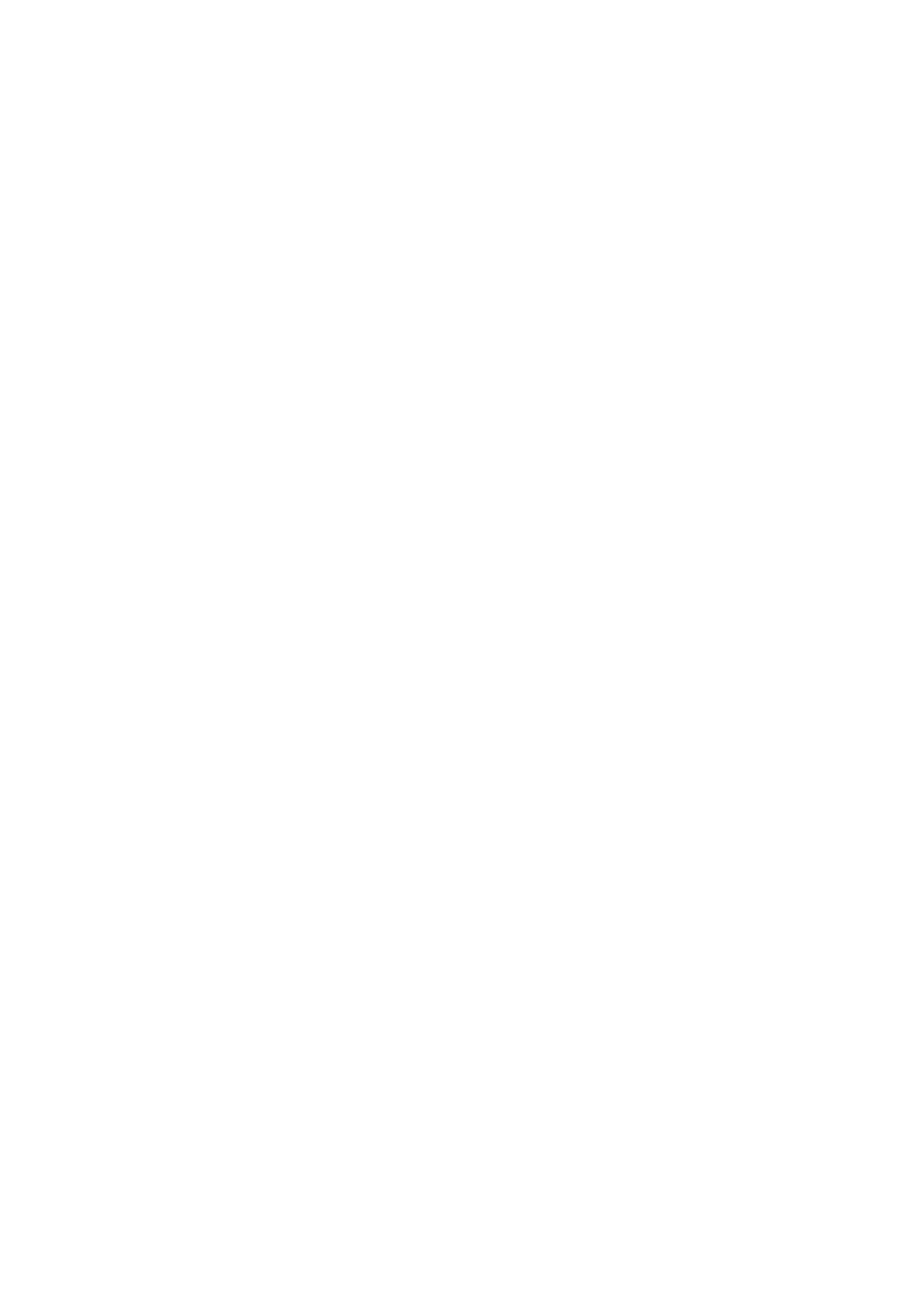# **Part 8—Hire of vessels**

### **51—Vessels to which this Part applies**

This Part applies to vessels of a class declared by regulation to be a class of vessels to which this Part applies.

#### **52—Obligation to hold licence**

A person must not carry on a business of hiring out vessels to which this Part applies unless licensed to do so under this Part.

Maximum penalty: \$2 500.

#### **52A—Duration and granting of licence**

- (1) A licence under this Part remains in force for the period specified in the regulations and may be renewed in accordance with the regulations.
- (2) The regulations may set out the circumstances in which the CEO may grant or refuse to grant a licence under this Part.

#### **53—Terms and conditions of licence**

- (1) A licence under this Part may be granted subject to such conditions as the CEO thinks fit and specifies in the licence.
- (2) The CEO may, by notice in writing to the holder of a licence under this Part, vary or revoke a condition of the licence.
- (3) A person who holds a licence under this Division must not contravene or fail to comply with a condition of the licence.

Maximum penalty: \$2 500.

- (4) The CEO may, by notice in writing to the licensee, cancel a licence for breach of a condition.
- (5) On cancellation of a licence under this section, the former licensee must return the licence to the CEO.

Maximum penalty: \$750.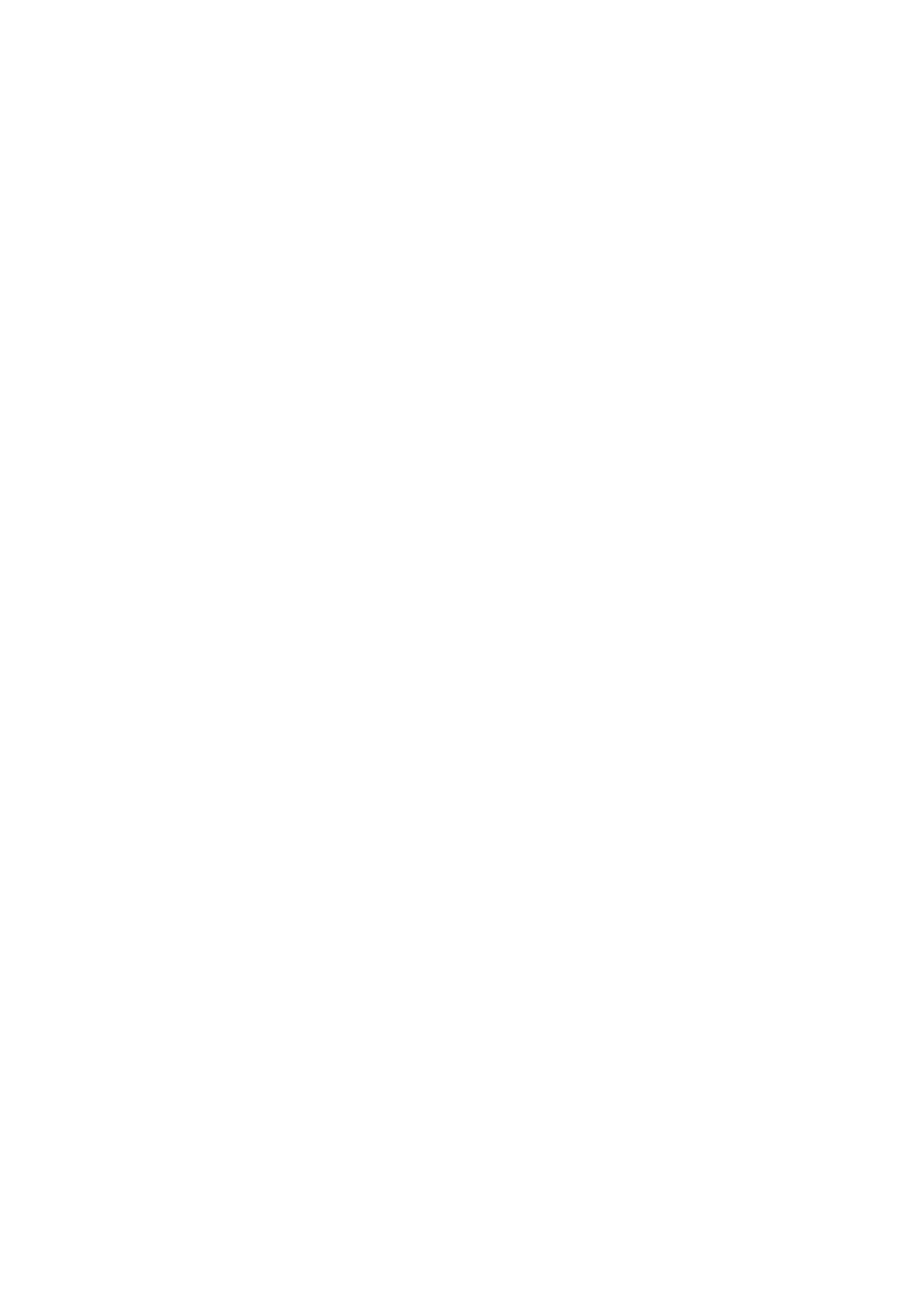# **Part 9—Registration and certificates of surveys**

# **Division 1—Registration of vessels**

## **54—Application of Division**

This Division applies to—

- (a) a recreational vessel fitted with an engine;
- (b) a vessel of a class declared by regulation to be a class of vessels to which this Division applies.

## **55—Registration**

- (1) A vessel to which this Division applies must not be operated in the jurisdiction unless it is registered and marked in accordance with the regulations.
- (2) If a vessel to which this Division applies is operated in the jurisdiction contrary to this section, the owner of the vessel, and the master or operator of the vessel, are each guilty of an offence (but it is a defence to a charge of such an offence brought against the owner for the owner to prove that the vessel was operated without the owner's consent).

Maximum penalty: \$750.

Expiation fee:

- (a) if the vessel is registered but not marked in accordance with the regulations—\$55;
- (b) if the vessel is neither registered nor marked in accordance with the regulations—\$80.
- (3) The CEO may, subject to such conditions as the CEO thinks fit, grant exemptions from the requirements of this section.

# **Division 2—Certificates of survey**

### **56—Application of this Division**

This Division applies in respect of vessels of a class declared by regulation to be a class of vessels in respect of which a certificate of survey is required.

### **57—Appointment of surveyors**

- (1) The CEO may license a suitably qualified person to be a surveyor of vessels generally or of a particular class of vessels.
- (2) A licence may be issued on such conditions as the CEO thinks fit.
- (3) A person who holds a licence under this Division must not contravene or fail to comply with a condition of the licence. Maximum penalty: \$5 000.
- (4) The CEO may, by notice in writing to a licensed surveyor, cancel the surveyor's licence if the surveyor is shown to have been guilty of incompetence or breach of duty or to have breached a condition of the licence.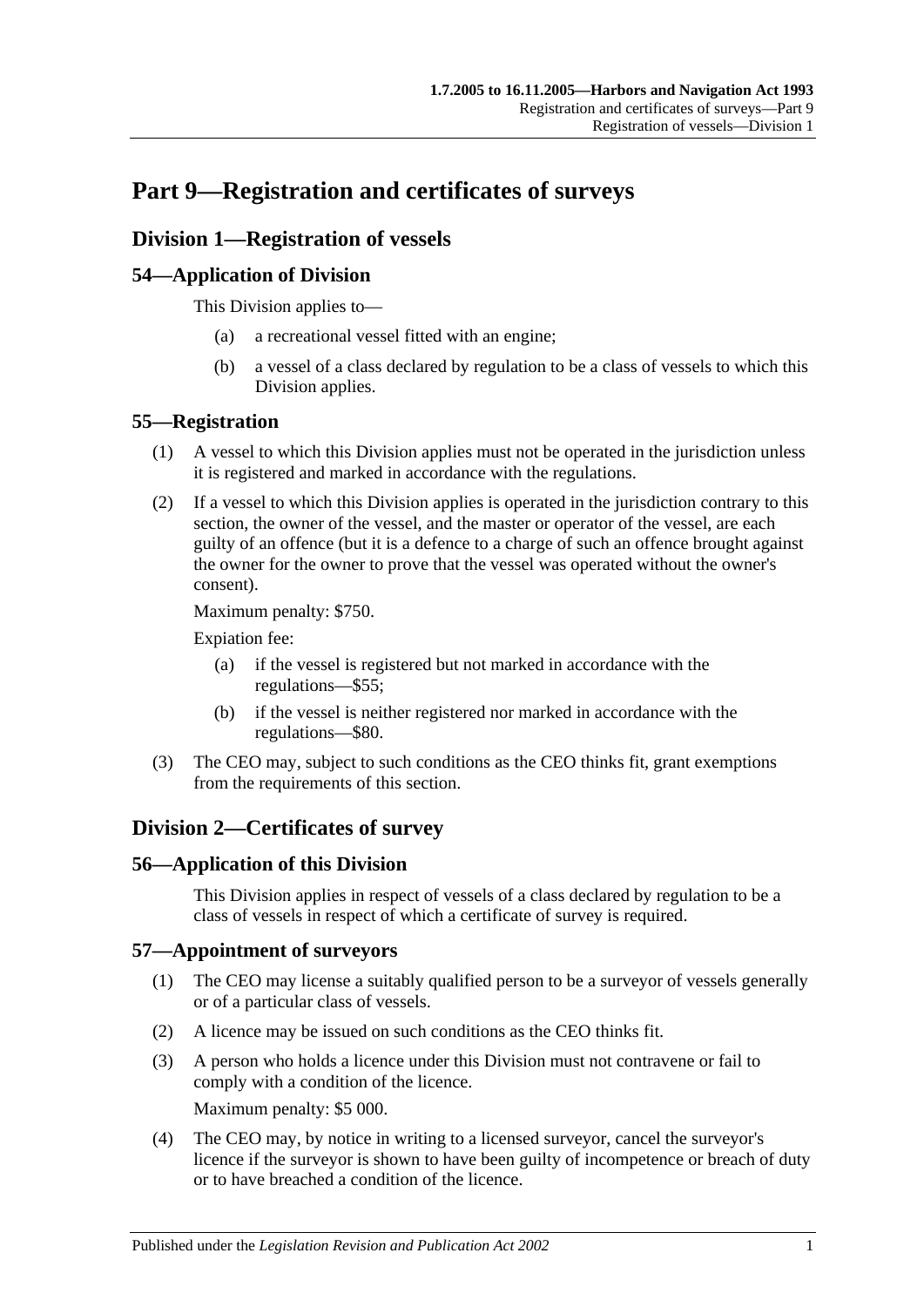(5) On cancellation of a licence under this section, the former licensee must return the licence to the CEO.

Maximum penalty: \$750.

#### **58—Issue of certificate of survey**

- (1) The CEO may, on the recommendation of a licensed surveyor, issue a certificate of survey in respect of a vessel.
- (2) A certificate of survey may, if the licensed surveyor so recommends, be issued subject to conditions stated in the certificate.

#### **59—Certificate of survey**

- (1) A certificate of survey issued in respect of a vessel certifies—
	- (a) that the vessel is structurally sound and conforms with the requirements of the regulations; and
	- (b) that the vessel has the equipment required by the regulations and that the equipment is in working order.
- (2) A certificate of survey remains in force for a period stated in the certificate.
- <span id="page-43-0"></span> $(3)$  If—
	- (a) a structural alteration is made, without the consent of the CEO, to the hull of a vessel in respect of which a certificate of survey is in force; or
	- (b) a material alteration is made, without the consent of the CEO, to the equipment of a vessel in respect of which a certificate of survey is in force,

the certificate of survey is void.

- <span id="page-43-1"></span>(4) A certificate of survey that is void under [subsection](#page-43-0) (3) must be returned to the CEO at his or her request.
- (5) If a certificate is not returned in accordance with [subsection](#page-43-1) (4), the owner and the master of the vessel to which the certificate relates are each guilty of an offence. Maximum penalty: \$750.

### **60—Obligation to hold certificate of survey**

(1) If a vessel to which this Division applies is operated in the jurisdiction without a current certificate of survey, the owner and the master of the vessel are each guilty of an offence.

Maximum penalty: \$10 000.

(2) If a vessel in respect of which a certificate of survey is in force is operated contrary to a condition of the certificate, the owner and the master of the vessel are each guilty of an offence.

Maximum penalty: \$10 000.

- (3) In this section, a reference to a certificate of survey extends to a certificate or document issued under some other law but recognised under the regulations as equivalent to a certificate of survey.
- (4) The CEO may, subject to such conditions as the CEO thinks fit, exempt a vessel from the requirement to be surveyed under this Division.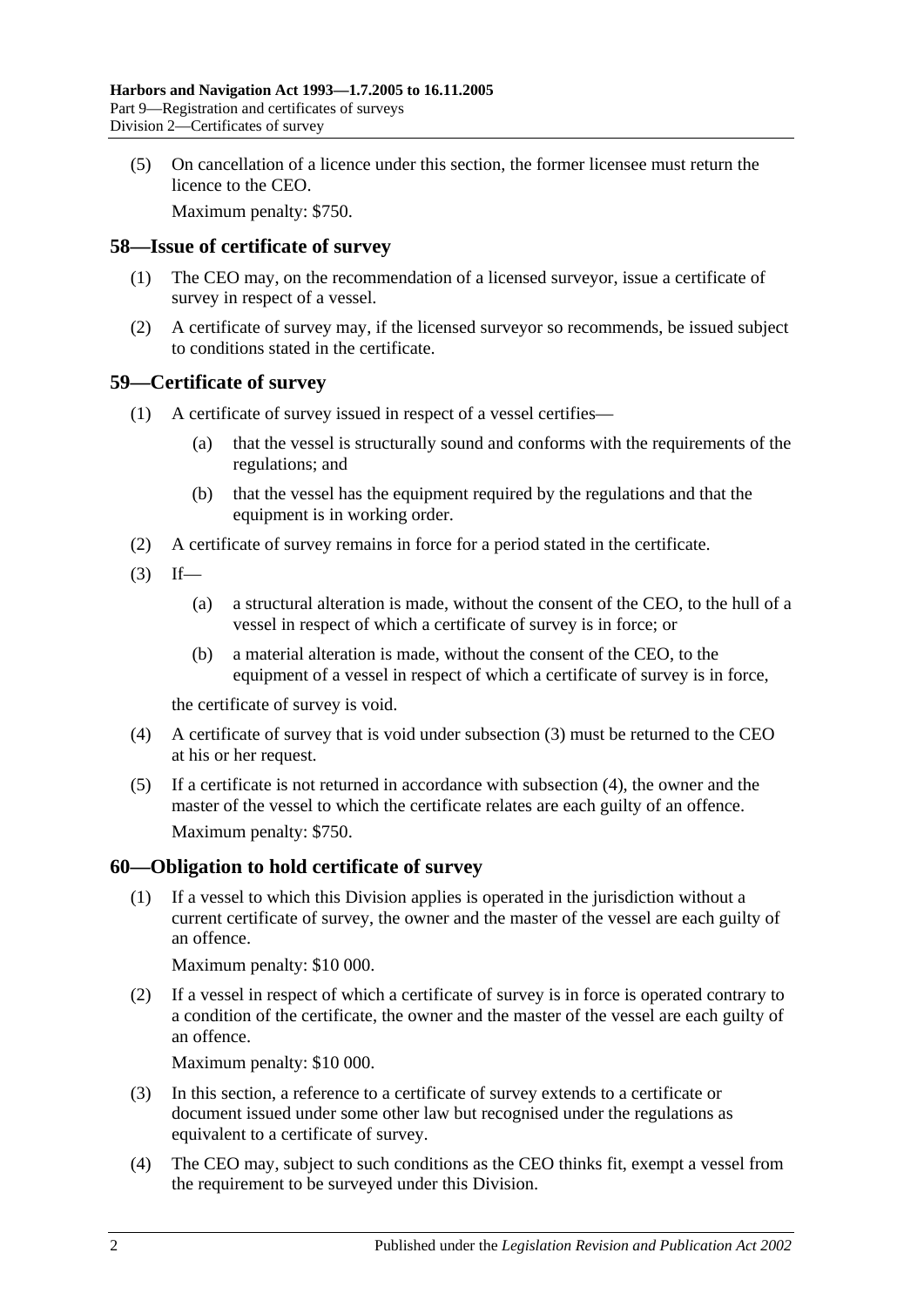# **Division 3—Loadline certificates**

## **61—Application of this Division**

This Division applies in respect of vessels of a class declared by regulation to be a class of vessels in respect of which a loadline certificate is required.

#### **62—Issue of loadline certificate**

- (1) The CEO may issue a loadline certificate in respect of a vessel.
- (2) A loadline certificate may be issued subject to conditions stated in the certificate.

#### **63—Loadline certificate**

- (1) A loadline certificate issued in respect of a vessel certifies that the vessel conforms with the requirements of the regulations in relation to markings displayed for the purposes of determining whether the vessel is properly loaded.
- (2) A loadline certificate remains in force for a period stated in the certificate.
- <span id="page-44-0"></span> $(3)$  If—
	- (a) a structural alteration is made, without the consent of the CEO, to the hull of a vessel in respect of which a loadline certificate is in force; or
	- (b) a material alteration is made, without the consent of the CEO, to the markings on a vessel in respect of which a loadline certificate is in force,

the loadline certificate is void.

- <span id="page-44-1"></span>(4) A loadline certificate that is void under [subsection](#page-44-0) (3) must be returned to the CEO at his or her request.
- (5) If a certificate is not returned in accordance with [subsection](#page-44-1) (4), the owner and the master of the vessel to which the certificate relates are each guilty of an offence. Maximum penalty: \$5 000.

### **64—Obligation to hold loadline certificate**

(1) If a vessel to which this Division applies is operated in the jurisdiction without a current loadline certificate, the owner and the master of the vessel are each guilty of an offence.

Maximum penalty: \$10 000.

(2) If a vessel in respect of which a loadline certificate is in force is operated contrary to a condition of the certificate, the owner and the master of the vessel are each guilty of an offence.

Maximum penalty: \$10 000.

- (3) In this section, a reference to a loadline certificate extends to a certificate or document issued under some other law but recognised under the regulations as equivalent to a loadline certificate.
- (4) The CEO may, subject to such conditions as the CEO thinks fit, exempt a vessel from the requirement to have a loadline certificate issued in respect of it under this Division.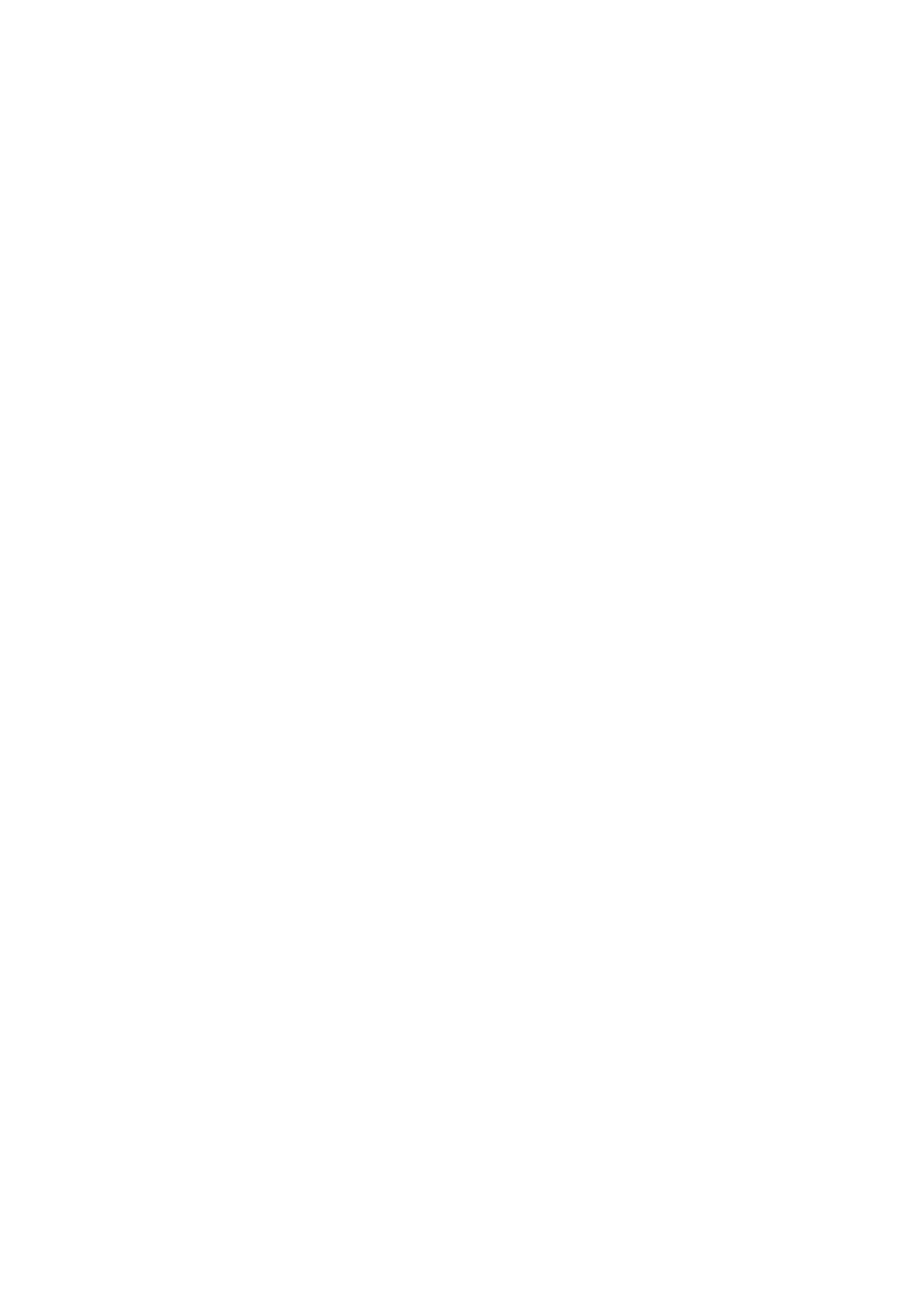# **Part 10—Safety**

# **Division 1—Safety generally**

## <span id="page-46-0"></span>**65—General requirements**

- (1) A vessel must not be operated in the jurisdiction if—
	- (a) the vessel is unsafe;
	- (b) the vessel does not have the equipment or markings required by the regulations or the equipment is not in good working order;
	- (c) the vessel is overloaded or is not properly loaded in accordance with the regulations or the conditions of a certificate of survey or loadline certificate.
- (2) If a vessel is operated in the jurisdiction contrary to [subsection](#page-46-0) (1), the owner and the master or operator are each guilty of an offence.

Maximum penalty: \$10 000.

Expiation fee:

- (a) if 1 or 2 items of equipment are involved—\$105;
- (b) if 3 or 4 items of equipment are involved—\$160;
- (c) if more than 4 items of equipment are involved—\$210.

#### <span id="page-46-1"></span>**65A—Requirement to have emergency position indicating radio beacon**

- (1) A vessel of a class specified by the regulations must not be operated in the jurisdiction unless it is carrying an emergency position indicating radio beacon that is in good working order.
- (2) If a vessel is operated in the jurisdiction contrary to [subsection](#page-46-1) (1), the owner and the master or operator are each guilty of an offence.

Maximum penalty: \$10 000.

Expiation fee: \$400.

### <span id="page-46-3"></span>**66—Power to prohibit use of unsafe vessel**

- (1) If the CEO suspects, on reasonable grounds—
	- (a) that a vessel is unsafe; or
	- (b) that a vessel does not have the equipment or markings required by this Act or the regulations or the equipment is not in good working order; or
	- (c) that a vessel is overloaded or is not properly loaded in accordance with the regulations or the conditions of a certificate of survey or a loadline certificate,

the CEO may, by order, prohibit the use of the vessel.

<span id="page-46-2"></span>(2) If an order is made under this section while the vessel is under way, the vessel must be brought as soon as possible to safe anchorage or be taken as soon as possible out of the water.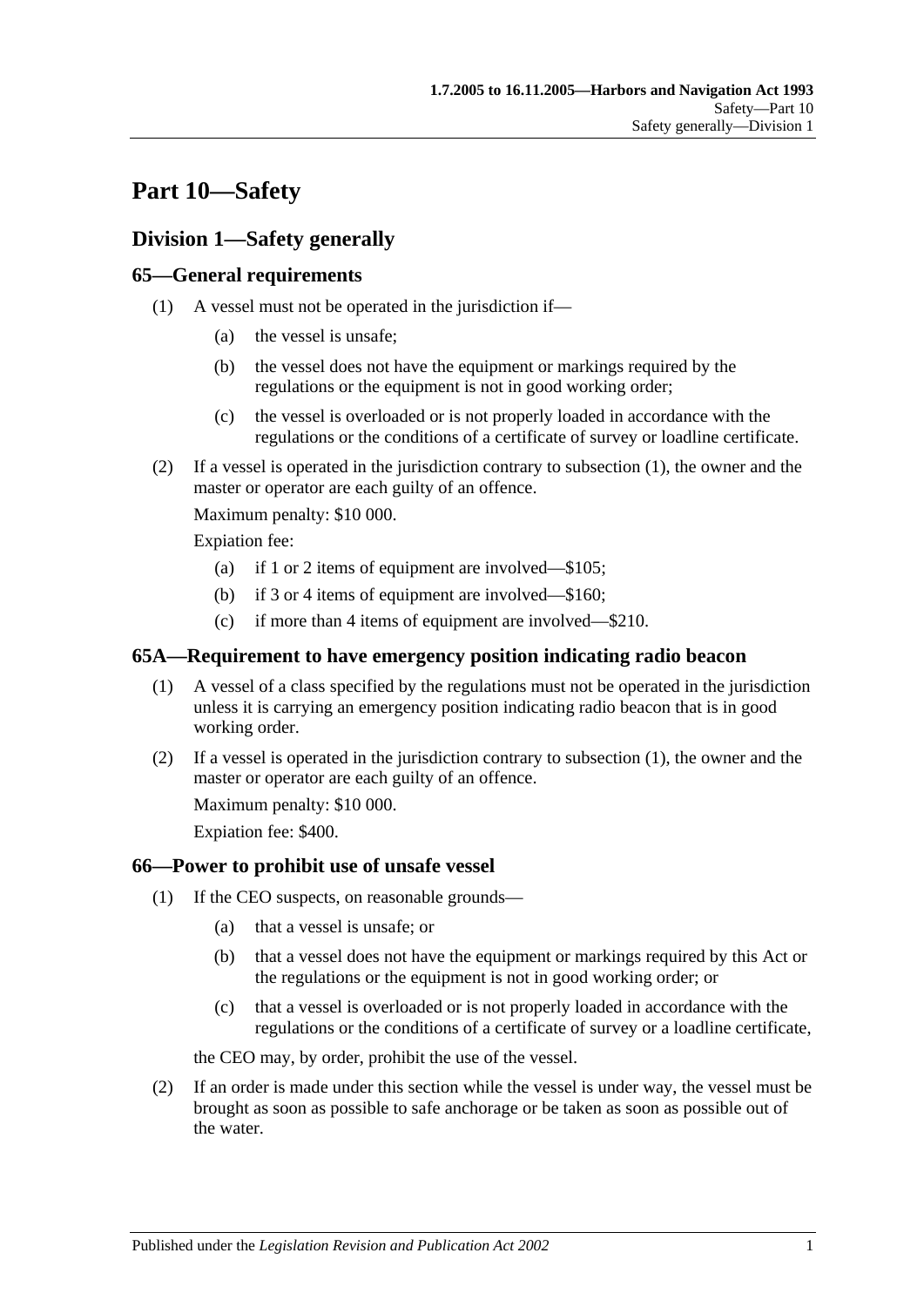(3) Except as provided in [subsection](#page-46-2) (2), if a vessel is operated contrary to an order under [subsection](#page-46-3) (1), the owner and the master of the vessel are each guilty of an offence. Maximum penalty: \$5 000.

### **67—Minister's power to act in an emergency**

- (1) In an emergency, the Minister may take action for the purpose of avoiding or minimising danger to human life or damage to property.
- (2) The Minister may (for example) exercise one or more of the following powers:
	- (a) take control of a harbor or harbor facility;
	- (b) issue directions to the master or owner of a vessel (including a direction to sink or destroy the vessel);
	- (c) issue any other directions the Minister considers appropriate in the circumstances.
- (3) A person who—
	- (a) obstructs the Minister in the exercise of powers under this section; or
	- (b) fails to comply with a direction under this section,

is guilty of an offence.

Maximum penalty: \$10 000.

(4) A port operating agreement may contain provisions governing the exercise of the Minister's powers under this section in relation to the port.

# **Division 2—Survey**

### **68—Requirement of survey**

- (1) If the CEO is of the opinion that there are reasonable grounds to suspect that a vessel may be unsafe, that a vessel does not have the equipment or markings required by the regulations or that its equipment may not be in good working order, the CEO may, by notice in writing to the owner of the vessel, require the owner to obtain a certificate from a licensed surveyor nominated by the CEO certifying that—
	- (a) the vessel is safe; and
	- (b) the vessel has the equipment and markings required by this Act and the regulations and the equipment is in good working order.
- (2) A notice under this section may prohibit the use of the vessel until the certificate is obtained.
- (3) A person who—
	- (a) fails without reasonable excuse to obtain a certificate of survey within the time allowed by a notice under this section; or
	- (b) uses a vessel contrary to a notice under this section,

is guilty of an offence.

Maximum penalty: \$5 000.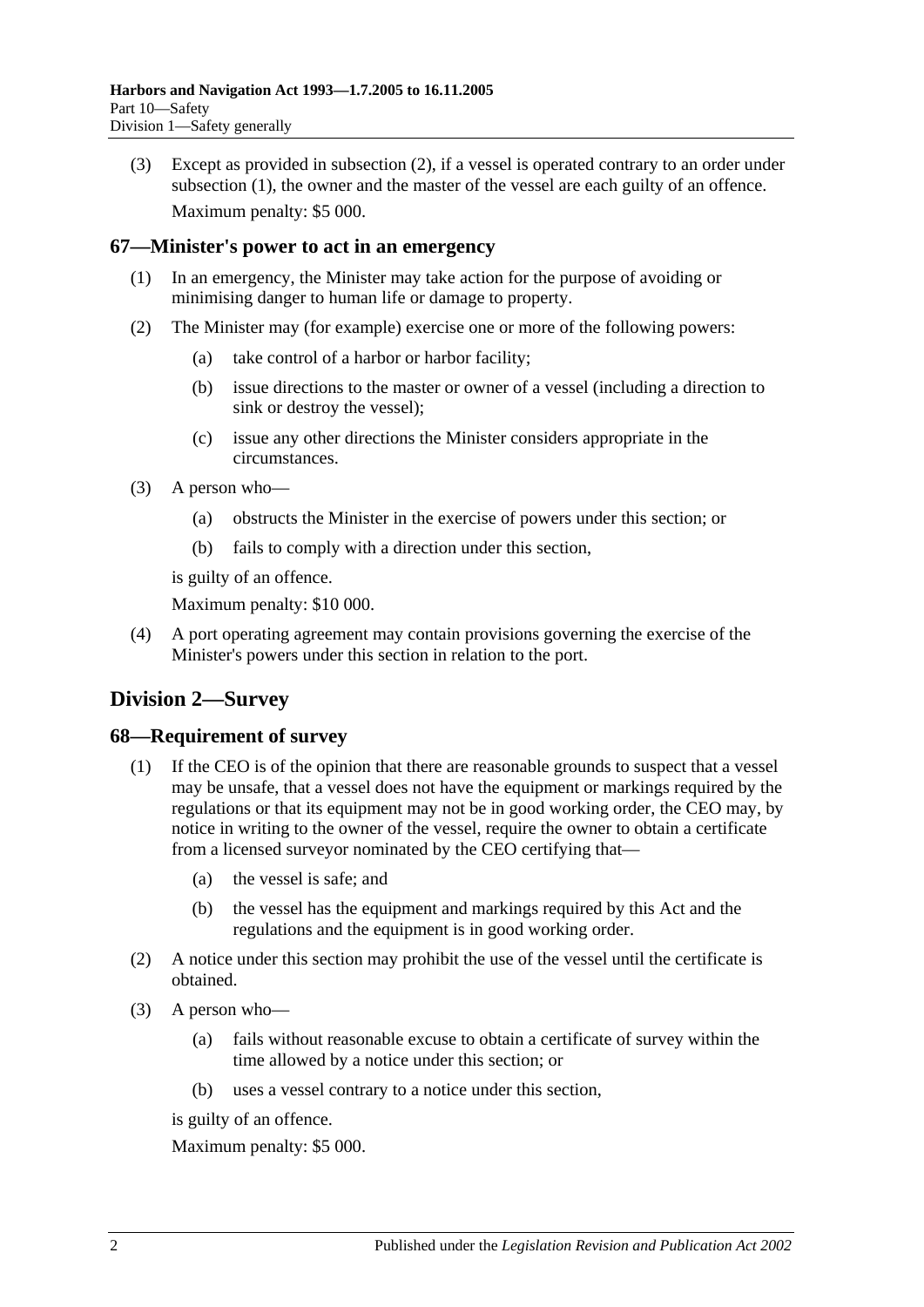# **Division 3—Operation of vessels**

#### **69—Vessels to be operated with due care**

(1) A person who operates a vessel at a dangerous speed or in a dangerous manner is guilty of an offence.

Maximum penalty: \$5 000.

(2) A person who operates a vessel without due care for the safety of any person or property is guilty of an offence.

Maximum penalty: \$2 500.

## **Division 4—Alcohol and other drugs**

### **70—Alcohol and other drugs**

- $(1)$  If—
	- (a) a person operates a vessel or is a member of the crew of a vessel who is, or ought to be, engaged in duties affecting the safe navigation or operation of the vessel; and
	- (b) that person is so much under the influence of intoxicating liquor or a drug as to be incapable of exercising effective control of the vessel or of effectively discharging the duties that he or she is or ought to be performing (as the case requires),

that person is guilty of an offence.

Penalty:

- (a) for a first offence—
	- (i) a fine of not less than \$700 and not more than \$1 200; or
	- (ii) imprisonment for not more than 3 months;
- (b) for a subsequent offence—
	- (i) a fine of not less than \$1 500 and not more than \$2 500; or
	- (ii) imprisonment for not more than 6 months.

<span id="page-48-0"></span> $(2)$  If—

- (a) a person operates a vessel or is a member of the crew of a vessel who is, or ought to be, engaged in duties affecting the safe navigation, operation or use of the vessel; and
- (b) the prescribed concentration of alcohol is present in the blood of that person,

that person is guilty of an offence.

Penalty:

- (a) for a first offence—
	- (i) if the offence is a category 1 offence—a fine of \$700;
	- (ii) if the offence is a category 2 offence—a fine of not less than \$500 and not more than \$900;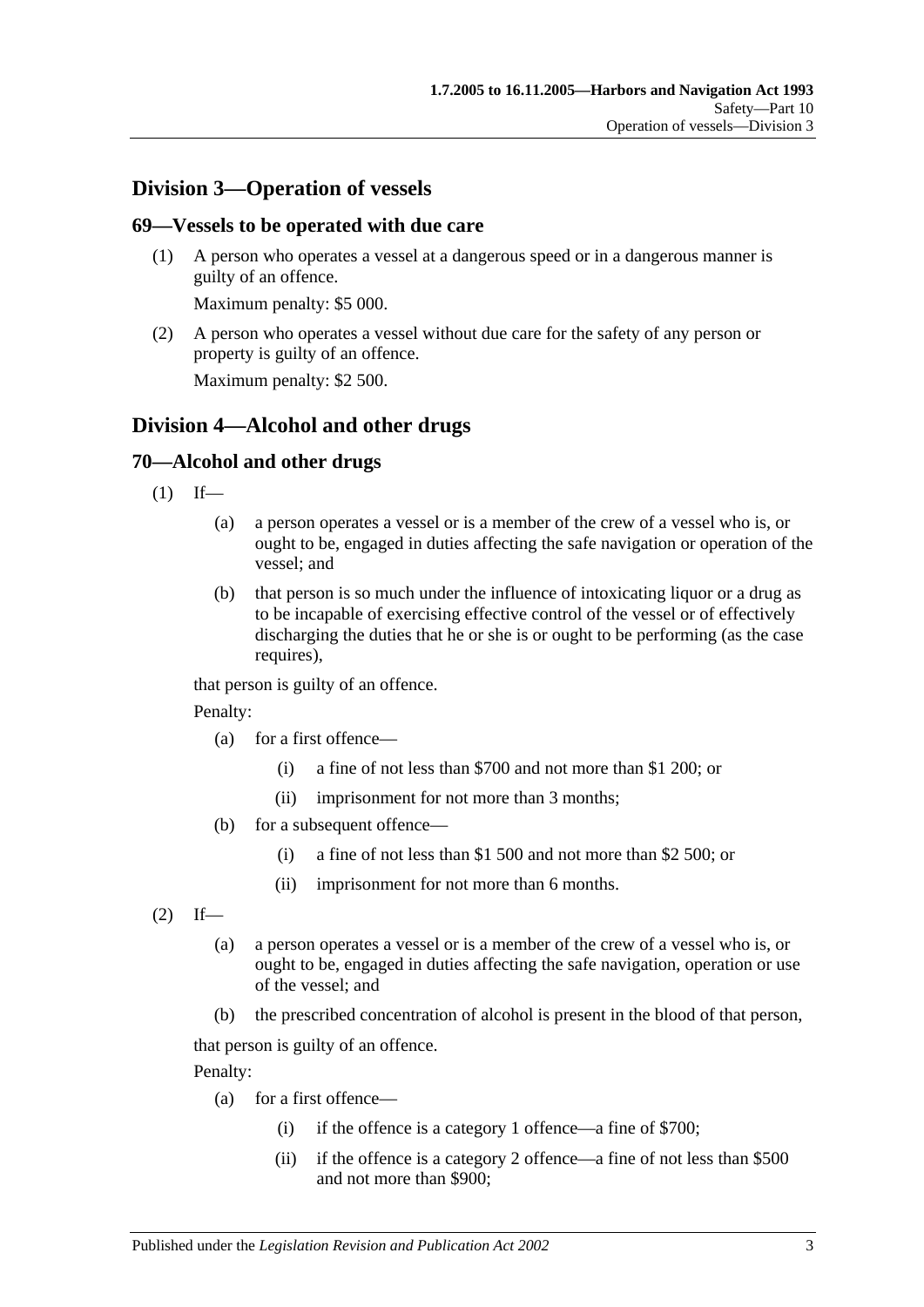- (iii) if the offence is a category 3 offence—a fine of not less than \$700 and not more than \$1 200;
- (b) for a second offence—
	- (i) if the offence is a category 1 offence—a fine of \$700;
	- (ii) if the offence is a category 2 offence—a fine of not less than \$700 and not more than \$1 200;
	- (iii) if the offence is a category 3 offence—a fine of not less than \$1 200 and not more than \$2 000;
- (c) for a subsequent offence—
	- (i) if the offence is a category 1 offence—a fine of \$700;
	- (ii) if the offence is a category 2 offence—a fine of not less than \$1 100 and not more than \$1 800;
	- (iii) if the offence is a category 3 offence—a fine of not less than \$1 500 and not more than \$2 500.
- (3) In this section—

*category 1 offence* means an offence involving a concentration of alcohol of less than .08 grams in 100 millilitres of blood;

*category 2 offence* means an offence involving a concentration of alcohol of not less than .08 grams but less than .15 grams in 100 millilitres of blood;

*category 3 offence* means an offence involving a concentration of alcohol of not less than .15 grams in 100 millilitres of blood;

*prescribed concentration of alcohol* means a concentration of .05 grams or more in 100 millilitres of blood.

(4) In determining whether an offence is a first, second or subsequent offence for the purposes of this section, any previous offence against this Division for which the defendant has been convicted will be taken into account, but only if the previous offence was committed within the period of 5 years immediately preceding the date on which the offence under consideration was committed.

### <span id="page-49-0"></span>**71—Requirement to submit to alcotest or breath analysis**

- (1) An authorised person may require any person—
	- (a) who is operating or has operated a vessel within the preceding period of two hours; or
	- (b) who is or was a member of the crew of a vessel that is being operated or has been operated within the preceding period of two hours, and who is or was, or ought to be or to have been engaged in duties affecting the safe operation of the vessel,

to submit to an alcotest or a breath analysis.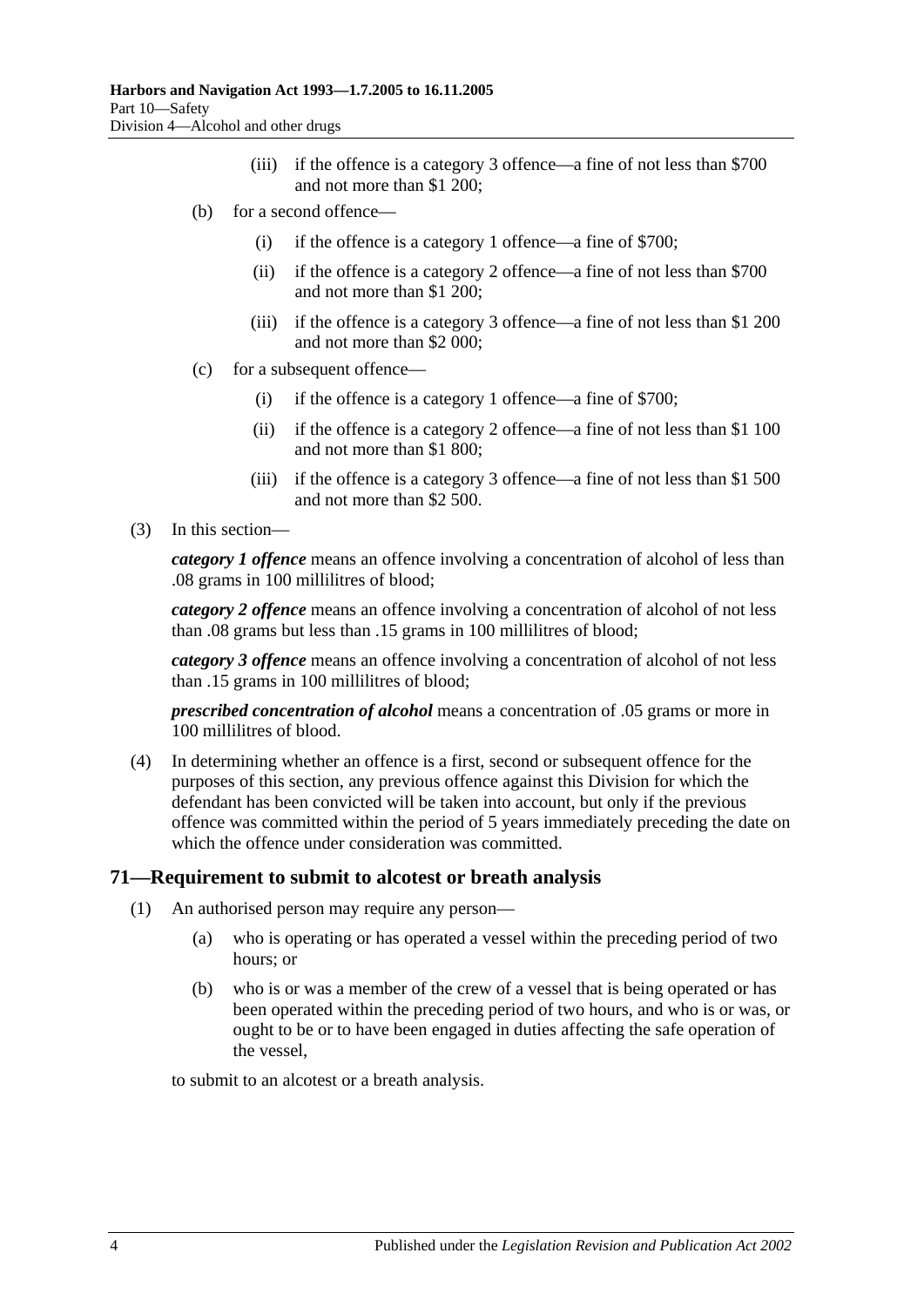<span id="page-50-0"></span>(2) A person required to submit to an alcotest or breath analysis must comply with all reasonable directions of the authorised person and, in particular, must exhale into the apparatus by which the alcotest or breath analysis is conducted, in accordance with the directions of the authorised person.

Maximum penalty: \$2 500.

- (3) If a person is required to submit to breath analysis, the breath analysis must be conducted by a member of the police force experienced in the operation of breath analysing instruments.
- (3a) The regulations may prescribe the manner in which an alcotest or breath analysis is to be conducted and may, for example, require that more than one sample of breath is to be provided for testing or analysis and, in such a case, specify which reading of the apparatus or instrument will be taken to be the result of the alcotest or breath analysis for the purposes of this Division and any other Act.
- (4) It is a defence to a prosecution under [subsection](#page-50-0) (2) that—
	- (a) the requirement or direction to which the prosecution relates was not lawfully made; or
	- (b) the person was not allowed the opportunity to comply with the requirement or direction after having been given the prescribed oral advice in relation to—
		- (i) the consequences of refusing or failing to comply with the requirement or direction; and
		- (ii) the person's right to request the taking of a blood sample under [section](#page-51-0) 72; or
	- (c) there was, in the circumstances of the case, good reason for the defendant to refuse or fail to comply with the requirement or direction.
- (5) No person is entitled to refuse or fail to comply with a requirement or direction under this section on the ground that—
	- (a) the person would, or might, by complying with that requirement or direction, furnish evidence that could be used against himself or herself; or
	- (b) the person consumed alcohol after the person last operated a vessel or was on duty as a member of the crew of a vessel and before the requirement was made or the direction given.
- (6) A person may not raise a defence that the person had good cause for a refusal or failure to comply with a requirement or direction under this section by reason of some physical or medical condition of the person unless—
	- (a) a sample of the person's blood was taken in accordance with [section](#page-51-0) 72; or
	- (b) the person made a request as referred to in [section](#page-51-1)  $72(2)$ , but—
		- (i) an authorised person failed to facilitate the taking of a sample of the person's blood as required by that section; or
		- (ii) a medical practitioner was not reasonably available for the purpose of taking such a sample; or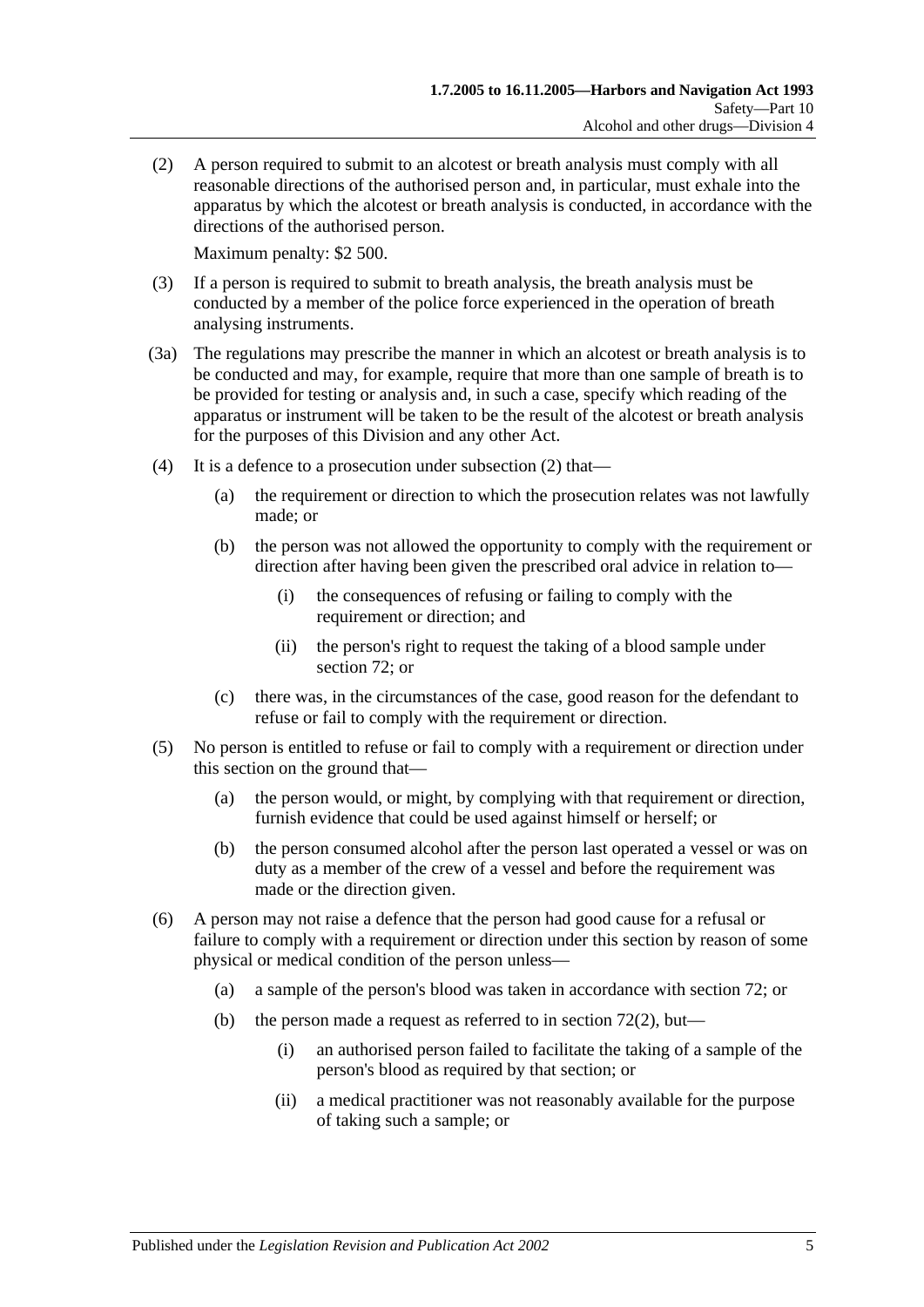(c) the taking of a sample of a person's blood in accordance with [section](#page-51-0) 72 was not possible or reasonably advisable or practicable in the circumstances by reason of some physical or medical condition of the person.

### <span id="page-51-1"></span><span id="page-51-0"></span>**72—Police to facilitate blood test at request of incapacitated person etc**

- (2) Where a person of whom a requirement is made or to whom a direction is given under [section](#page-49-0) 71 refuses or fails to comply with the requirement or direction by reason of some physical or medical condition of the person and immediately requests an authorised person that a sample of his or her blood be taken by a medical practitioner, an authorised person must do all things reasonably necessary to facilitate the taking of a sample of the person's blood—
	- (a) by a medical practitioner nominated by the person; or
	- (b) if a medical practitioner is not nominated or it appears unlikely to an authorised person that the nominated medical practitioner will be available to take the sample within one hour of the time of the request at some place within ten kilometres of the place of the request—by any medical practitioner who is available to take the sample.
- (3) The taking of a sample of blood under this section—
	- (a) must be carried out in the presence of an authorised person; and
	- (b) must be at the expense of the Crown.
- (4) The provisions of [subsections](#page-55-0) (7) to [\(17\)](#page-57-0) (inclusive) of [section](#page-55-1) 74 apply in relation to a sample of blood taken under this section in the same way as to a sample of blood taken under [section](#page-55-1) 74.

## **72A—Authorised person to provide transport assistance for blood tests in certain circumstances outside Metropolitan Adelaide**

- <span id="page-51-2"></span>(1) Where—
	- (a) a person submits to a breath analysis conducted under this Division at a place outside Metropolitan Adelaide; and
	- (b) the person requests a blood test kit as referred to in [section](#page-53-0) 73(4); and
	- (c) it appears to an authorised person that the person has failed or will fail, despite reasonable endeavours, to make safe and appropriate transport arrangements within the period of two hours after the conduct of the breath analysis to attend at a place at which a sample of the person's blood may be taken and dealt with in accordance with the procedures prescribed by regulation for the purposes of [section](#page-52-0) 73(2); and
	- (d) the person requests of an authorised person that an authorised person transport the person, or arrange for the transport of the person, to such a place,

an authorised person must transport, or arrange for the transport of, the person to such a place.

(2) In [subsection](#page-51-2)  $(1)$ —

*Metropolitan Adelaide* has the same meaning as in the *[Development Act](http://www.legislation.sa.gov.au/index.aspx?action=legref&type=act&legtitle=Development%20Act%201993) 1993*.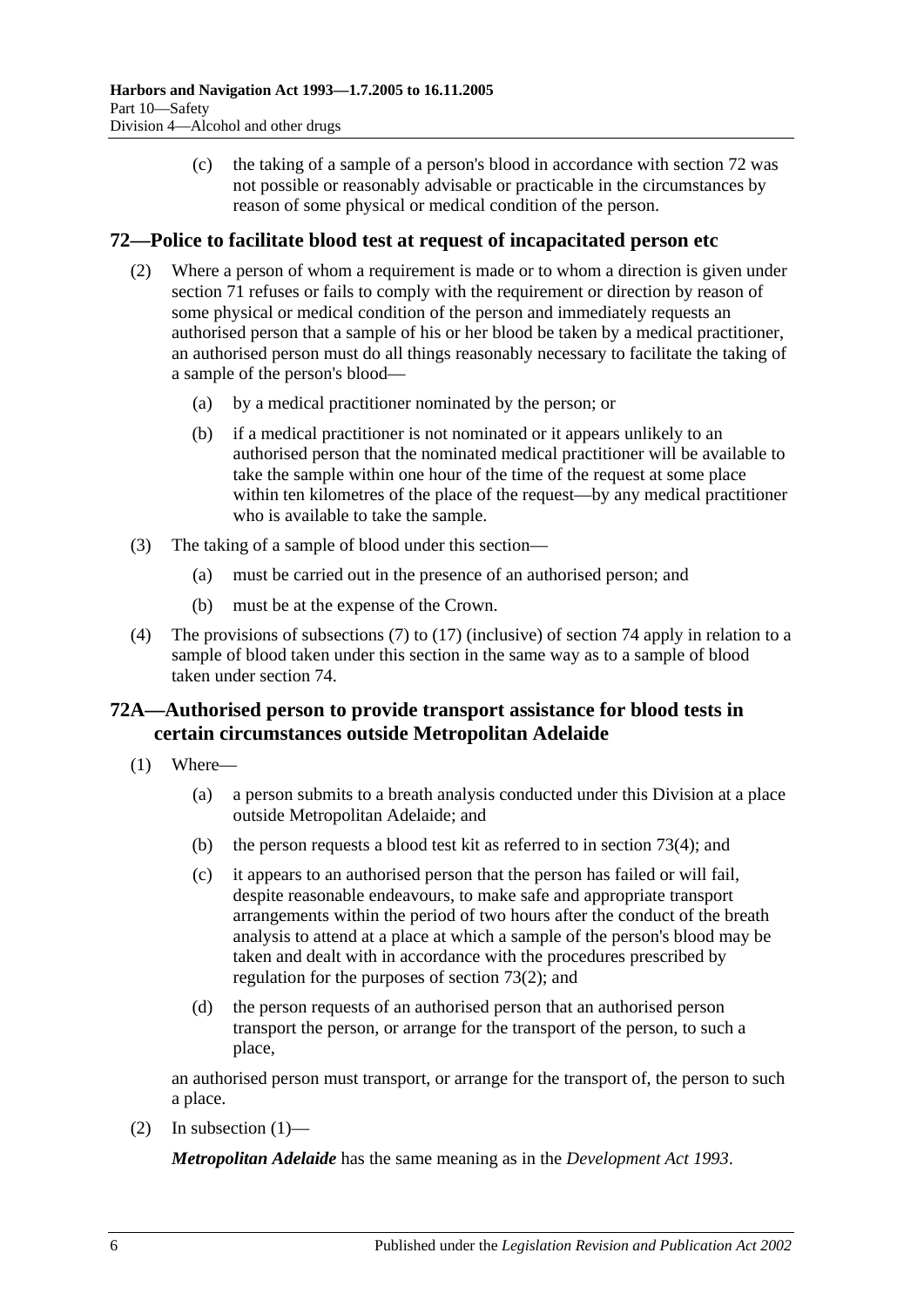## **72B—Blood tests by nurses where breath analysis taken outside Metropolitan Adelaide**

- <span id="page-52-1"></span>(1) Where a person submits to a breath analysis conducted under this Division at a place outside Metropolitan Adelaide—
	- (a) a sample of the person's blood may be taken by a registered nurse instead of a medical practitioner for the purposes of [section](#page-51-0) 72 or the procedures prescribed by regulation for the purposes of [section](#page-52-0) 73(2); and
	- (b) the provisions of this Division and the regulations under this Division apply in relation to the taking of the sample of the person's blood and the subsequent dealing with the sample as if a reference in those provisions to a medical practitioner included a reference to a registered nurse.
- (2) In [subsection](#page-52-1)  $(1)$ —

*Metropolitan Adelaide* has the same meaning as in the *[Development Act](http://www.legislation.sa.gov.au/index.aspx?action=legref&type=act&legtitle=Development%20Act%201993) 1993*;

*registered nurse* means a person who is registered as a nurse under the *[Nurses](http://www.legislation.sa.gov.au/index.aspx?action=legref&type=act&legtitle=Nurses%20Act%201999)  Act [1999](http://www.legislation.sa.gov.au/index.aspx?action=legref&type=act&legtitle=Nurses%20Act%201999)*.

### **72C—Concentration of alcohol in breath taken to indicate concentration of alcohol in blood**

Where a person submits to an alcotest or a breath analysis and the alcotest apparatus or the breath analysing instrument produces a reading in terms of a number of grams of alcohol in 210 litres of the person's breath, the reading will, for the purposes of this Act, be taken to be that number of grams of alcohol in 100 millilitres of the person's blood.

## <span id="page-52-2"></span>**73—Evidence**

- (1) If the requirements of this Act relating to breath analysing instruments and breath analysis are complied with, it will be presumed in proceedings for an offence against this Division or against any other Act, subject to [subsection](#page-52-0) (2), that a concentration of alcohol indicated as being present in the blood of a person by a breath analysing instrument was present in the blood of the person at the time of analysis.
- <span id="page-52-0"></span>(2) In proceedings for an offence against this Division, no evidence can be adduced in rebuttal of the presumption created by [subsection](#page-52-2) (1) except—
	- (a) evidence of the concentration of alcohol in the blood of the defendant as indicated by analysis of a sample of blood taken and dealt with in accordance with [section](#page-55-1) 74 or in accordance with the procedures prescribed by regulation; and
	- (b) evidence as to whether the results of analysis of the sample of blood demonstrate that the breath analysing instrument gave an exaggerated reading of the concentration of alcohol present in the blood of the defendant.
- (2a) In proceedings for an offence against this Division, if it is proved that a concentration of alcohol was present in the defendant's blood at the time of a breath analysis, it will be conclusively presumed that that concentration of alcohol was present in the defendant's blood throughout the period of two hours immediately preceding the analysis.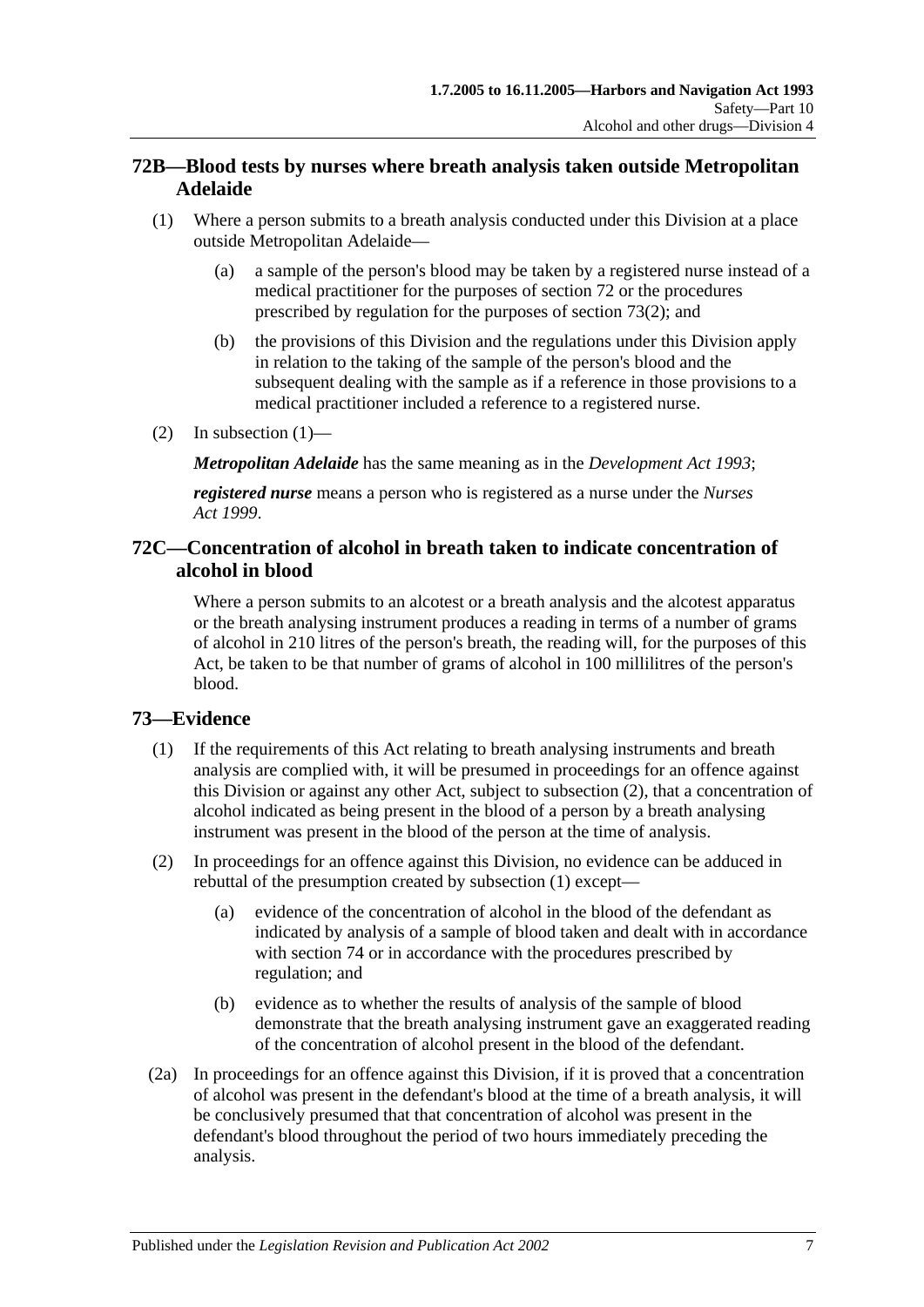- <span id="page-53-1"></span>(3) As soon as practicable after a person has submitted to breath analysis, the person operating the breath analysing instrument must give the person whose breath has been analysed a written statement specifying—
	- (a) the date and time of the analysis; and
	- (b) the reading produced by the breath analysing instrument.
- <span id="page-53-2"></span><span id="page-53-0"></span>(4) If the breath analysis indicates a concentration of alcohol in the blood equal to or exceeding the prescribed concentration, the person operating the breath analysing instrument must immediately—
	- (a) give the person the prescribed oral advice and deliver to the person the prescribed written notice as to the operation of this Division in relation to the results of the breath analysis and as to the procedures prescribed for the taking and analysis of a sample of the person's blood; and
	- (b) at the request of the person made in accordance with the regulations, deliver to the person an approved blood test kit.
- <span id="page-53-3"></span>(5) In proceedings for an offence against this Division or against any other Act—
	- (a) a certificate apparently signed by an authorised person certifying that an apparatus referred to in the certificate is of a kind approved by the Governor under the *[Road Traffic Act](http://www.legislation.sa.gov.au/index.aspx?action=legref&type=act&legtitle=Road%20Traffic%20Act%201961) 1961* for the purposes of carrying out alcotests;
	- (b) a certificate apparently signed by an authorised person certifying that a person named in the certificate submitted to breath analysis on a day and at a time stated in the certificate and specifying the reading produced by the breath analysing instrument;
	- (ba) a certificate apparently signed by an authorised person certifying that a breath analysis carried out in relation to a person named in the certificate on a day and at a time stated in the certificate was carried out in conformity with the requirements of this Act;
	- (bb) a certificate apparently signed by an authorised person certifying that—
		- (i) on a day and at a time stated in the certificate, a person named in the certificate submitted to a breath analysis; and
		- (ii) a written statement required by [subsection](#page-53-1) (3) was given to the person in accordance with that subsection;
	- (c) a certificate apparently signed by a pathologist certifying that a specimen of blood identified in the certificate was analysed and found to contain a specified concentration of alcohol or some other drug referred to in the certificate,

will be accepted, in the absence of proof to the contrary, as proof of the matters stated in the certificate.

- (5a) In proceedings for an offence against this Division or against any other Act, a certificate apparently signed by an authorised person certifying—
	- (a) that on a day and at a time stated in the certificate, a person named in the certificate submitted to a breath analysis; and
	- (b) that the prescribed oral advice and the prescribed written notice were given and delivered to the person in accordance with [subsection](#page-53-2) (4)(a); and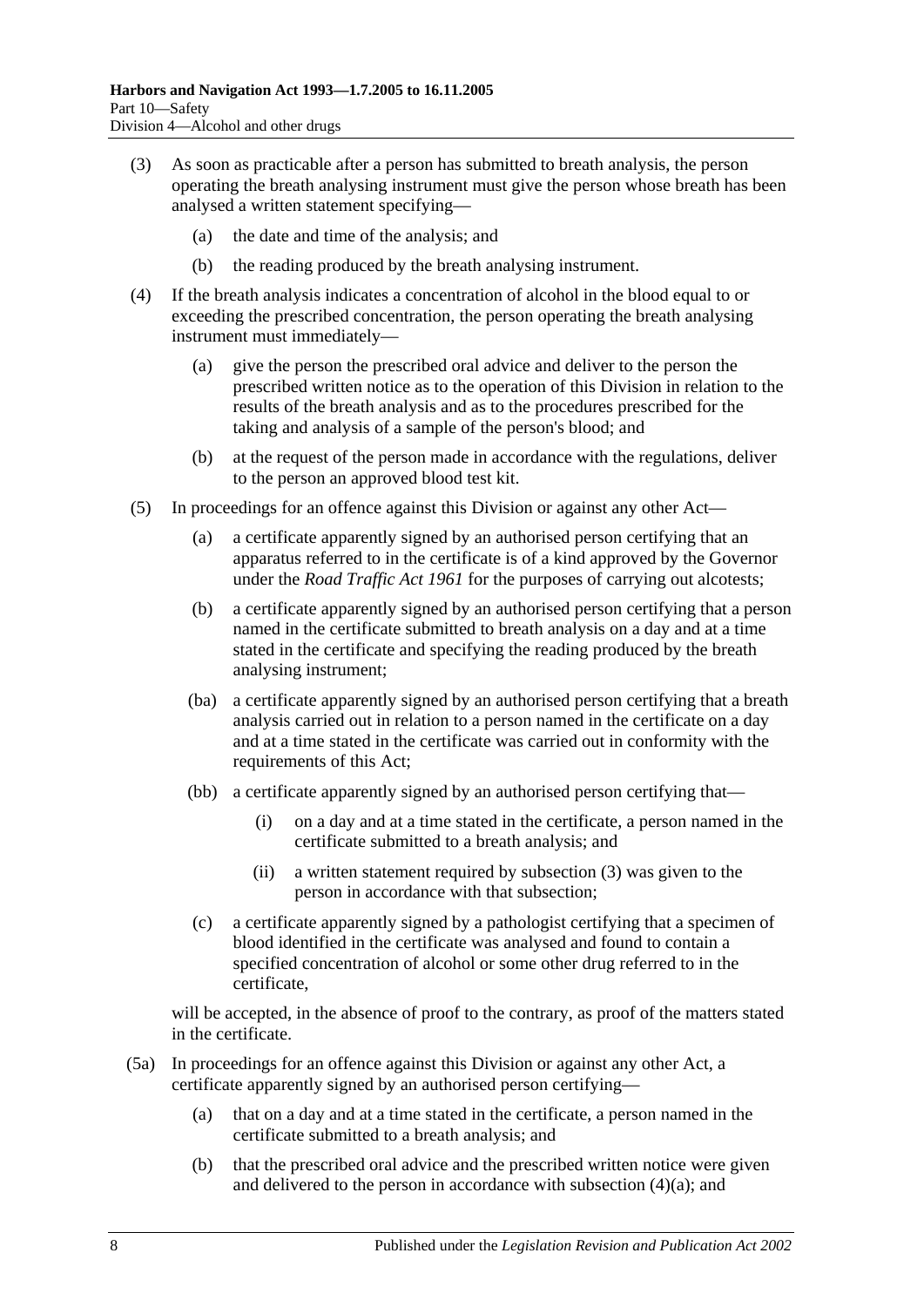- $(c)$  that—
	- (i) the person did not make a request for an approved blood test kit in accordance with the regulations; or
	- (ii) at the request of the person, a kit that, from an examination of its markings, appeared to the person signing the certificate to be an approved blood test kit was delivered to the person in accordance with [subsection](#page-53-3)  $(4)(b)$ ,

is, in the absence of proof to the contrary, proof that the requirements of [subsection](#page-53-0) (4) were complied with in relation to the person.

- (6) A certificate may not be received in evidence in proceedings for an offence unless a copy of the certificate has been given to the defendant not less that seven days before the commencement of the trial and the person by whom the certificate is given must be called as a witness if the defendant, by notice given to the prosecutor not less than two days before the commencement of the trial, so requires, or if the court in its discretion requires the attendance of that person as a witness.
- (7) A prosecution for an offence against this Division or against any other Act will not fail because of a deficiency of a kit delivered to the defendant in purported compliance with [subsection](#page-52-2) (4)(b) and the presumption under subsection (1) will apply despite such a deficiency unless it is proved—
	- (a) that the defendant delivered the kit unopened to a medical practitioner for use in taking a sample of the defendant's blood; and
	- (b) by evidence of the medical practitioner, that the medical practitioner was, because of a deficiency of the kit, unable to comply with the prescribed procedures governing the manner in which a sample of a person's blood must be taken and dealt with for the purposes of [subsection](#page-52-0) (2).
- (8) In this section—

*approved blood test kit* has the same meaning as is given to the term by section 47A of the *[Road Traffic Act](http://www.legislation.sa.gov.au/index.aspx?action=legref&type=act&legtitle=Road%20Traffic%20Act%201961) 1961*.

### **73A—Breath analysis where drinking occurs after operation of vessel**

- (1) This section applies to proceedings for an offence against this Division in which the results of a breath analysis under this Division are relied on to establish the commission of the offence.
- (2) If in proceedings to which this section applies the defendant satisfies the court—
	- (a) that the defendant consumed alcohol during the period (*the relevant period*) after the defendant last operated a vessel or was on duty as a member of the crew of a vessel and before the performance of the breath analysis; and
	- (b) in a case where the defendant was required to submit to the breath analysis after involvement of the vessel in an accident—
		- (i) that the requirements of [section](#page-60-0) 76 were complied with in relation to the accident; and
		- (ii) that alcohol was not consumed by the defendant during the relevant period while at the scene of the accident; and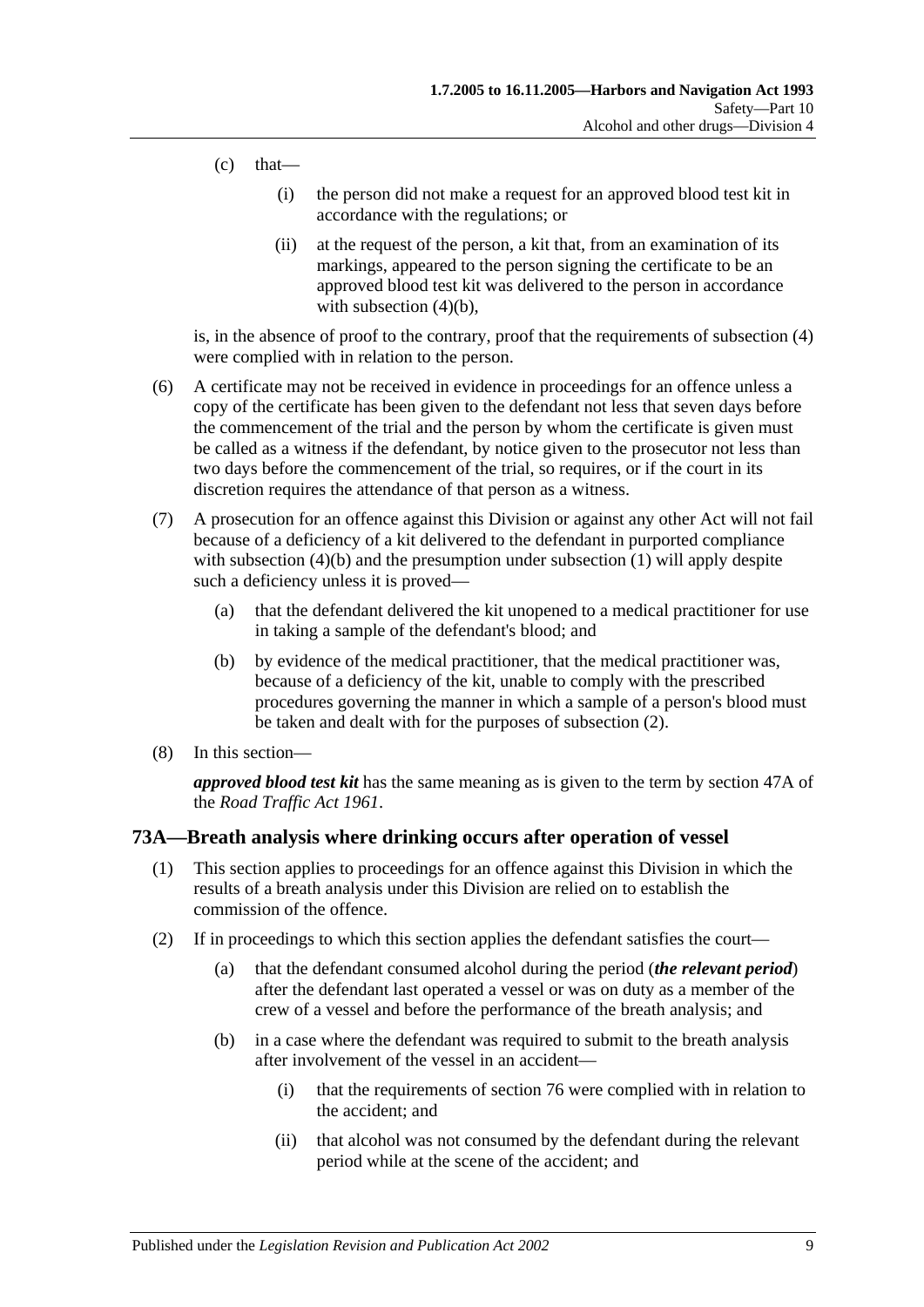(c) that, after taking into account the quantity of alcohol consumed by the defendant during the relevant period and its likely effect on the concentration of alcohol indicated as being present in the defendant's blood by the breath analysis, the defendant should not be found guilty of the offence charged or, in the case of an offence against [section](#page-48-0)  $70(2)$ , should be found guilty of an offence of a less serious category,

the court may, despite the other provisions of this Division, find the defendant not guilty of the offence charged or guilty of an offence of a less serious category.

## <span id="page-55-1"></span>**74—Compulsory blood tests of injured persons including water skiers**

- (1) If a vessel is involved in an accident and, within eight hours after the accident, a person apparently over the age of 14 years who was injured in the accident is admitted into a hospital for the purpose of receiving treatment for that injury, it is, subject to this section, the duty of the medical practitioner by whom that patient is attended to take, as soon as practicable, a sample of that patient's blood (even though the patient may be unconscious) in accordance with this section.
- (2) A medical practitioner must not take a sample of blood under this section if, in his or her opinion, it would prejudice the patient's medical condition to do so.
- (3) A medical practitioner is not obliged to take a sample of blood under this section if the patient objects to the taking of the sample and persists in that objection after the medical practitioner has informed the patient that, unless the objection is made on genuine medical grounds, it may constitute an offence against this section.
- (4) If a vessel is involved in an accident and a person apparently over the age of 14 years who was injured in the accident is dead on arrival at the hospital, or dies before a sample of blood has been taken in accordance with this section and within eight hours after admission to the hospital, it is the duty of the medical practitioner who, pursuant to Part 5 of the *[Coroners Act](http://www.legislation.sa.gov.au/index.aspx?action=legref&type=act&legtitle=Coroners%20Act%202003) 2003*, notifies the State Coroner or a police officer of the death—
	- (a) to take a sample of blood from the body of the deceased in accordance with this section; or
	- (b) to notify the State Coroner as soon as practicable that, in view of the circumstances in which the death of the deceased occurred, a sample of blood should be taken from the body under this section.
- (5) The State Coroner, on receiving a notification under subsection (4), may authorise and direct a pathologist to take a sample of blood from the body of the deceased in accordance with this section.
- (6) A medical practitioner is not obliged to take a sample of blood under this section if a sample has already been taken by another medical practitioner.
- <span id="page-55-0"></span>(7) A medical practitioner by whom a sample of blood is taken under this section must—
	- (a) place the sample of blood, in approximately equal proportions, in two separate containers marked with an identification number distinguishing the sample of blood from other samples of blood taken under this section and seal the containers; and
	- (b) give to the person from whom the sample was taken, or leave with that person's personal effects at the hospital, a notice in writing advising that—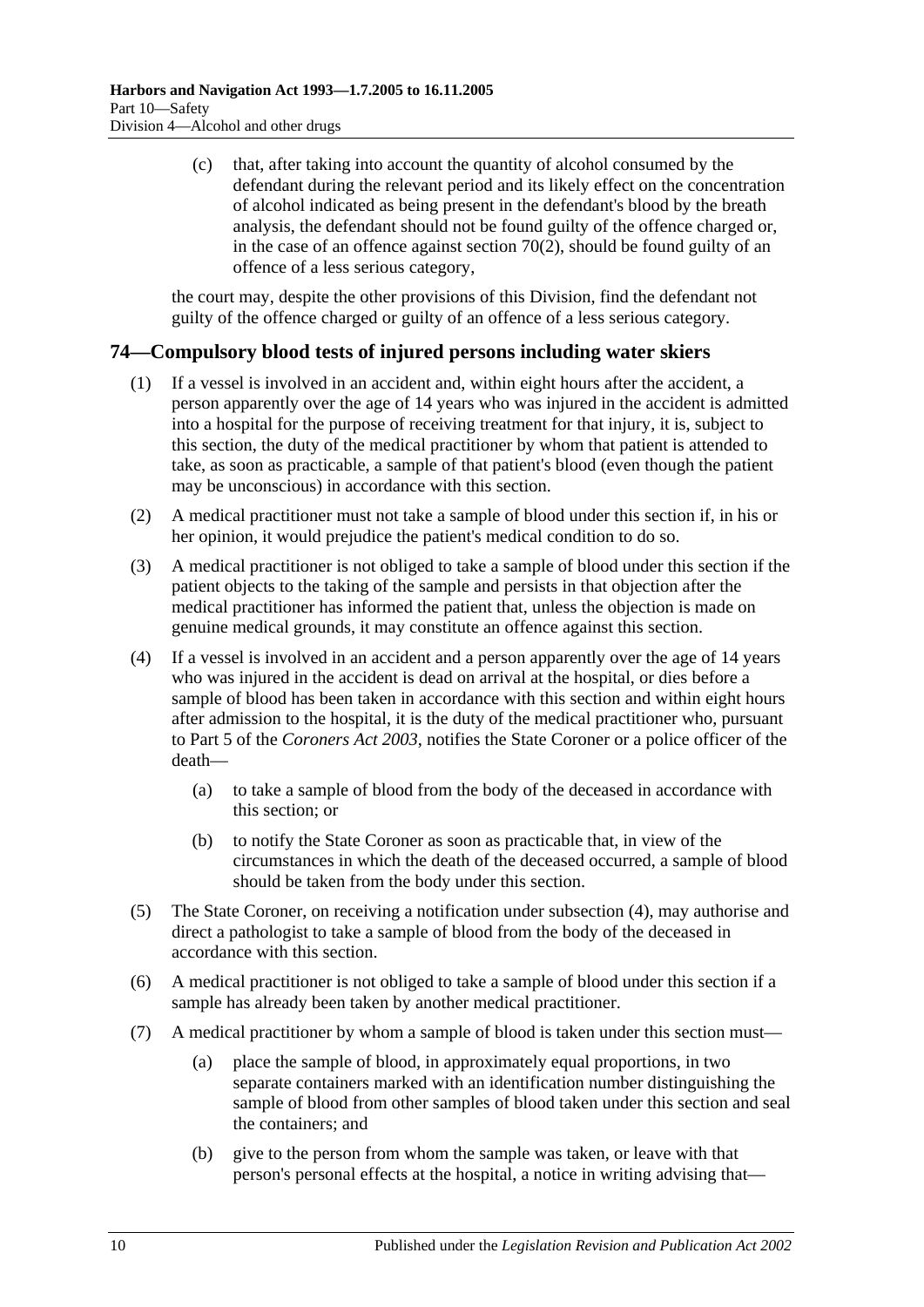- (i) the sample of blood has been taken under this section; and
- (ii) a container containing part of the sample of blood and marked with the identification number specified in the notice will be available for collection by or on behalf of the person at a specified place; and
- (c) complete and sign a certificate containing the information required under [subsection](#page-56-0) (10); and
- (d) make the containers and the certificate available to a member of the police force.
- (8) Each container must contain a sufficient quantity of blood to enable an accurate evaluation to be made of the concentration of alcohol present in the blood and the sample of blood taken by the medical practitioner must be such as to furnish two such quantities of blood.
- (9) It is the duty of the medical practitioner by whom the sample of blood is taken to take such measures as are reasonably practicable in the circumstances to ensure that the blood is not adulterated and does not deteriorate so as to prevent a proper assessment of the concentration of alcohol present in the blood of the person from whom the sample was taken.
- <span id="page-56-0"></span>(10) The certificate referred to in [subsection](#page-55-0) (7) must state—
	- (a) the identification number of the sample of blood marked on the containers referred to in that subsection; and
	- (b) the name and address of the person from whom the sample of blood was taken; and
	- (c) the name of the medical practitioner by whom the sample of blood was taken; and
	- (d) the date, time and hospital at which the sample of blood was taken; and
	- (e) that the medical practitioner gave the notice referred to in that subsection to the person from whom the sample of blood was taken, or, as the case may be, left the notice with the person's personal effects.
- (10a) One of the containers containing the sample of the person's blood must—
	- (a) as soon as reasonably practicable be collected by a member of the police force and delivered to the place specified in the notice given to the person or left with the person's personal effects under [subsection](#page-55-0) (7); and
	- (b) be kept available at that place for collection by or on behalf of the person for the prescribed period.
- (11) After analysis of the sample of blood, the analyst must sign a certificate containing the following information:
	- (a) the identification number of the sample of blood marked on the container; and
	- (b) the name and professional qualifications of the analyst; and
	- (c) the date the sample of blood was received in the laboratory in which the analysis was performed; and
	- (d) the concentration of alcohol or other drug found to be present in the sample; and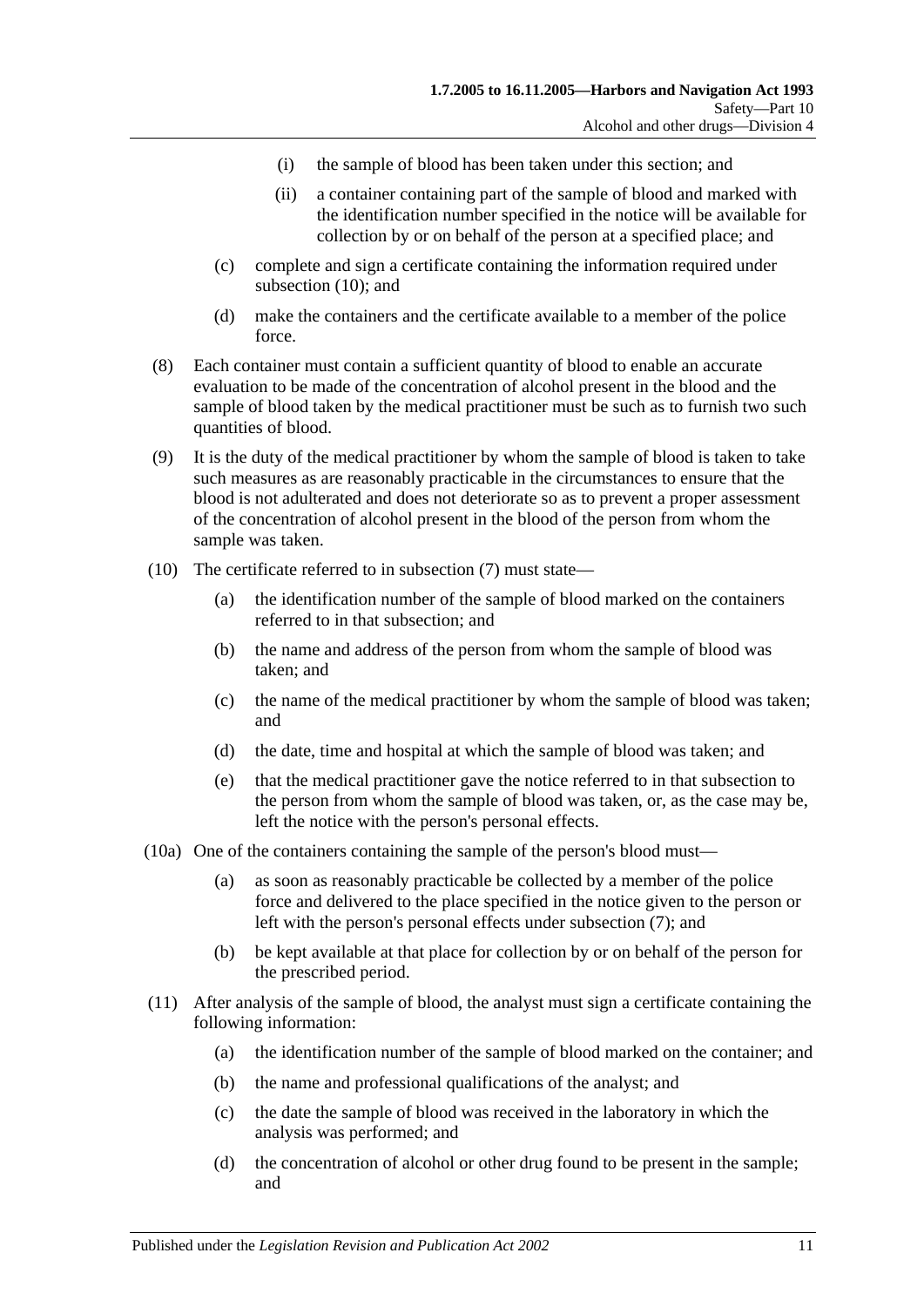- (e) any factors relating to the blood sample or the analysis that might, in the opinion of the analyst, adversely affect the accuracy or validity of the analysis; and
- (f) any other information relating to the blood sample or analysis that the analyst thinks fit to include.
- (12) On completion of an analysis of a sample of blood, the certificate of the medical practitioner by whom the sample of blood was taken and the certificate of the analyst who performed or supervised the analysis must be sent to the Minister or retained on behalf of the Minister and, in either event, copies of the certificates must be sent—
	- (a) to the Commissioner of Police; and
	- (b) to the medical practitioner by whom the sample of blood was taken; and
	- (c) to the person from whom the sample of blood was taken or, if the person is dead, a relative or personal representative of the deceased.
- <span id="page-57-1"></span>(13) If a copy cannot be sent under [subsection](#page-57-1)  $(12)(c)$  because the whereabouts of that person are unknown, a copy must be provided on application made within three years of the date of the analysis by the person from whom the sample of blood was taken or a relative or the personal representative of that person.
- (14) Subject to [subsection](#page-57-0) (17), an apparently genuine document purporting to be a certificate, or a copy of a certificate, of a medical practitioner or analyst under this section is admissible in proceedings before a court and is, in the absence of proof to the contrary, proof of the matters stated in the certificate.
- (15) If certificates of a medical practitioner and analyst are received as evidence in proceedings before a court and contain the same identification number for the samples of blood to which they relate, the certificates will be presumed, in the absence of proof to the contrary, to relate to the same sample of blood.
- (16) If a certificate of an analyst is received in proceedings before a court, it will be presumed, in the absence of proof to the contrary, that the concentration of alcohol stated in the certificate as having been found to be present in the sample of blood to which the certificate relates was present in the sample when the sample was taken.
- (16a) If it is proved by the prosecution in proceedings for an offence against this Division that a concentration of alcohol was present in the defendant's blood at the time at which a sample of blood was taken under this section, it must be conclusively presumed that that concentration of alcohol was present in the defendant's blood throughout the period of two hours immediately preceding the taking of the sample.
- <span id="page-57-0"></span>(17) A certificate cannot be received in evidence in proceedings for an offence unless a copy of the certificate proposed to be put in evidence at the trial is, not less than 7 days before the commencement of the trial, served on the defendant and, if the defendant, by written notice given to the complainant or informant at least 2 clear days before the commencement of the trial, requires the attendance of the person as a witness at the trial or the court in its discretion requires the personal attendance of that person, the certificate is not to be tendered.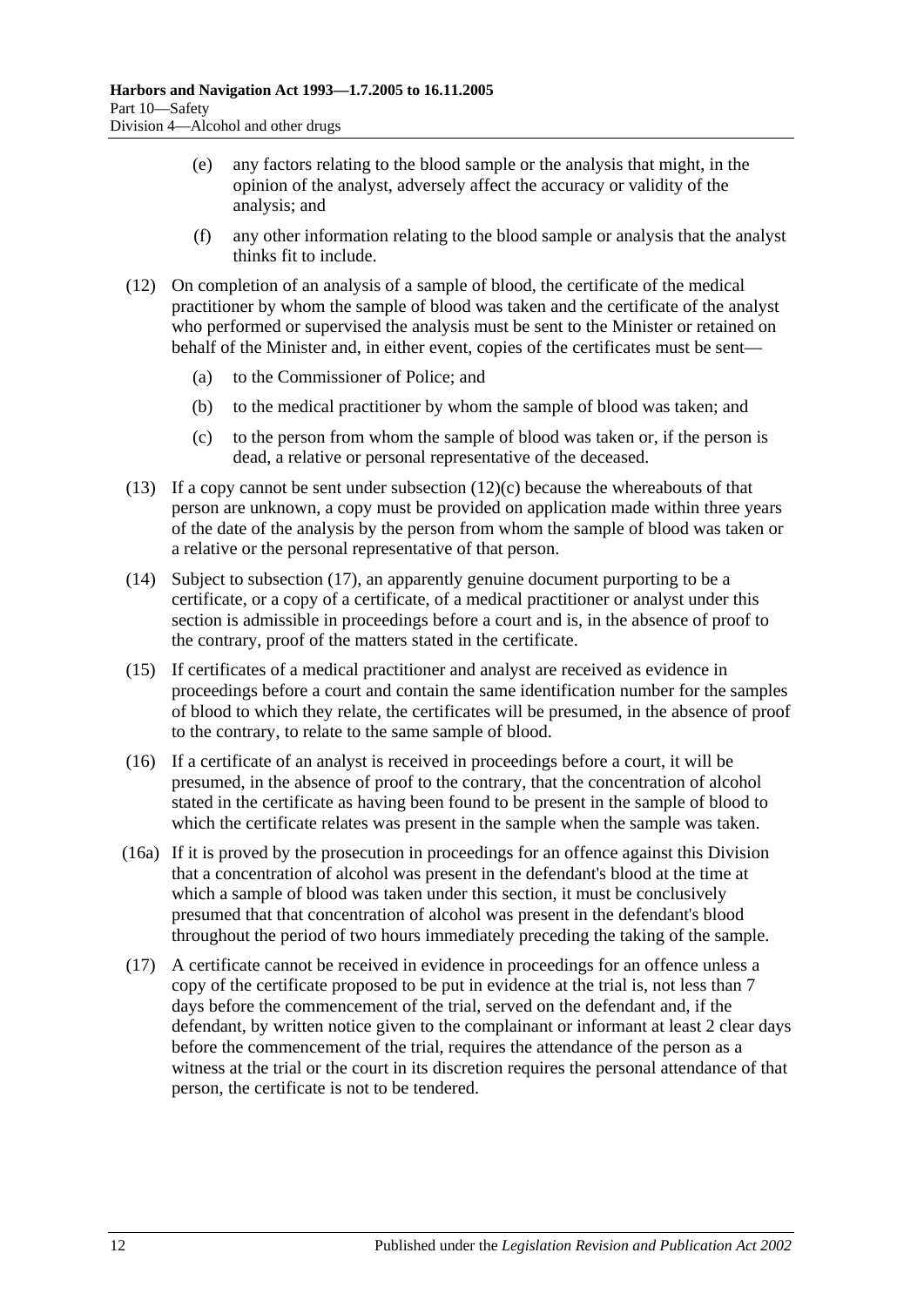- (18) A person who, on being requested to submit to the taking of a sample of blood under this section, refuses or fails to comply with that request and who—
	- (a) fails to assign a reason based on genuine medical grounds for that refusal or failure; or
	- (b) assigns a reason for that refusal or failure that is false or misleading; or
	- (c) makes any other false or misleading statement in response to the request,

is guilty of an offence.

Penalty:

- (a) for a first offence—a fine of not less than \$700 and not more than \$1 200;
- (b) for a subsequent offence—a fine of not less than \$1 500 and not more than \$2 500.
- (19) In determining whether an offence is a first or subsequent offence for the purposes of this section, any previous offence against this Division for which the defendant has been convicted will be taken into account, but only if the previous offence was committed within the period of 5 years immediately preceding the date on which the offence under consideration was committed.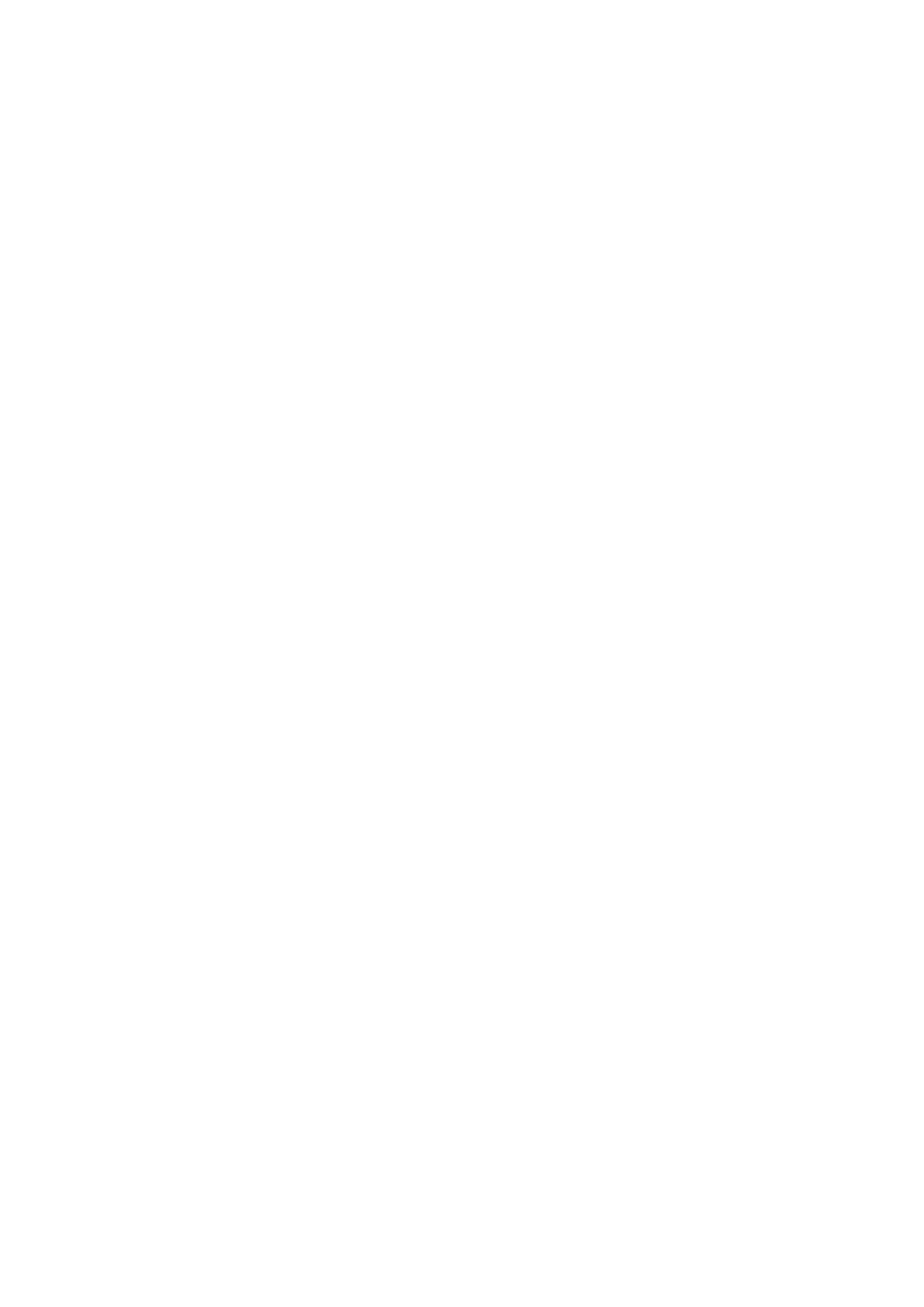# **Part 11—Accidents**

### <span id="page-60-1"></span>**75—Casualties to be reported**

- (1) If an accident involving a vessel occurs in the jurisdiction and the accident results in loss of life or personal injury or in damage to property (except minor injury or damage excluded by regulation from the ambit of this section), the accident must be reported to the CEO or an authorised person as soon as reasonably practicable but in any event within 48 hours.
- (2) A report under [subsection](#page-60-1) (1) must include such particulars as may be required by the regulations, the CEO or the authorised person.
- (3) If a report is not made as required by this section, the owner and the master or operator of the vessel are each guilty of an offence.

Maximum penalty: \$750.

Expiation fee: \$55.

### <span id="page-60-0"></span>**76—Duty to render assistance and provide particulars**

- (1) If an accident involving a vessel occurs in the jurisdiction resulting in—
	- (a) loss of life or personal injury or possible loss of life or personal injury; or
	- (b) damage to a vessel or possible damage to a vessel,

it is the duty of a person who is in a position to do so to take any action that is reasonably practicable in the circumstances to prevent or minimise the loss, injury or damage.

- (2) If an accident occurs involving a vessel, it is the duty of the person who was in charge of the vessel at the time of the accident to inform any person injured in the accident and the owner of any property damaged in the accident of his or her name and address and of the registration number of the vessel.
- (3) A person who fails to discharge a duty imposed by this section is guilty of an offence. Maximum penalty: \$1 250.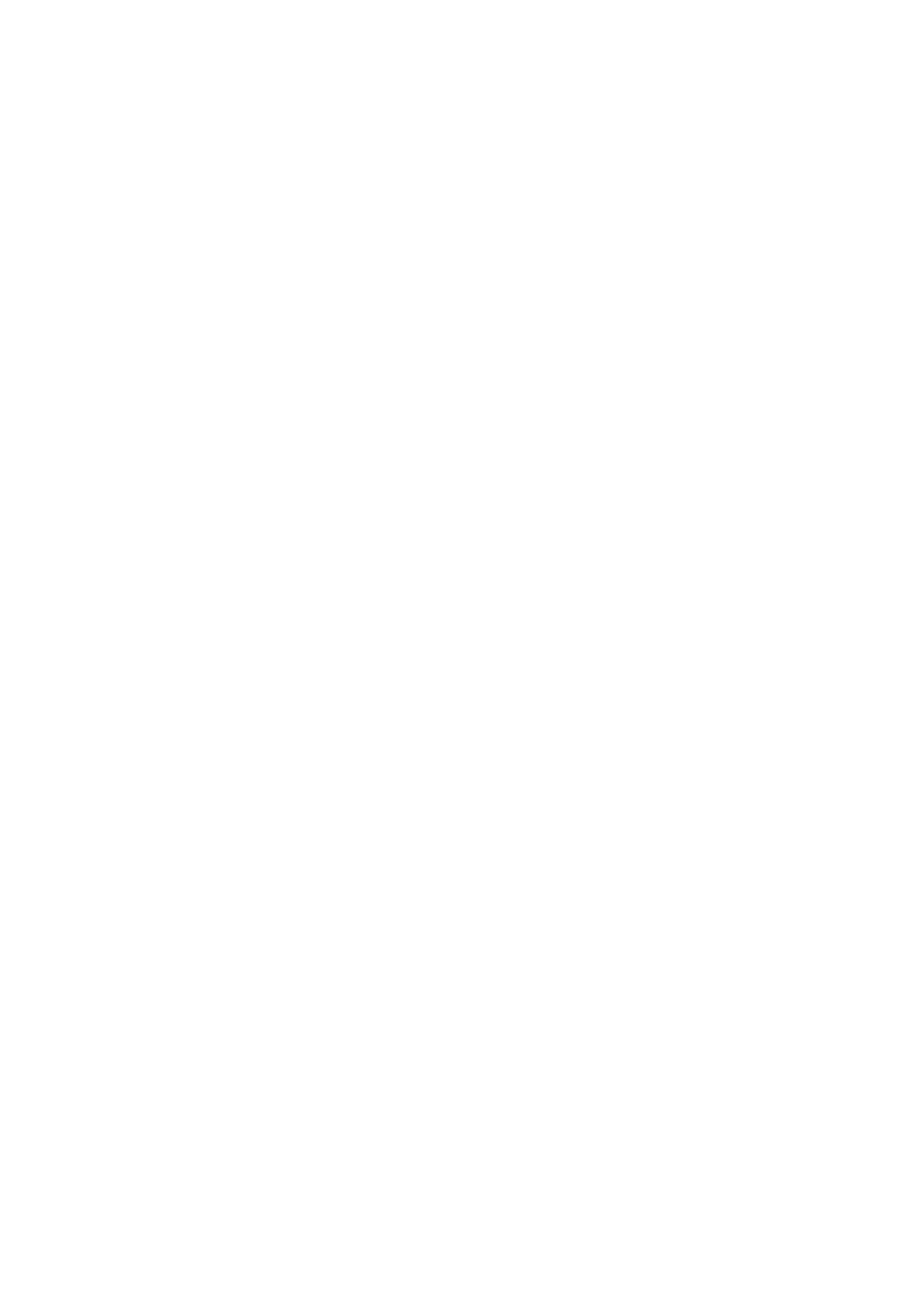# **Part 12—Court of Marine Enquiry**

# **Division 1—Constitution of Court**

## **77—Constitution of Court**

- (1) The Magistrates Court is constituted the Court of Marine Enquiry for the purposes of this Act.
- (2) The Magistrates Court, when sitting as the Court of Marine Enquiry, will sit with assessors.
- (3) The Minister will establish a panel of expert assessors for the purposes of constituting the Court as a Court of Marine Enquiry.
- (4) Whenever the Magistrates Court is to sit as the Court of Marine Enquiry, two assessors will be chosen in accordance with the regulations to sit with the Court.
- (5) The function of the assessors is to assist the Court, but they do not take part in the decision of the Court.

# **Division 2—Enquiries into casualties**

### **78—Enquiries into casualties**

- (1) If an accident involving a vessel occurs in the jurisdiction and the accident results in loss of life or injury or in damage to property, the Minister may refer the matter to the Court of Marine Enquiry for investigation and report.
- (2) If such a reference is made to the Court of Marine Enquiry, the Court must enquire into the matter and report to the Minister on the cause of the accident.
- (3) If, on such an enquiry, the Court finds that a person who holds a certificate of competency under this Act is guilty of misconduct or incompetence, the Court may cancel or suspend the certificate of competency.

## **Division 3—Enquiries into misconduct or incompetence**

#### **79—Enquiries into misconduct or incompetence**

- (1) If there is reasonable cause to believe that a particular incident involving a vessel in the jurisdiction shows a member of the crew of the vessel to have been guilty of misconduct or incompetence, the Minister may refer the matter to the Court of Marine Enquiry for investigation and report.
- (2) If such a reference is made to the Court of Marine Enquiry, the Court must enquire into the matter and report to the Minister on the matter.
- (3) If, on such an enquiry, the Court finds that a person who holds a certificate of competency under this Act is guilty of misconduct or incompetence, the Court may cancel or suspend the certificate of competency.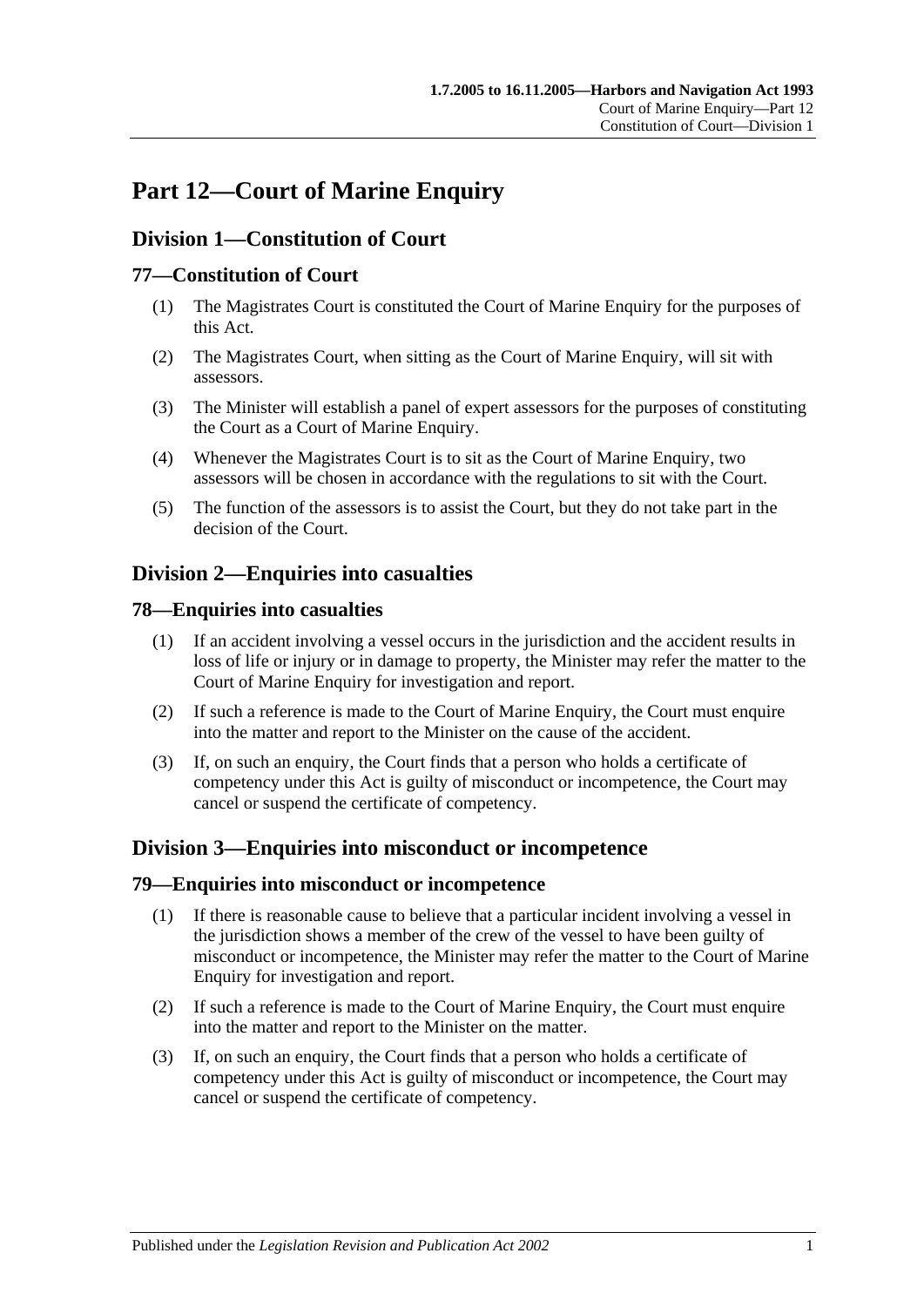# **Division 4—Administrative review**

#### **80—Review of administrative decisions**

- (1) A person who is dissatisfied with a reviewable decision or determination under this Act may, within 30 days after receiving notice of the decision or determination, apply to the person by whom the decision was made for a review of the decision.
- (2) The following decisions and determinations are reviewable:
	- (a) a decision by the Minister—
		- (i) to insist on the inclusion of a particular provision or particular provisions in a port operating agreement; or
		- (ii) not to renew a port operating agreement;
	- (b) a decision by the CEO to refuse or cancel a pilot's licence or a pilotage exemption certificate, or to impose conditions on such a licence or certificate;
	- (c) a decision by the CEO to refuse a certificate of competency;
	- (d) a decision by the Minister to cancel a certificate of competency or to disqualify a person from holding a certificate of competency;
	- (e) a decision by the Minister to declare a qualification that is under the regulations equivalent to a certificate of competency to be inoperative in the jurisdiction:
	- (f) a decision by the CEO to refuse or cancel a licence permitting the hiring out of vessels or to impose conditions on such a licence;
	- (g) a decision by the CEO to refuse a certificate of survey or to impose conditions on a certificate of survey or to refuse consent to a structural alteration to the hull of a vessel, or material alteration to the equipment of a vessel, in respect of which a certificate of survey is in force;
	- (h) a decision by the CEO to refuse a loadline certificate or to impose conditions on a loadline certificate or to refuse to consent to a structural alteration to the hull of a vessel, or a material alteration to the markings on a vessel, in respect of which a loadline certificate is in force;
	- (i) a decision by the CEO to prohibit use of a vessel;
	- (j) a determination by the State Crewing Committee.
- (3) If the applicant is dissatisfied with the decision made on the review, the applicant may apply to the Court of Marine Enquiry for a further review of the decision and, on such a review, the Court may—
	- (a) confirm, vary or reverse that decision or determination; and
	- (b) make such consequential or ancillary orders as the Court thinks fit.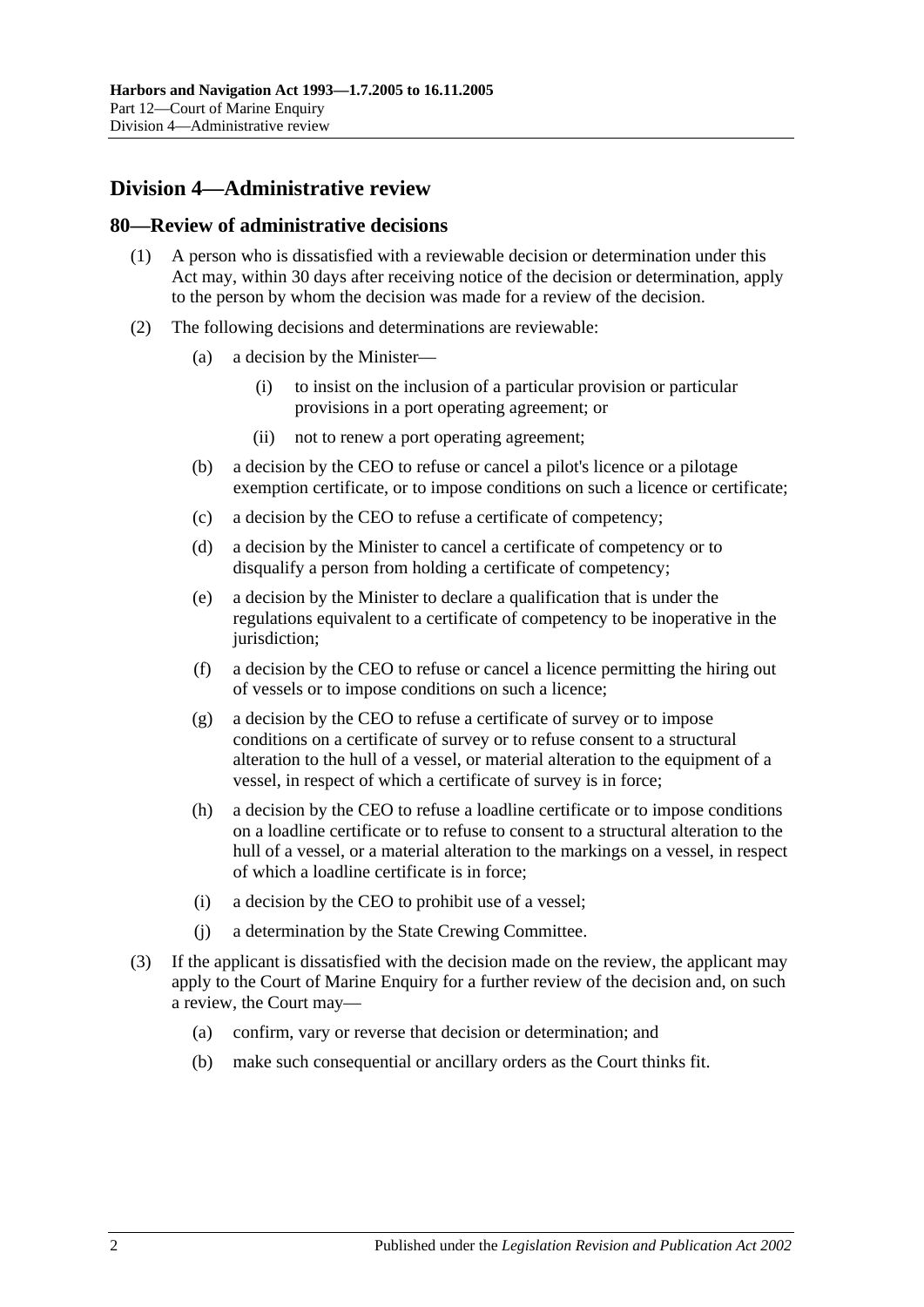# **Part 13—Application of Commonwealth Act and International Conventions**

### **81—Application of Commonwealth Act**

The regulations may apply the Commonwealth Act or specified provisions of the Commonwealth Act (subject to exclusions, adaptations and modifications set out in the regulations) to vessels in the jurisdiction or to the owners and crews of such vessels.

### **82—Agreement between the Commonwealth and the State**

The Governor may arrange with the Governor-General of the Commonwealth—

- (a) for the carrying out on behalf of the State of functions under this Act by officers of the Commonwealth; or
- (b) for the carrying out on behalf of the Commonwealth of functions under the Commonwealth Act by officers of the State.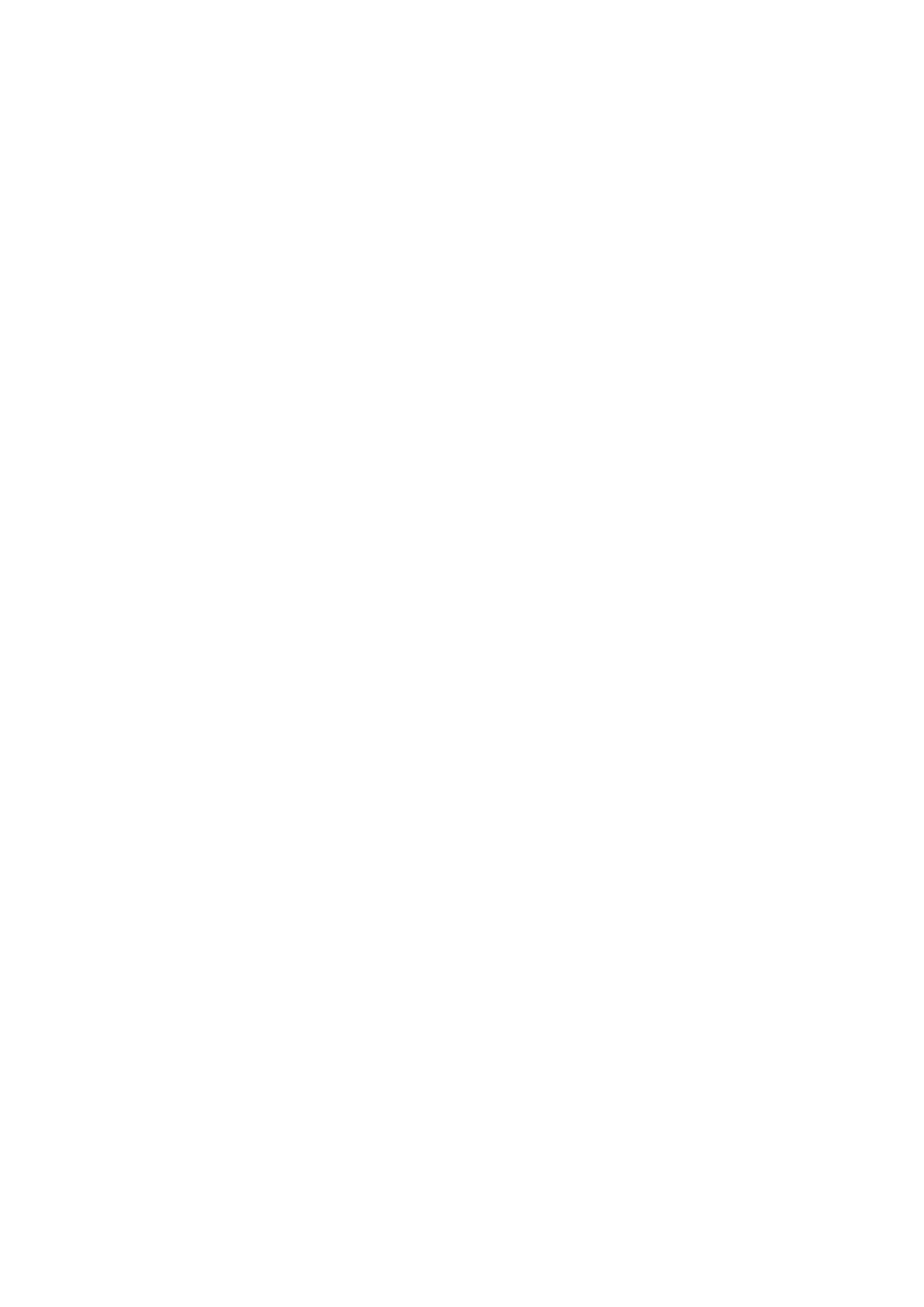# **Part 14—Miscellaneous**

### **83—Regattas etc**

- (1) The CEO may, by instrument in writing, exempt the participants, and any person or class of persons performing incidental or ancillary functions, in any regatta, race, contest or other activity likely to involve the operation of vessels in contravention of this Act from specified provisions of this Act.
- (2) An exemption under this section—
	- (a) may be granted or refused at the discretion of the CEO (but an exemption cannot be granted in respect of an activity that is to take place within a port unless the port operator has first been consulted); and
	- (b) operates for a period specified in the instrument of exemption; and
	- (c) is subject to conditions specified in the instrument of exemption.
- (3) The CEO has an absolute discretion to cancel an exemption granted under this section.

#### **84—Conduct on board vessels**

(1) A person who behaves in an offensive or disorderly manner while on board a vessel is guilty of an offence.

Maximum penalty: \$1 250.

(2) A person who molests a passenger or a member of the crew of a vessel is guilty of an offence.

Maximum penalty: \$1 250.

(3) If the conduct of a person on board a vessel threatens the safety of the vessel or disrupts good order on the vessel, the person in charge of the vessel, or a person acting on his or her authority, may exercise reasonable force to restrain that person.

#### **85—Unlawful use of vessels**

A person who operates or interferes with a vessel without the owner's consent and without any other lawful authority or excuse is guilty of an offence.

Maximum penalty: \$1 250.

#### **87—Evidentiary provision**

- (1) In any legal proceedings—
	- (a) a certificate apparently signed by the Minister or the CEO as to a delegation of powers under this Act is, in the absence of proof to the contrary, proof of the matter certified;
	- (b) a certificate apparently signed by an authorised person that a place referred to in the certificate is within the jurisdiction is, in the absence of proof to the contrary, proof of the fact so certified;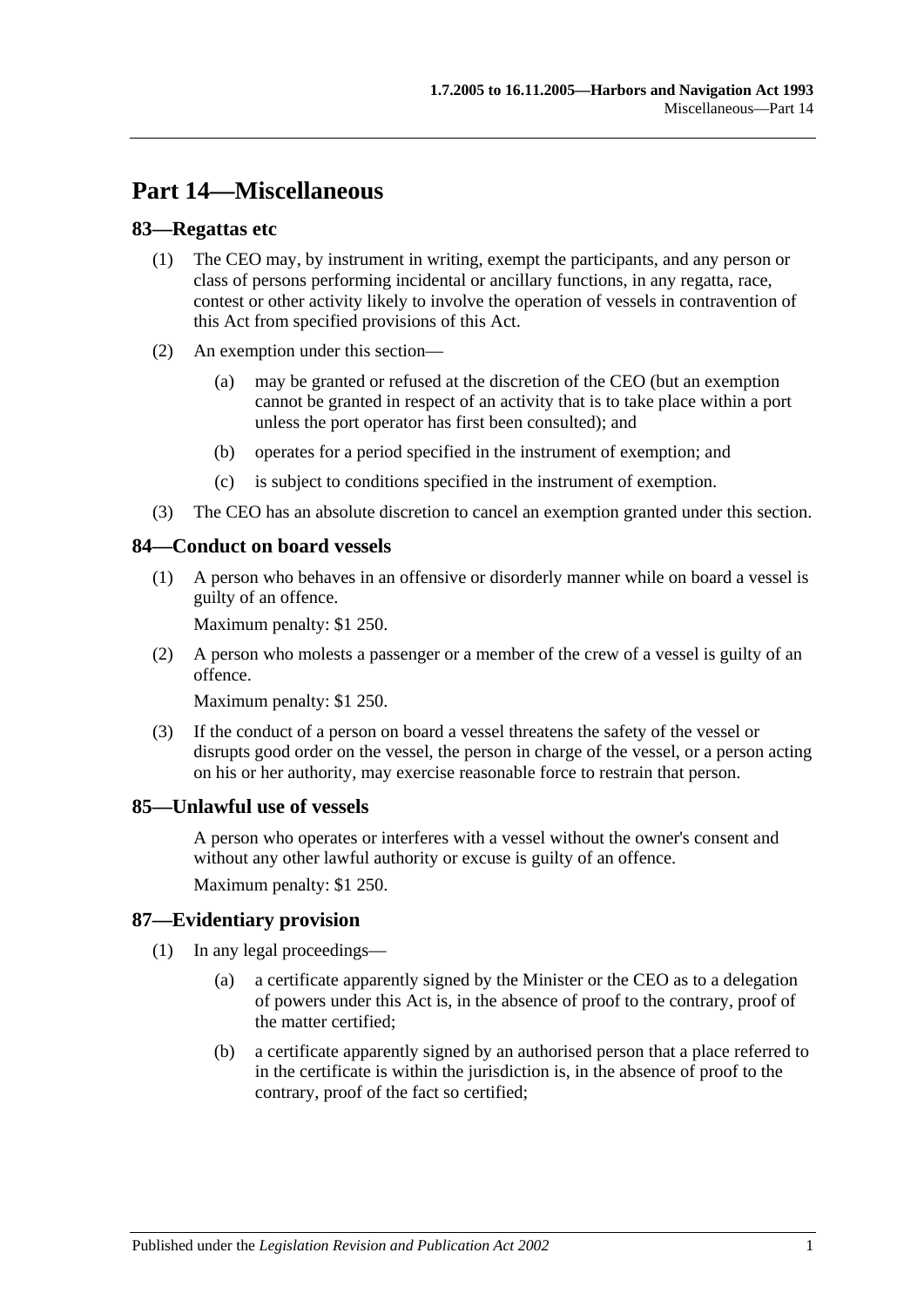- (c) a certificate apparently signed by the CEO or a delegate of the CEO certifying that, as at a date specified in the certificate, a person named in the certificate held or did not hold a licence, certificate, or exemption under this Act of a kind referred to in the certificate is, in the absence of proof to the contrary, proof of the matter so certified;
- (d) a certificate apparently signed by the CEO or a delegate of the CEO certifying that, as at a date specified in the certificate, a vessel referred to in the certificate was or was not registered under this Act is, in the absence of proof to the contrary, proof of the matter so certified;
- (e) a certificate apparently signed by the CEO or a delegate of the CEO certifying that, as at a date specified in the certificate, a certificate of survey or loadline certificate was or was not in force in respect of a vessel is, in the absence of proof to the contrary, proof of the matter so certified;
- (f) a certificate apparently signed by the CEO or a delegate of the CEO, as to the engine capacity or power of a specified vessel is, in the absence of proof to the contrary, proof of the matter so specified;
- (g) a certificate apparently signed by the CEO or a delegate of the CEO to the effect that a specified document had not been received by the CEO or the department on or before a specified date is, in the absence of proof to the contrary, proof that the document had not been lodged or given on or before that day.
- (2) In proceedings for an offence against this Act, an allegation in a complaint that a specified person is or was the owner, the master or the operator of a vessel will be accepted, in the absence of proof to the contrary, as proof of the matter so alleged.

### **89—Officers' liability**

- (1) The Crown, the Minister or the CEO incurs no civil liability in consequence of—
	- (a) the issue of any licence, certificate, exemption or consent under this Act; or
	- (b) any act or omission with regard to the establishment, positioning or operation of navigational aids.
- <span id="page-67-0"></span>(2) An authorised person incurs no civil liability under this Act for an honest act or omission in the exercise or purported exercise of powers under this Act.
- (3) A liability that would, but for [subsection](#page-67-0) (2), attach to an authorised person attaches instead—
	- (a) if the authorised person is an officer or employee of a port operator—to the port operator; or
	- (b) in any other case—to the Minister.
- <span id="page-67-1"></span>(4) A port management officer (other than an authorised person) incurs no civil liability for an honest act or omission in the exercise or purported exercise of powers under this Act.
- (5) Any liability that would, but for [subsection](#page-67-1) (4), attach to a port management officer attaches instead to the port operator that appointed the officer.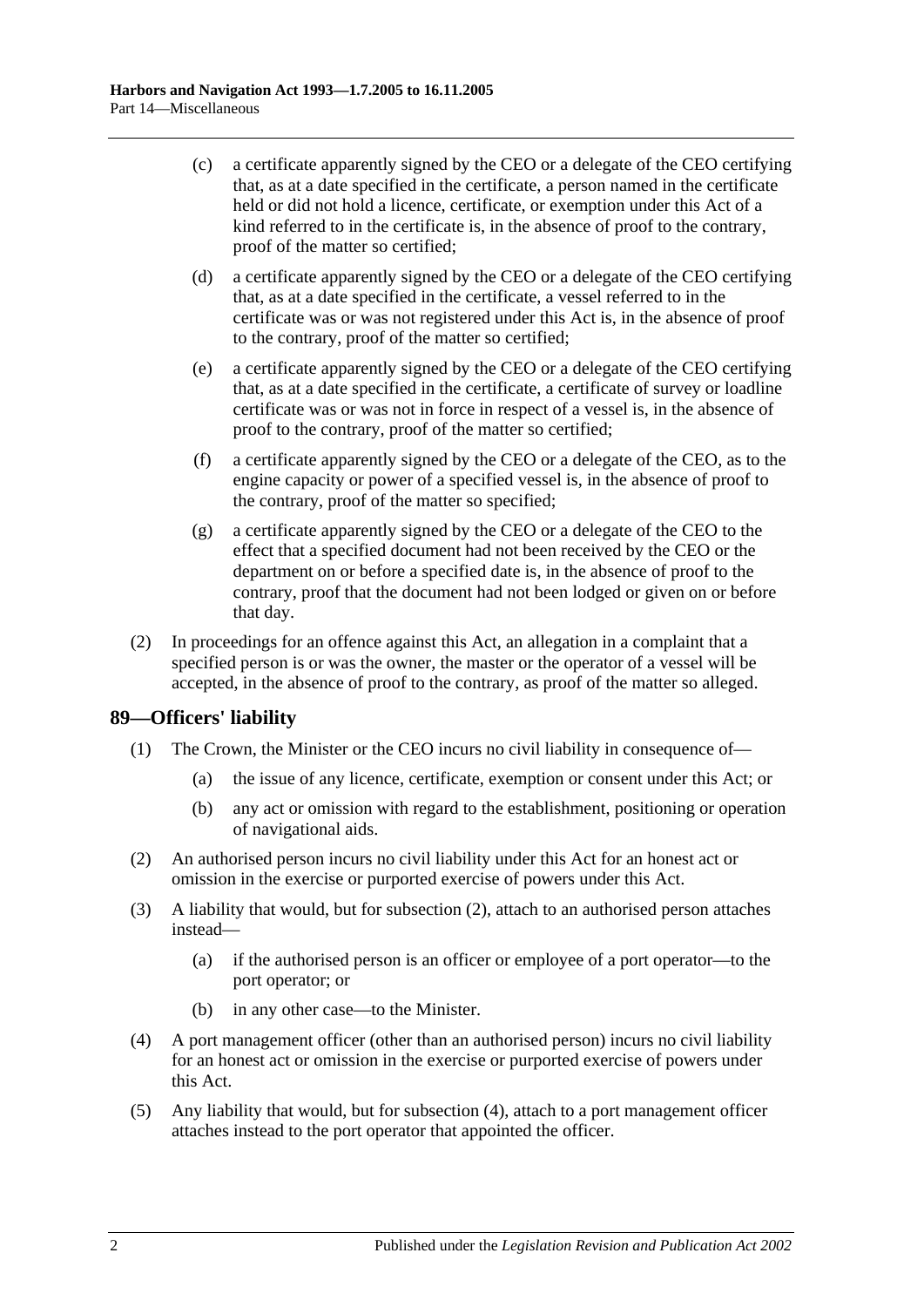#### **90—Recreational boating fund**

- (1) All fees and charges recovered under this Act in relation to recreational vessels (other than fees and charges recovered under [Part 5\)](#page-22-0) must be paid into a separate fund.
- (2) That fund is to be applied to defray the costs of administering this Act insofar as it relates to recreational vessels and may only be applied for that purpose.

#### **91—Regulations**

- (1) The Governor may make regulations for the purposes of this Act.
- (2) The regulations may, for example—
	- (a) provide for the management of harbors and the admission and removal of vessels from them;
	- (b) regulate the mooring or anchorage of vessels;
	- (c) empower an authorised person to take action to move and secure any vessel that has not been anchored or moored in accordance with the regulations;
	- (d) regulate the loading, unloading, carriage or handling of goods, making any special provision that may be necessary or desirable in relation to dangerous goods or any other particular class of goods;
	- (e) regulate the storage of goods, making any special provision that may be necessary or desirable for the storage of dangerous goods or any other particular class of goods;
	- (f) require the use of lights or signals to minimise the risk of collisions in harbors;
	- (g) make any provision necessary or desirable to secure safety and good order in harbors or on harbor facilities or otherwise within the jurisdiction;
	- (h) regulate the navigation of vessels within the jurisdiction;
	- (i) impose rules to regulate navigation within the jurisdiction, to prevent collisions and to improve safety;
	- (j) regulate the use of hire-and-drive vessels;
	- (k) require the lighting and marking of vessels and of structures situated in or in the vicinity of navigable waters;
	- (l) require the master or agent of every vessel or of every vessel of a specified class to announce the arrival of the vessel in a harbor;
	- (m) require information as to goods to be loaded or unloaded to be kept and provided by the master or owner of a vessel or shipping agents, regulate the form in which the information is to be provided, and fix civil or criminal penalties for failing to provide the required information within the time allowed by the regulations;
	- (n) require information as to pilotage to be kept and provided by the master or pilot of a vessel;
	- (o) limiting the Minister's liability for loss of, or damage to, goods occurring while the goods are in the Minister's custody or the Minister is otherwise responsible for the goods;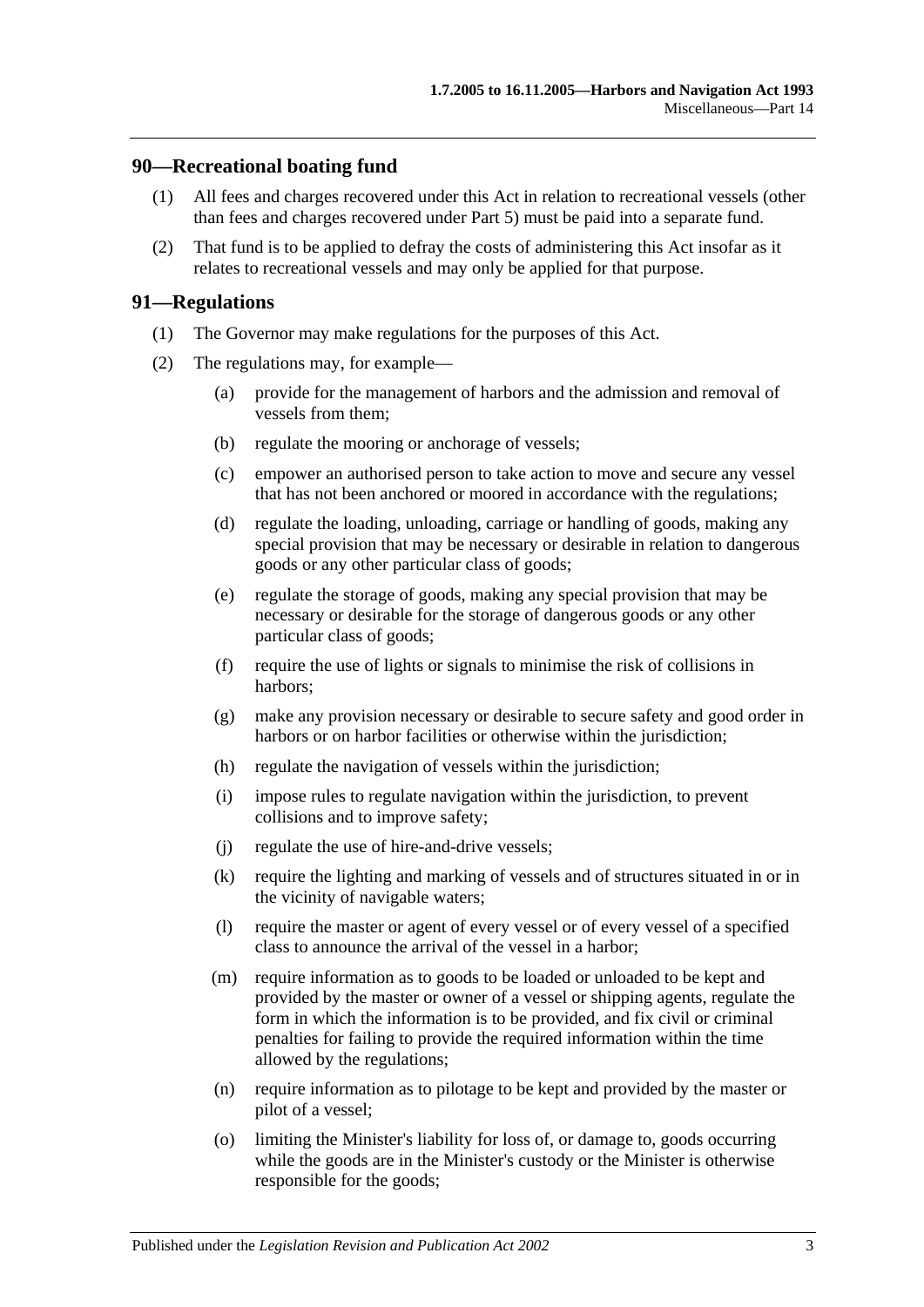- (p) regulate, restrict or prohibit parking, or otherwise control traffic, on or in the vicinity of land or any structure under the care, control and management of the Minister;
- (q) require that specified equipment be carried by, or fitted to, vessels of a specified class;
- (r) declare any part of the jurisdiction to be a speed zone and impose a speed limit for that zone or otherwise impose speed limits in any part of the jurisdiction;
- (s) regulate, restrict or prohibit the discharge of pollutants into waters within the jurisdiction or make any other provision to prevent or reduce pollution;
- (t) place limits on the mass or volume of cargo that may be carried by a vessel or the number of passengers and crew or otherwise regulate the loading of vessels;
- (u) provide for the designation of parts of wharfs or harbor facilities as restricted areas, and empower authorised persons to direct persons not to enter, or to leave, a restricted area;
- (v) place limits on the mass of vehicles on or in the vicinity of land, or any structure, under the care, control and management of the Minister;
- (w) require and regulate the reporting of accidents on or in the vicinity of land or any structure under the care, control and management of the Minister;
- (x) regulate, restrict or prohibit the deposit of waste on or in the vicinity of land or any structure under the care, control or management of the Minister;
- (y) regulate trade, advertisement or other commercial or recreational activity on or in the vicinity of land or any structure under the care, control and management of the Minister;
- (z) regulate, restrict or prohibit the carriage of dangerous cargoes;
- (aa) regulate the form or manner of any application under this Act and require documents or information to accompany such application;
- (ab) regulate the transfer of registration of a vessel or the transfer of a licence to carry on a business of hiring out vessels under this Act;
- (ac) fix fees to be paid in respect of any matter under this Act and regulate the recovery, waiving or reduction of such fees;
- <span id="page-69-0"></span>(ad) fix and impose a levy to be paid (in addition to the registration fee) on the registration or renewal of the registration of a power-driven recreational vessel and provide for the revenue derived from the levy to be paid into a special fund to be used for the purpose of establishing, maintaining and improving recreational boating facilities;
- <span id="page-69-1"></span>(ae) fix and impose a levy in respect of commercial fishing vessels, provide for the payment and recovery of the levy, and provide for the revenue derived from the levy to be paid into a special fund to be used for the purpose of establishing, maintaining and improving facilities for commercial fishing vessels;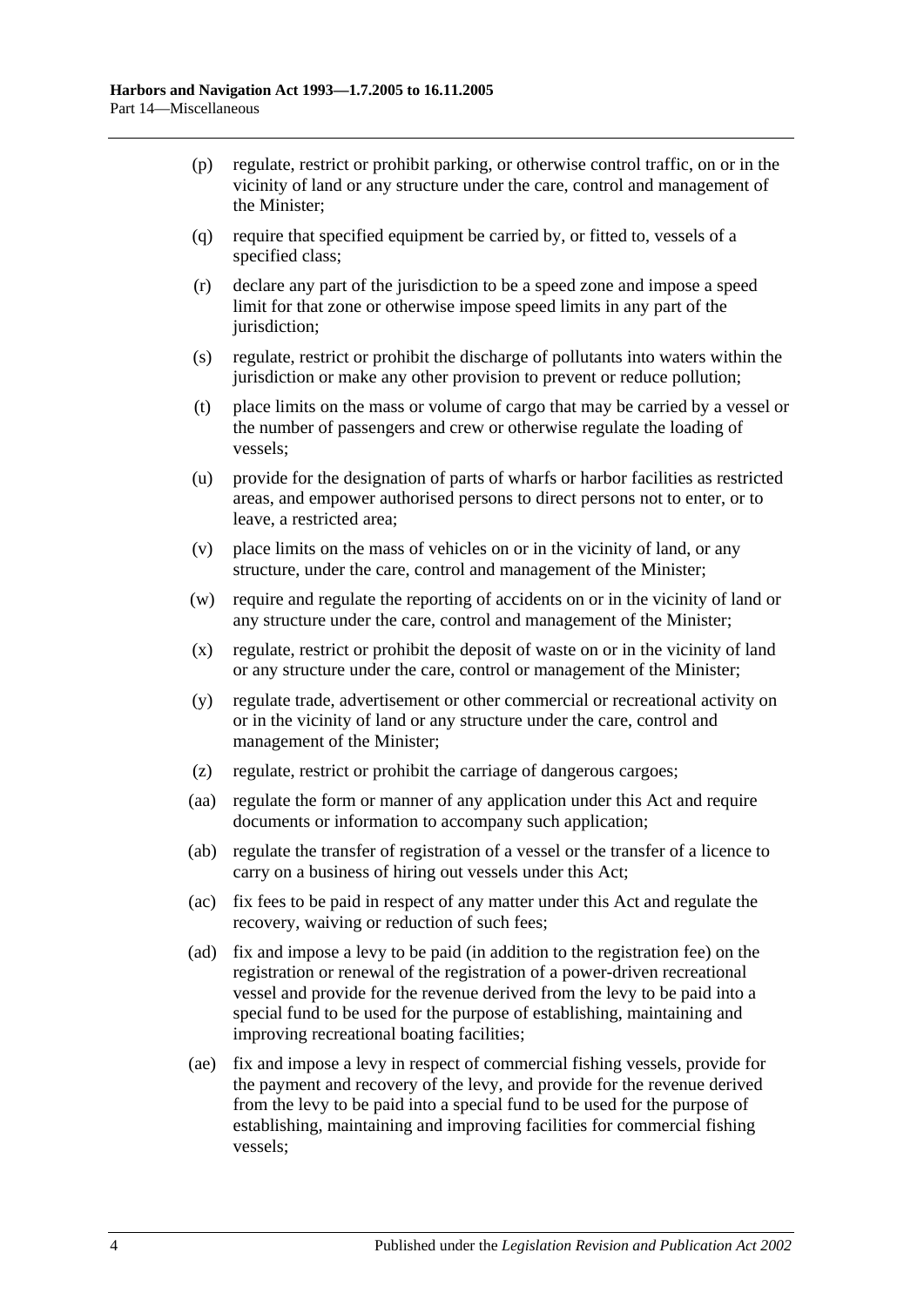- (af) provide for a committee (with a majority of members nominated by relevant interest groups) to advise the Minister on the amounts of the levies imposed under [paragraphs](#page-69-0) (ad) and [\(ae\)](#page-69-1) and the application of the special funds established under those paragraphs;
- (ag) fix default charges to be paid if an amount payable under this Act is not paid within a time allowed by the regulations for payment;
- (ah) make provisions in relation to evidence in proceedings for an offence against the regulations;
- (ai) exempt (conditionally or unconditionally) specified persons or vessels or persons or vessels of a specified class, from the provisions, or any specified provisions, of this Act.
- (3) A regulation may be of general or limited application according to the class of vessels to which it applies, the area in which it applies, the circumstances of its application, or any other specified factor.
- (4) A regulation may confer discretionary powers on the Minister, the CEO or an authorised person.
- (5) The regulations may incorporate or operate by reference to a code or standard published by a specified authority as in force at a specified time or as in force from time to time.
- (6) If a code or standard is referred to or incorporated in the regulations—
	- (a) a copy of the code or standard must be kept available for inspection by members of the public, without charge and during normal office hours, at an office or offices specified in the regulations; and
	- (b) evidence of the contents of the code or standard may be given in any legal proceedings by production of a document apparently certified by the Minister to be a true copy of the code or standard.
- (7) The regulations may impose fines, not exceeding \$5 000, for offences against the regulations.
- (8) The regulations may fix expiation fees for alleged offences against the regulations.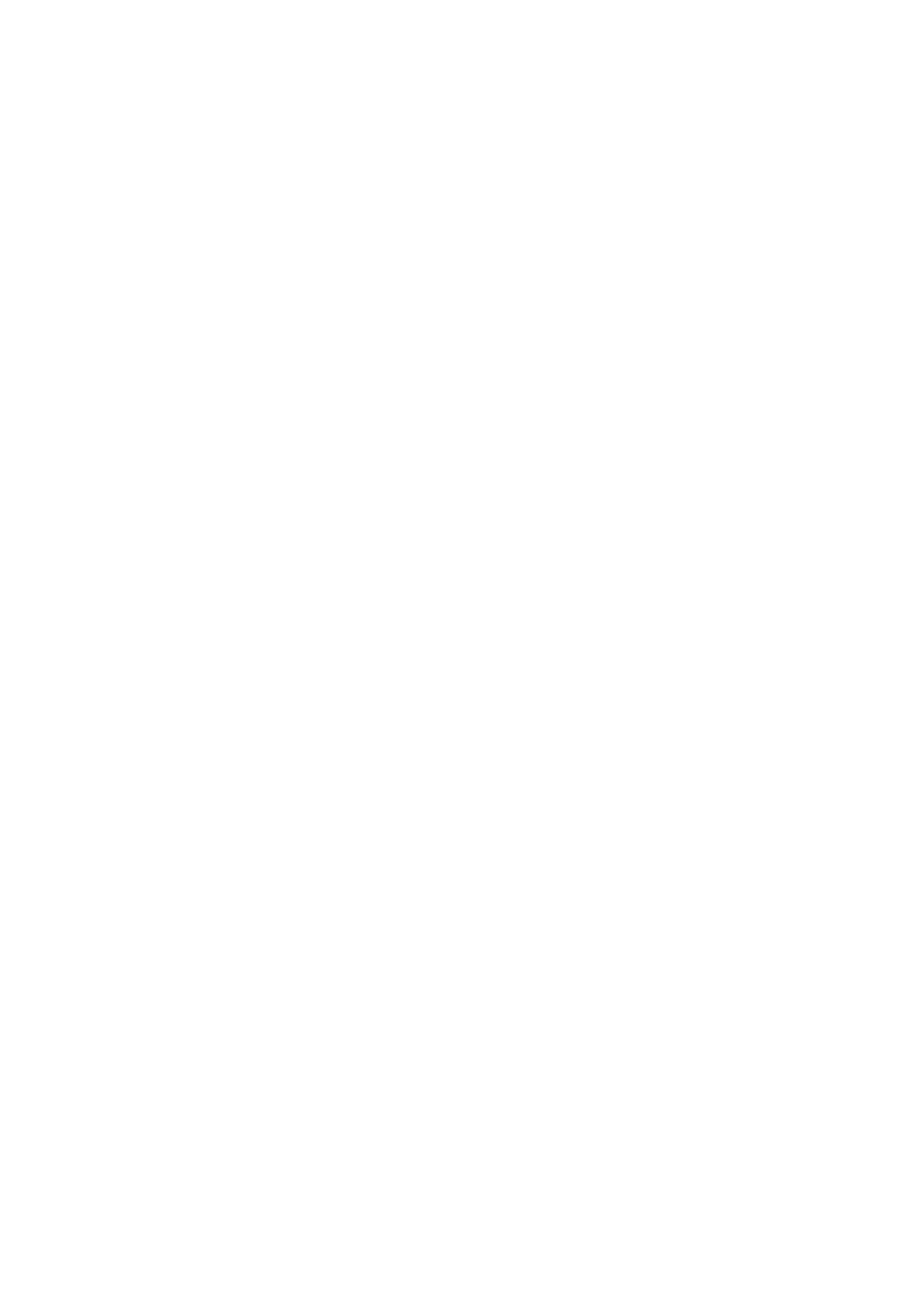## **Schedule 1—Harbors**

## **1—Harbors to which this Act applies**

(1) This Act applies to the following harbors:

American River Ardrossan Beachport and Southend Cape Jaffa Cape Jervis Coffin Bay Cowell (Franklin Harbor) Kingscote Kingston SE Klein Point Penneshaw Point Turton Port Adelaide Port Augusta Port Bonython Port Broughton Port Giles Port MacDonnell Port Pirie Port Lincoln Port Stanvac Port Wakefield Rapid Bay Robe Streaky Bay Thevenard Venus Bay Victor Harbor Vivonne Bay Wallaroo Whyalla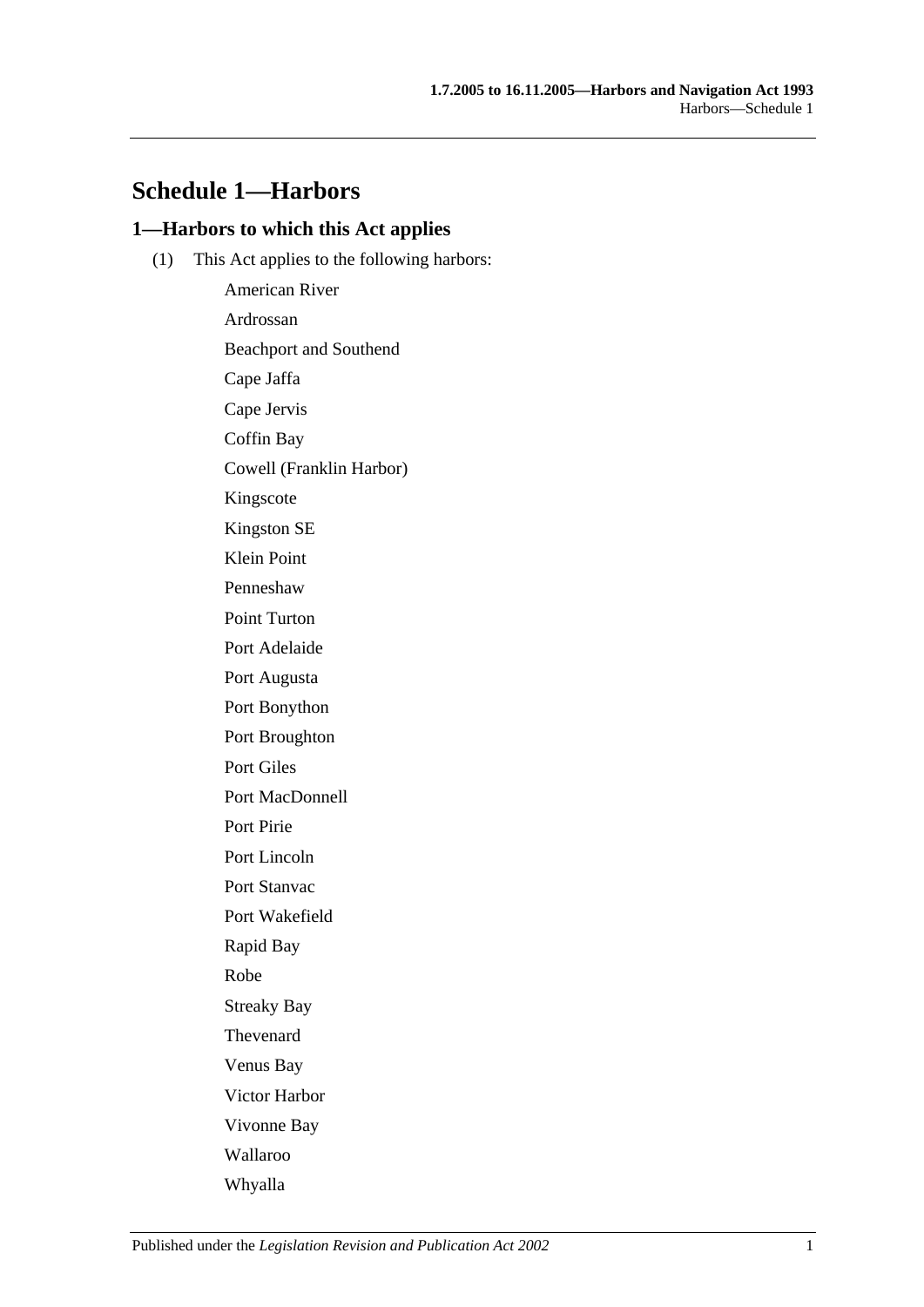(2) Regulations may be made under this Act defining the boundaries to any of the harbors referred to above.

# **Schedule 2—Transitional provisions**

## **2—Transitional provisions**

- (1) A certificate of survey in force under the *[Marine Act](http://www.legislation.sa.gov.au/index.aspx?action=legref&type=act&legtitle=Marine%20Act%201936) 1936* immediately before the commencement of this Act continues in force subject to this Act as if it were a certificate of survey issued under this Act.
- (2) A certificate of competency in force under the *[Marine Act](http://www.legislation.sa.gov.au/index.aspx?action=legref&type=act&legtitle=Marine%20Act%201936) 1936*, or a boat operator's licence in force under the *[Boating Act](http://www.legislation.sa.gov.au/index.aspx?action=legref&type=act&legtitle=Boating%20Act%201974) 1974*, immediately before the commencement of this Act, continues in force subject to this Act as if it were a certificate of competency issued under this Act.
- (3) If the Governor had withdrawn land from the Minister under section 64(4) of the *[Harbors Act](http://www.legislation.sa.gov.au/index.aspx?action=legref&type=act&legtitle=Harbors%20Act%201936) 1936*, the withdrawal remains in effect for the purposes of this Act unless revoked by the Governor.
- (4) A loadline certificate in force under the *[Marine Act](http://www.legislation.sa.gov.au/index.aspx?action=legref&type=act&legtitle=Marine%20Act%201936) 1936* immediately before the commencement of this Act continues in force subject to this Act as if it were a loadline certificate issued under this Act.
- (5) A special permit to operate a vessel in force under the *[Boating Act](http://www.legislation.sa.gov.au/index.aspx?action=legref&type=act&legtitle=Boating%20Act%201974) 1974* immediately before the commencement of this Act continues in force subject to this Act as if it were a special permit issued under this Act.
- (6) A licence in force under Part 3A of the *[Boating Act](http://www.legislation.sa.gov.au/index.aspx?action=legref&type=act&legtitle=Boating%20Act%201974) 1974* immediately before the commencement of this Act continues in force subject to this Act as if it were a licence issued under [Part 8](#page-40-0) and as if the conditions of the licence had been imposed under [Part](#page-40-0)  [8.](#page-40-0)
- (7) The registration of a vessel in force under the *[Boating Act](http://www.legislation.sa.gov.au/index.aspx?action=legref&type=act&legtitle=Boating%20Act%201974) 1974* immediately before the commencement of this Act continues in force subject to this Act as if it were registration of the vessel under this Act.
- (8) By-laws in force under the *[Harbors Act](http://www.legislation.sa.gov.au/index.aspx?action=legref&type=act&legtitle=Harbors%20Act%201936) 1936* immediately before the commencement of this Act continue in force subject to this Act as if they were made under this Act.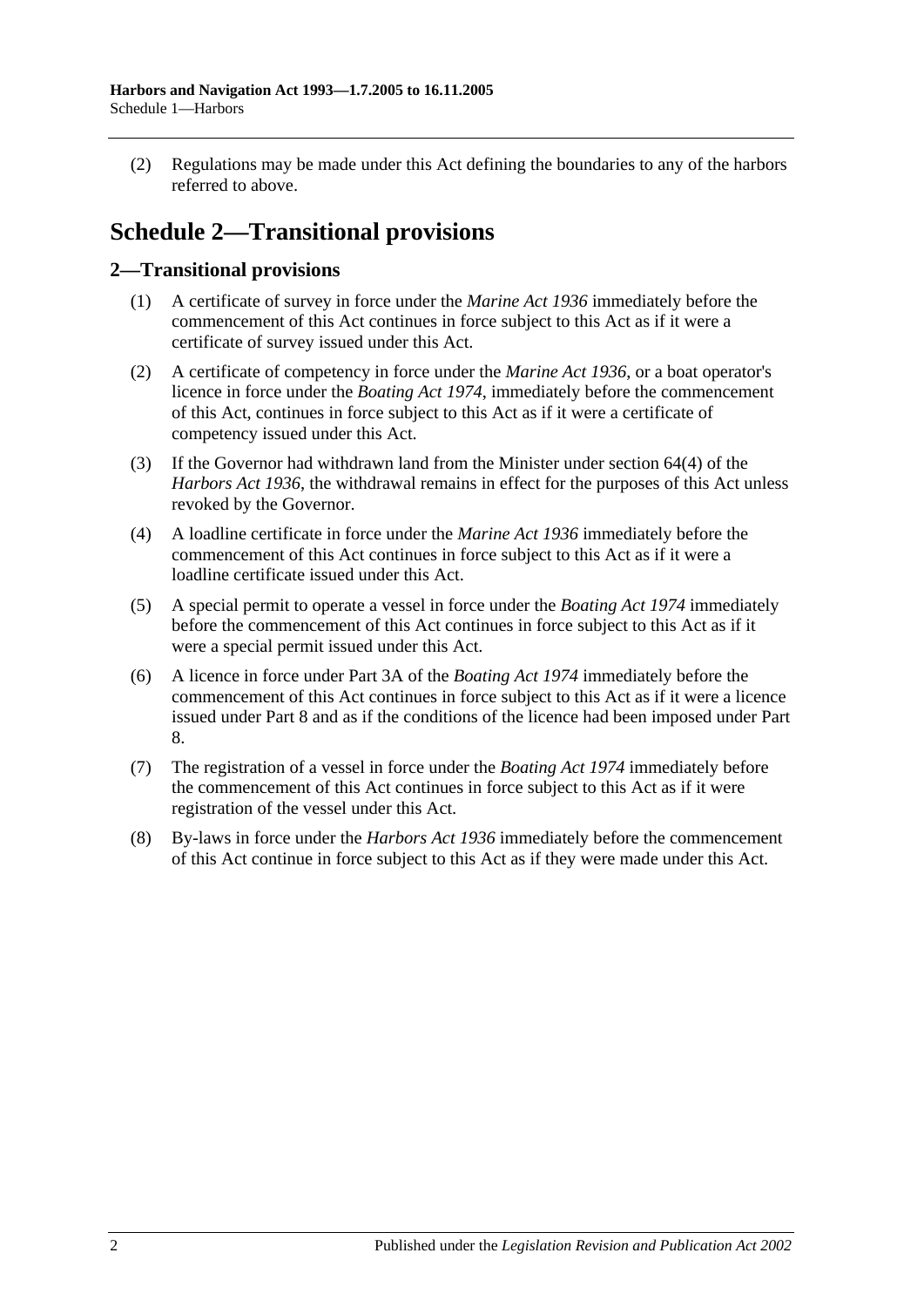# **Legislative history**

## **Notes**

• This version is comprised of the following:

| Part 1    | 1.7.2005                   |
|-----------|----------------------------|
| Part 2    | 1.7.2005                   |
| Part 3    | 15.12.2003 (Reprint No 11) |
| Part 4    | 1.7.2005                   |
| Part 5    | 15.12.2003 (Reprint No 11) |
| Part 5A   | 15.12.2003 (Reprint No 11) |
| Part 6    | 15.12.2003 (Reprint No 11) |
| Part 7    | 15.12.2003 (Reprint No 11) |
| Part 8    | 15.12.2003 (Reprint No 11) |
| Part 9    | 15.12.2003 (Reprint No 11) |
| Part 10   | 1.7.2005                   |
| Part 11   | 15.12.2003 (Reprint No 11) |
| Part 12   | 15.12.2003 (Reprint No 11) |
| Part 13   | 15.12.2003 (Reprint No 11) |
| Part 14   | 15.12.2003 (Reprint No 11) |
| Schedules | 15.12.2003 (Reprint No 11) |

- Amendments of this version that are uncommenced are not incorporated into the text.
- Please note—References in the legislation to other legislation or instruments or to titles of bodies or offices are not automatically updated as part of the program for the revision and publication of legislation and therefore may be obsolete.
- Earlier versions of this Act (historical versions) are listed at the end of the legislative history.
- For further information relating to the Act and subordinate legislation made under the Act see the Index of South Australian Statutes or www.legislation.sa.gov.au.

## **Legislation repealed by principal Act**

The *Harbors and Navigation Act 1993* repealed the following:

*Boating Act 1974 Harbors Act 1936 Marine Act 1936*

## **Principal Act and amendments**

New entries appear in bold.

|         | Year No | Title                           | Assent | Commencement                                    |
|---------|---------|---------------------------------|--------|-------------------------------------------------|
| 1993 41 |         | Harbors and Navigation Act 1993 |        | 20.5.1993 24.10.1994 (Gazette 20.10.1994 p1220) |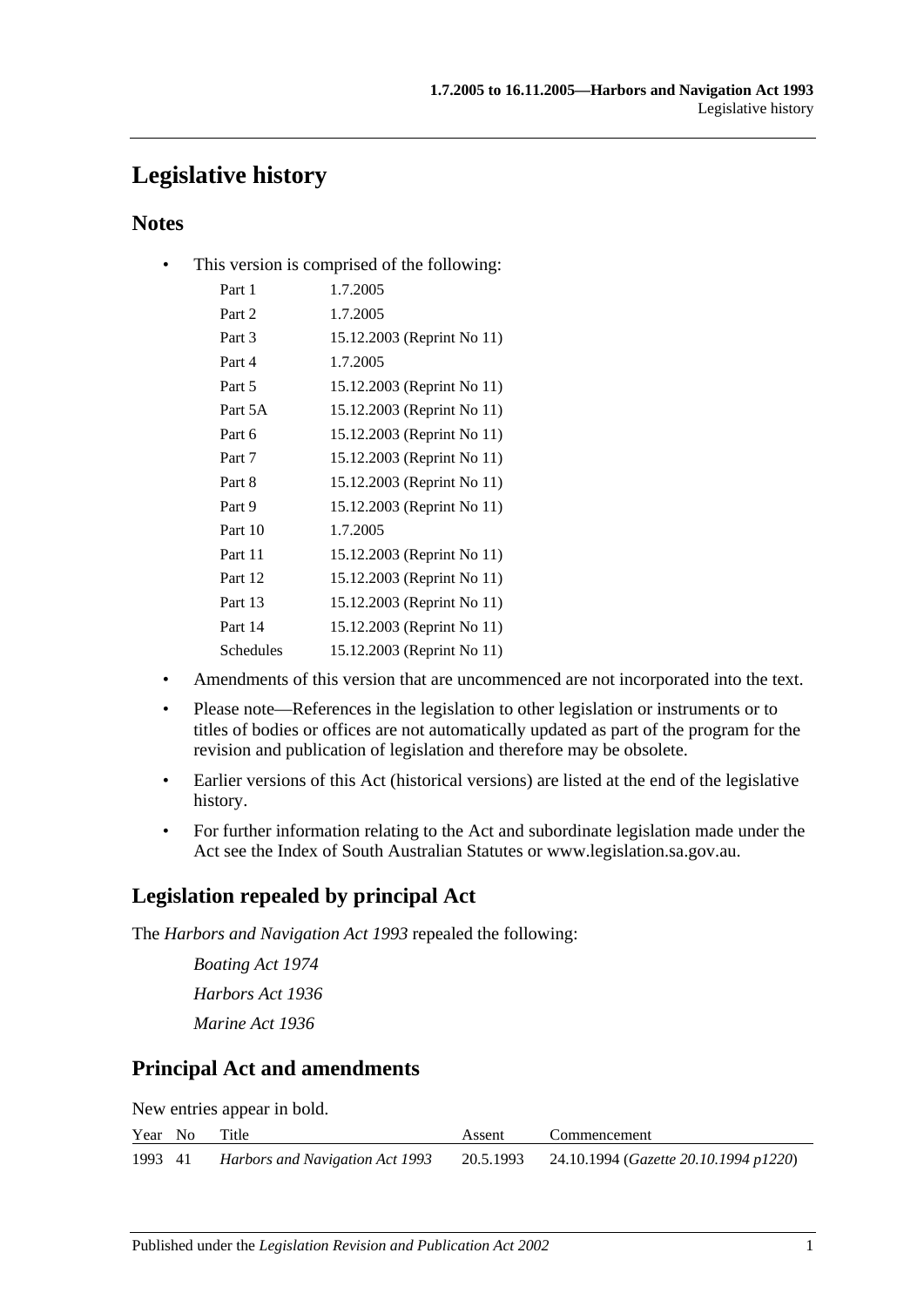#### **Harbors and Navigation Act 1993—1.7.2005 to 16.11.2005** Legislative history

| 1994 45 |    | Harbors and Navigation (Ports<br>Corporation and Miscellaneous)<br>Amendment Act 1994 | 2.6.1994   | 2.6.1994                                                                                                                                                        |
|---------|----|---------------------------------------------------------------------------------------|------------|-----------------------------------------------------------------------------------------------------------------------------------------------------------------|
| 1995 95 |    | <b>Statutes Amendment (Drink Driving)</b><br>Act 1995                                 | 7.12.1995  | Pt 2 (ss 4—10)—7.12.1997 (s 7(5) Acts<br>Interpretation Act 1915)                                                                                               |
| 1996    | 34 | <b>Statutes Amendment and Repeal</b><br>(Common Expiation Scheme) Act 1996            | 2.5.1996   | Sch (cl 18)-3.2.1997 (Gazette<br>19.12.1996 p1923)                                                                                                              |
| 2000    | 79 | Harbors and Navigation<br>(Miscellaneous) Amendment Act 2000                          | 14.12.2000 | 2.1.2001 (Gazette 21.12.2000 p3688)<br>except ss 6, 7 & 13-12.4.2001 (Gazette<br>12.4.2001 p1582)                                                               |
| 2000    | 81 | Harbors and Navigation (Control of<br>Harbors) Amendment Act 2000                     | 14.12.2000 | 25.1.2001 (Gazette 25.1.2001 p300)<br>except ss $3(a)$ , $4(a)$ , $5(b)$ , $8$ , $9(a)$ , $11$ , $12(a)$<br>& 20-31.10.2001 (Gazette 25.10.2001<br><i>p4686</i> |
| 2001    | 17 | <b>Statutes Amendment (Transport</b><br>Portfolio) Act 2001                           | 17.5.2001  | Pt 2 s 4-30.10.2001 (Gazette 25.10.2001<br>p4687); ss 5-9-27.5.2002 (Gazette<br>23.5.2002 p1928)                                                                |
| 2002 37 |    | <b>Statutes Amendment (Transport</b><br>Portfolio) Act 2002                           | 28.11.2002 | Pt 3 (ss 6-9)-3.7.2003 (Gazette<br>3.7.2003 p2877)                                                                                                              |
| 2003 8  |    | <b>Statutes Amendment (Road Safety</b><br>Reforms) Act 2003                           | 12.6.2003  | Pt 2 (ss 5-7)-15.12.2003 (Gazette<br>11.12.2003 p4431)                                                                                                          |
| 2003 33 |    | <b>Coroners Act 2003</b>                                                              | 31.7.2003  | Sch (cl 14)-1.7.2005 (Gazette 23.6.2005<br>p1899)                                                                                                               |
| 2003    | 35 | River Murray Act 2003                                                                 | 31.7.2003  | Sch (cl 8)-24.11.2003 (Gazette<br>20.11.2003 p4203)                                                                                                             |
| 2005 5  |    | <b>Adelaide Dolphin Sanctuary Act</b><br>2005                                         | 14.4.2005  | Sch 2 (cll 25-28)-1.7.2005 (Gazette<br>$2.6.2005$ $p1684$ )                                                                                                     |
| 2005    | 53 | <b>Statutes Amendment (Transport</b><br>Portfolio) Act 2005                           | 27.10.2005 | Pt $2(s 4)$ —uncommenced                                                                                                                                        |

## **Provisions amended**

New entries appear in bold.

## Entries that relate to provisions that have been deleted appear in italics.

| Provision        | How varied                                                                   | Commencement |
|------------------|------------------------------------------------------------------------------|--------------|
| Long title       | amended under Legislation Revision and<br>Publication Act 2002               | 3.7.2003     |
| Pt1              |                                                                              |              |
| s <sub>2</sub>   | omitted under <i>Legislation Revision and</i><br><b>Publication Act 2002</b> | 3.7.2003     |
| s <sub>3</sub>   | amended by 5/2005 Sch 2 (cl 25)                                              | 1.7.2005     |
| s <sub>4</sub>   |                                                                              |              |
| s(4(1))          |                                                                              |              |
| <b>Sanctuary</b> | Adelaide Dolphin inserted by 5/2005 Sch 2 (cl 26)                            | 1.7.2005     |
| the Corporation  | inserted by $45/1994$ s 2                                                    | 2.6.1994     |
|                  | deleted by $81/2000$ s $3(a)$                                                | 31.10.2001   |
|                  | a Corporation port inserted by 45/1994 s 2                                   | 2.6.1994     |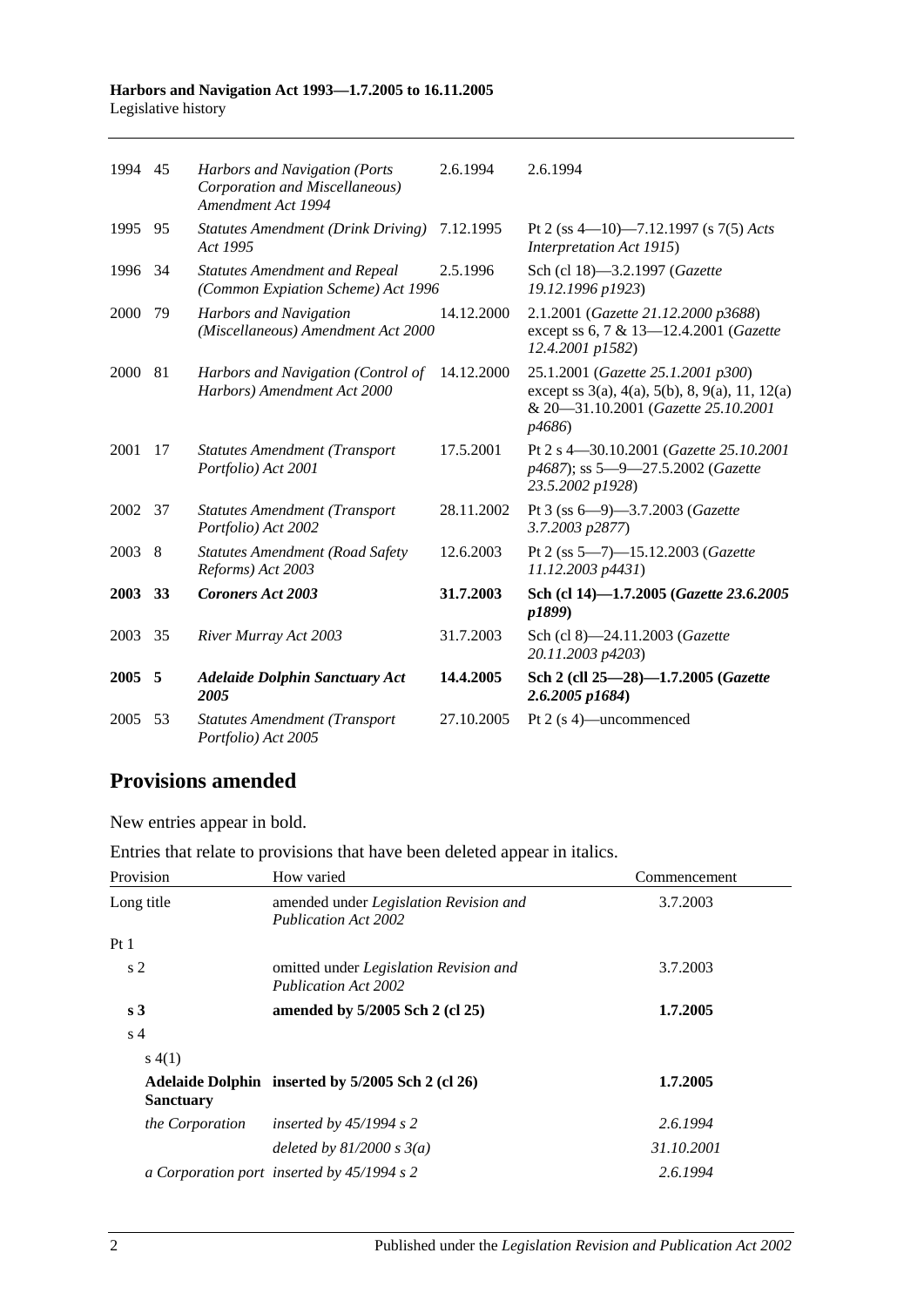|                            | deleted by $81/2000 s 3(a)$                          | 31.10.2001 |
|----------------------------|------------------------------------------------------|------------|
| fishing vessel             | substituted by 45/1994 s 11                          | 2.6.1994   |
| port                       | inserted by $81/2000$ s $3(b)$                       | 25.1.2001  |
| port management<br>officer | inserted by $81/2000$ s $3(b)$                       | 25.1.2001  |
| port operator              | inserted by $81/2000$ s $3(b)$                       | 25.1.2001  |
| s <sub>6</sub>             | substituted by 79/2000 s 3                           | 2.1.2001   |
| Pt 2                       |                                                      |            |
| Pt 2 Div 4                 |                                                      |            |
| s 12                       |                                                      |            |
| s 12(1a)                   | inserted by 45/1994 s 3                              | 2.6.1994   |
|                            | substituted by 81/2000 s 4(a)                        | 31.10.2001 |
| s 12(1b)                   | inserted by $79/2000$ s $4(a)$                       | 2.1.2001   |
| 12(2)                      | amended by $79/2000$ s $4(b)$                        | 2.1.2001   |
| s 12(3)                    | substituted by $81/2000$ s $4(b)$                    | 25.1.2001  |
| s 14                       |                                                      |            |
| s 14(1)                    | amended by 79/2000 s 5                               | 2.1.2001   |
| s 14(1a)                   | inserted by 37/2002 s 6                              | 3.7.2003   |
| s 14(2)                    | amended by 79/2000 Sch cl (b)                        | 2.1.2001   |
| Pt 2 Div 5                 | inserted by 5/2005 Sch 2 (cl 27)                     | 1.7.2005   |
| Pt <sub>3</sub>            |                                                      |            |
| s 15                       |                                                      |            |
| s 15(3)                    | amended by 45/1994 s 4                               | 2.6.1994   |
|                            | amended by $81/2000$ s $5(a)$                        | 25.1.2001  |
|                            | (ba) deleted by $81/2000$ s $5(b)$                   | 31.10.2001 |
| s 18A                      | inserted by 45/1994 s 12                             | 2.6.1994   |
| s 18A(1)                   | substituted by 81/2000 s 6                           | 25.1.2001  |
| s 18A(1a)                  | inserted by 81/2000 s 6                              | 25.1.2001  |
| s <sub>20</sub>            |                                                      |            |
| $s \ 20(2)$                | amended by 81/2000 s 7                               | 25.1.2001  |
| s 21                       |                                                      |            |
| $s \, 21(1)$               | amended by 45/1994 s 5                               | 2.6.1994   |
|                            | amended by 81/2000 s 8                               | 31.10.2001 |
| Pt 4                       |                                                      |            |
| s 22                       |                                                      |            |
| $s\,22(1)$                 | s 22 amended by 45/1994 s 6                          | 2.6.1994   |
|                            | s 22 redesignated as s $22(1)$ by $81/2000$ s $9(b)$ | 25.1.2001  |
|                            | amended by $81/2000$ s $9(a)$                        | 31.10.2001 |
| $s\,22(2)$ - (4)           | inserted by $81/2000$ s $9(b)$                       | 25.1.2001  |
| s 23                       |                                                      |            |
| $s\,23(3)$                 | amended by 79/2000 Sch cl (b)                        | 2.1.2001   |
| s 24                       |                                                      |            |
| $s 24(1)$ and $(5)$        | amended by 79/2000 Sch cl (b)                        | 2.1.2001   |
|                            |                                                      |            |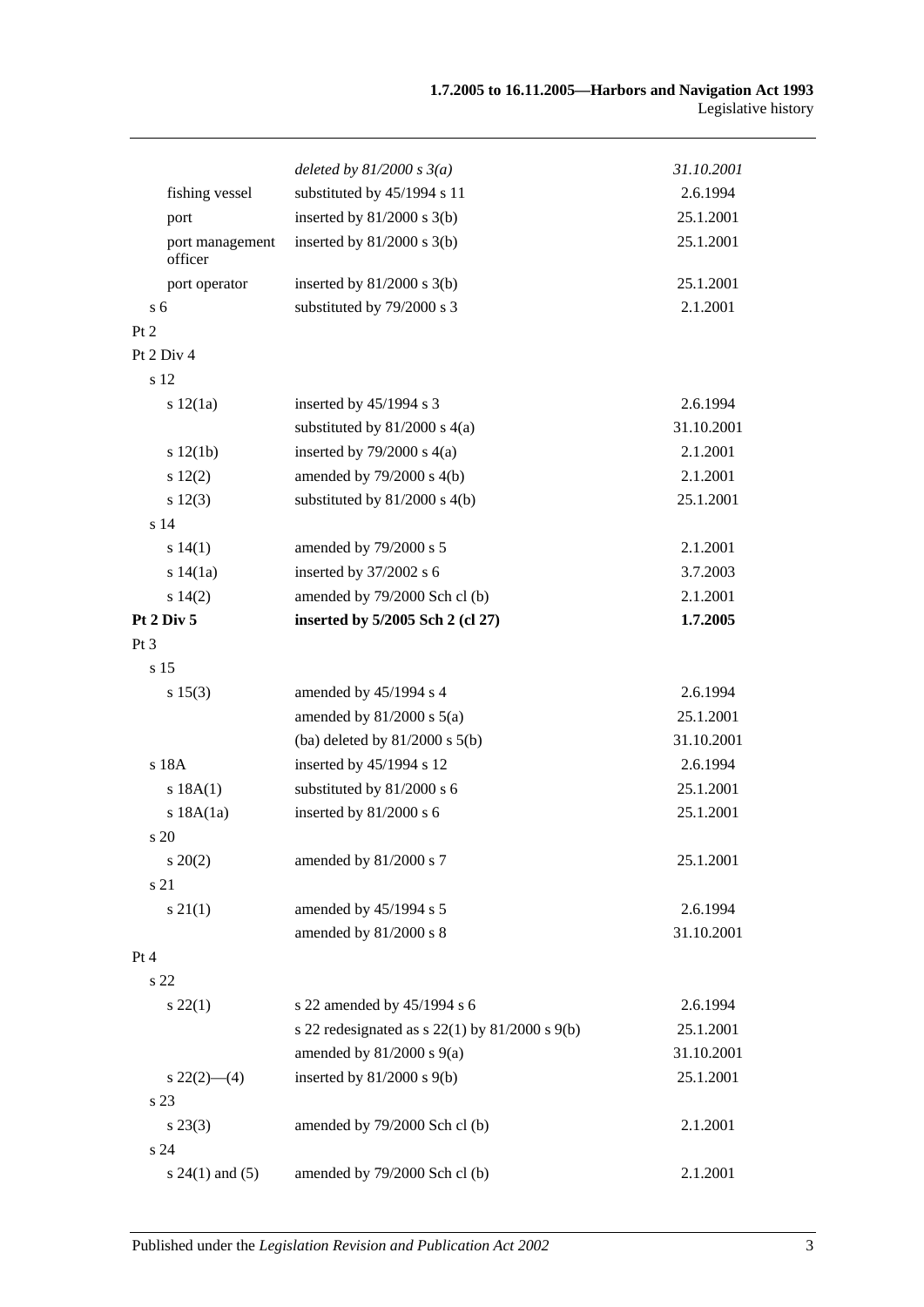| ۰.<br>۰. | I<br>۰.<br>× |
|----------|--------------|
|          |              |

| $s \, 25(1a)$       | inserted by $81/2000$ s $10(a)$     | 25.1.2001  |
|---------------------|-------------------------------------|------------|
| $s\,25(2)$          | amended by 45/1994 s 13             | 2.6.1994   |
| $s \, 25(2a)$       | inserted by $81/2000$ s $10(b)$     | 25.1.2001  |
| $s\,25(3)$          | substituted by $81/2000$ s $10(c)$  | 25.1.2001  |
| s 25(4)             | amended by 79/2000 Sch cl (b)       | 2.1.2001   |
| s 25(5)             | inserted by $81/2000$ s $10(d)$     | 25.1.2001  |
| s 26                | amended by 45/1994 s 7              | 2.6.1994   |
|                     | amended by 17/2001 s 4              | 30.10.2001 |
|                     | substituted by 81/2000 s 11         | 31.10.2001 |
| $s \; 26(2a)$       | inserted by $35/2003$ Sch cl $8(a)$ | 24.11.2003 |
| $s \; 26(2b)$       | inserted by $35/2003$ Sch cl $8(a)$ | 24.11.2003 |
|                     | substituted by 5/2005 Sch 2 (cl 28) | 1.7.2005   |
| $s \, 26(2c)$       | inserted by 5/2005 Sch 2 (cl 28)    | 1.7.2005   |
| $s \; 26(6)$        | inserted by 35/2003 Sch cl 8(b)     | 24.11.2003 |
| s 27                |                                     |            |
| $s \, 27(1a)$       | inserted by $45/1994$ s 8           | 2.6.1994   |
|                     | substituted by $81/2000$ s $12(a)$  | 31.10.2001 |
| $s\,27(3)$          | substituted by $81/2000$ s $12(b)$  | 25.1.2001  |
| Pt 5                | heading substituted by 81/2000 s 13 | 25.1.2001  |
| Pt 5 Div 1          | amended by 45/1994 s 9              | 2.6.1994   |
|                     | substituted by 81/2000 s 13         | 25.1.2001  |
| Pt 5 Div 2          | substituted by 81/2000 s 13         | 25.1.2001  |
| Pt 5 Div 2A         | inserted by 81/2000 s 13            | 25.1.2001  |
| Pt 5 Div 3          | substituted by 81/2000 s 13         | 25.1.2001  |
| Pt 5 Div 4          | substituted by 81/2000 s 13         | 25.1.2001  |
| Pt 5 Div 5          | heading deleted by 81/2000 s 14     | 25.1.2001  |
| Pt 5A               | heading inserted by 81/2000 s 14    | 25.1.2001  |
| s 33                |                                     |            |
| $s \frac{33}{1a}$   | inserted by $45/1994$ s $14(a)$     | 2.6.1994   |
| $s \, 33(3)$        | amended by 81/2000 s 15             | 25.1.2001  |
| $s \, 33(4)$        | amended by 79/2000 Sch cl (b)       | 2.1.2001   |
|                     | amended by 81/2000 s 15             | 25.1.2001  |
| $s \, 33(5)$        | substituted by $45/1994$ s $14(b)$  | 2.6.1994   |
| $s \, 33(6)$        | amended by 79/2000 Sch cl (b)       | 2.1.2001   |
| s 34                |                                     |            |
| $s \frac{34}{1a}$   | inserted by $45/1994$ s $15(a)$     | 2.6.1994   |
| $s \; 34(3)$        | amended by 81/2000 s 16             | 25.1.2001  |
| $s \; 34(4)$        | amended by 79/2000 Sch cl (b)       | 2.1.2001   |
|                     | amended by 81/2000 s 16             | 25.1.2001  |
| s $34(4a)$          | inserted by $45/1994$ s $15(b)$     | 2.6.1994   |
| $s \frac{34(6)}{2}$ | amended by 79/2000 Sch cl (b)       | 2.1.2001   |
| s 35                |                                     |            |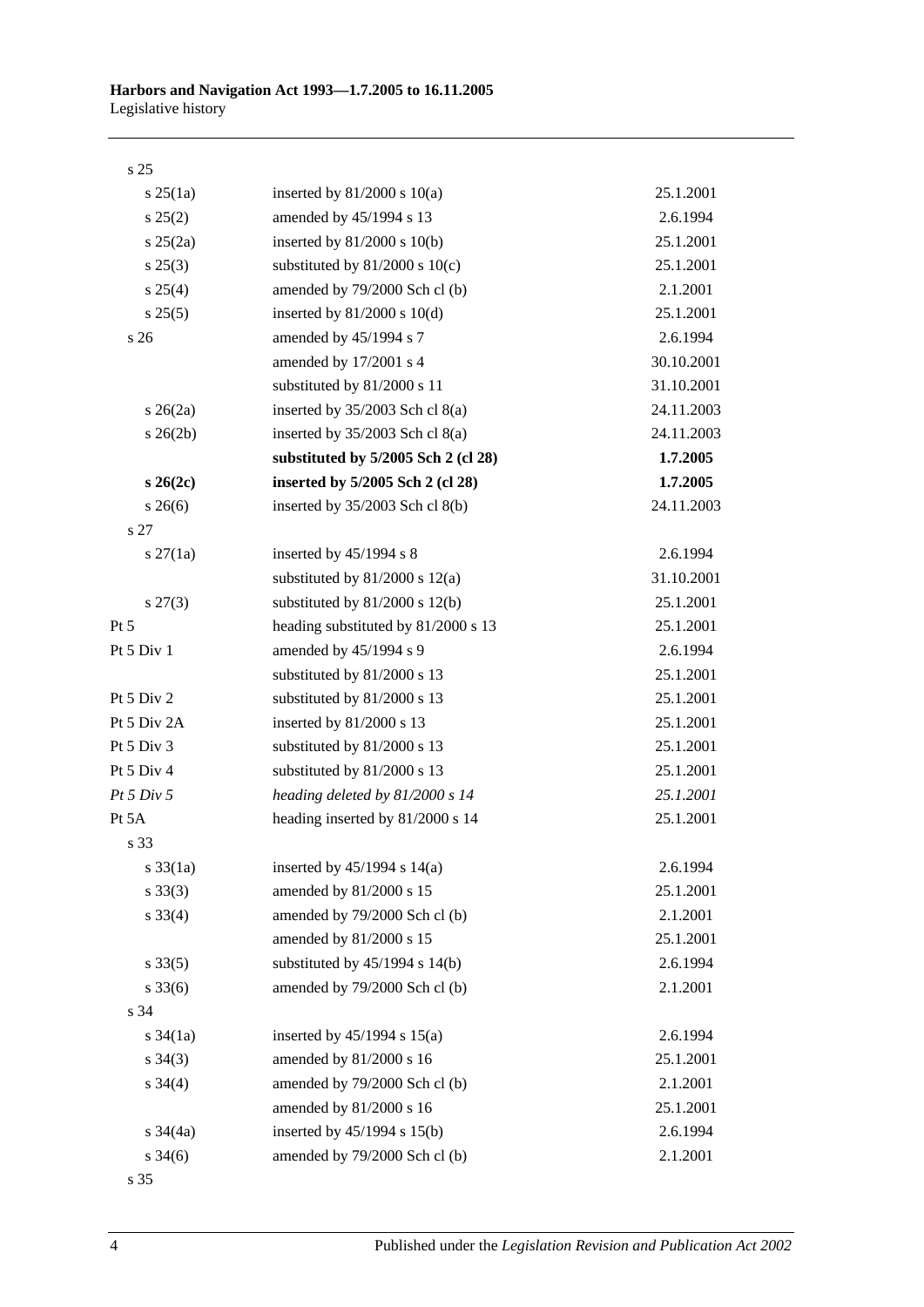| $s \, 35(1)$        | amended by 81/2000 s 17            | 25.1.2001 |
|---------------------|------------------------------------|-----------|
| $s \, 35(2)$        | amended by 79/2000 Sch cl (b)      | 2.1.2001  |
| $s \, 35(4)$        | inserted by 45/1994 s 16           | 2.6.1994  |
| Pt 6                |                                    |           |
| s 38                |                                    |           |
| $s \ 38(1)$ and (2) | amended by 79/2000 Sch cl (b)      | 2.1.2001  |
| s 39A               | inserted by 79/2000 s 6            | 12.4.2001 |
| s 40                |                                    |           |
| $s\ 40(2)$          | amended by $79/2000$ s $7(a)$      | 12.4.2001 |
| $s\ 40(2a)$         | inserted by $79/2000$ s $7(b)$     | 12.4.2001 |
| s 41                |                                    |           |
| $s\ 41(3)$          | amended by 79/2000 s 8             | 2.1.2001  |
| s 42A               | inserted by 79/2000 s 9            | 2.1.2001  |
| s 44                |                                    |           |
| $s\,44(2)$          | amended by 79/2000 Sch cl (b)      | 2.1.2001  |
| Pt 7                |                                    |           |
| s 46                | amended by 45/1994 s 17            | 2.6.1994  |
| s 47                |                                    |           |
| $s\,47(1)$          | amended by $45/1994$ s $18(a)$     | 2.6.1994  |
|                     | amended by 79/2000 Sch cl (b)      | 2.1.2001  |
| $s\,47(2)$          | amended by 45/1994 s 18(b)         | 2.6.1994  |
|                     | amended by 79/2000 Sch cl (b)      | 2.1.2001  |
| $s\,47(3)$          | amended by 34/1996 s 4 (Sch cl 18) | 3.2.1997  |
|                     | amended by 79/2000 Sch cl (b)      | 2.1.2001  |
| $s\,47(3a)$         | inserted by 37/2002 s 7            | 3.7.2003  |
| $s\,47(4)$          | amended by 34/1996 s 4 (Sch cl 18) | 3.2.1997  |
|                     | amended by 79/2000 Sch cl (b)      | 2.1.2001  |
| s 50                |                                    |           |
| s 50(1)             | amended by $45/1994$ s 19(a)       | 2.6.1994  |
| s 50(2)             | amended by 45/1994 s 19(b)         | 2.6.1994  |
| $s\ 50(3)$          | amended by 79/2000 Sch cl (b)      | 2.1.2001  |
| Pt 8                |                                    |           |
| s 52                | amended by 79/2000 Sch cl (b)      | 2.1.2001  |
| s 52A               | inserted by 45/1994 s 20           | 2.6.1994  |
| s 53                |                                    |           |
| $s 53(3)$ and $(5)$ | amended by 79/2000 Sch cl (b)      | 2.1.2001  |
| Pt 9                |                                    |           |
| s 54                | amended by 45/1994 s 21            | 2.6.1994  |
| s 55                |                                    |           |
| s 55(2)             | amended by 34/1996 s 4 (Sch cl 18) | 3.2.1997  |
|                     | amended by 79/2000 Sch cl (b)      | 2.1.2001  |
| s 57                |                                    |           |
| s 57(3)             | amended by 79/2000 Sch cl (b)      | 2.1.2001  |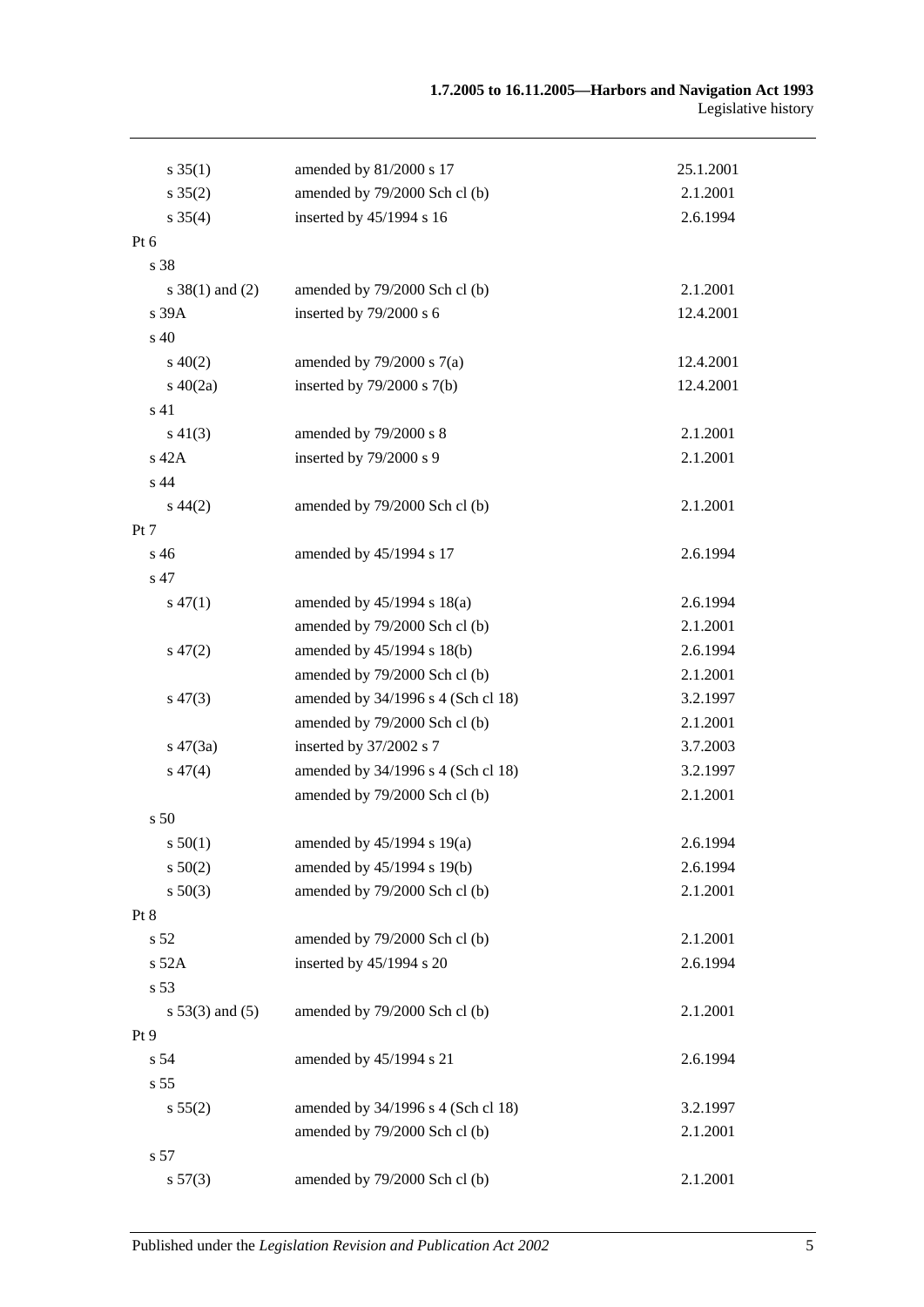#### **Harbors and Navigation Act 1993—1.7.2005 to 16.11.2005** Legislative history

| s 57(4)             | inserted by 45/1994 s 22           | 2.6.1994   |
|---------------------|------------------------------------|------------|
| s 57(5)             | inserted by 45/1994 s 22           | 2.6.1994   |
|                     | amended by 79/2000 Sch cl (b)      | 2.1.2001   |
| s 59                |                                    |            |
| s 59(5)             | amended by 79/2000 Sch cl (b)      | 2.1.2001   |
| s 60                |                                    |            |
| s $60(1)$ and $(2)$ | amended by 79/2000 Sch cl (b)      | 2.1.2001   |
| s 63                |                                    |            |
| s 63(5)             | amended by 79/2000 Sch cl (b)      | 2.1.2001   |
| s 64                |                                    |            |
| s $64(1)$ and $(2)$ | amended by 79/2000 Sch cl (b)      | 2.1.2001   |
| Pt 10               |                                    |            |
| s <sub>65</sub>     |                                    |            |
| s 65(2)             | amended by 34/1996 s 4 (Sch cl 18) | 3.2.1997   |
|                     | amended by 79/2000 s 10            | 2.1.2001   |
| s 65A               | inserted by 79/2000 s 11           | 2.1.2001   |
| s 66                |                                    |            |
| s 66(1)             | amended by 79/2000 s 12            | 2.1.2001   |
| $s\,66(3)$          | amended by 79/2000 Sch cl (b)      | 2.1.2001   |
| s 67                | amended by 79/2000 Sch cl (b)      | 2.1.2001   |
|                     | substituted by 81/2000 s 18        | 25.1.2001  |
| s 68                |                                    |            |
| s 68(1)             | amended by 79/2000 s 13            | 12.4.2001  |
| s68(3)              | amended by 79/2000 Sch cl (b)      | 2.1.2001   |
| s 69                |                                    |            |
| s $69(1)$ and $(2)$ | amended by 79/2000 Sch cl (b)      | 2.1.2001   |
| s 70                |                                    |            |
| $s \, 70(4)$        | substituted by 8/2003 s 5          | 15.12.2003 |
| 71                  |                                    |            |
| $s \, 71(2)$        | amended by 79/2000 Sch cl (b)      | 2.1.2001   |
| $s \, 71(3a)$       | inserted by $17/2001$ s $5(a)$     | 27.5.2002  |
| $s \, 71(4)$        | substituted by $17/2001$ s $5(b)$  | 27.5.2002  |
| s 71(5)             | substituted by 95/1995 s 4         | 7.12.1997  |
| $s \, 71(6)$        | inserted by 95/1995 s 4            | 7.12.1997  |
| s 72                |                                    |            |
| $s\,72(1)$          | deleted by $95/1995$ s $5(a)$      | 7.12.1997  |
| $s\ 72(2)$          | amended by 95/1995 s 5(b)          | 7.12.1997  |
|                     | amended by 37/2002 s 8             | 3.7.2003   |
| $s\ 72(3)$          | amended by $95/1995$ s $5(c)$      | 7.12.1997  |
| $s \, 72(4)$        | substituted by $95/1995$ s $5(d)$  | 7.12.1997  |
| $s\,72(5)$          | deleted by $95/1995 s 5(d)$        | 7.12.1997  |
| ss 72A and 72B      | inserted by 95/1995 s 6            | 7.12.1997  |
| s 72B               |                                    |            |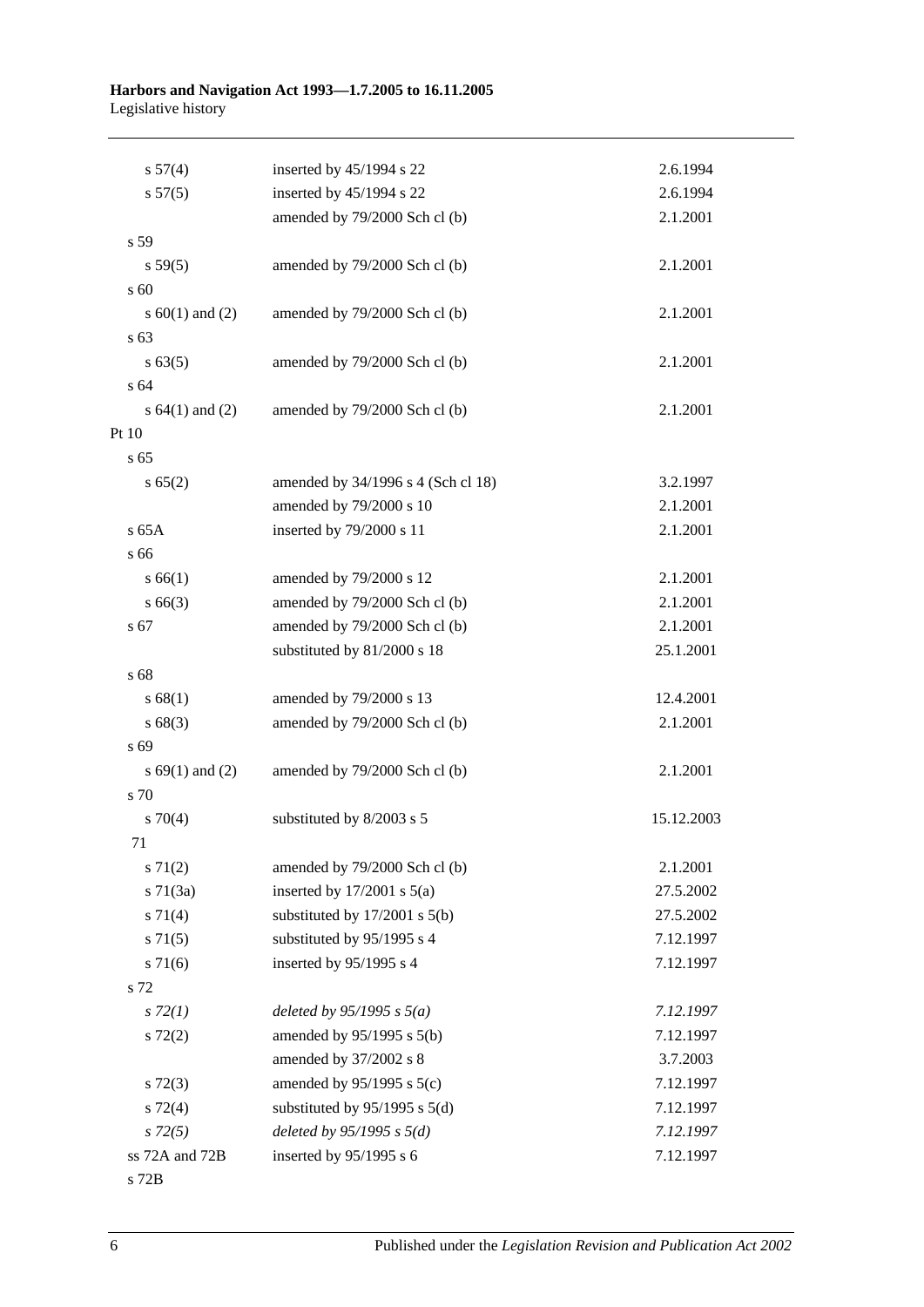| $s$ 72B(2)        |                                        |            |
|-------------------|----------------------------------------|------------|
| registered nurse  | substituted by 8/2003 s 6              | 15.12.2003 |
| s 72C             | inserted by 17/2001 s 6                | 27.5.2002  |
| s 73              |                                        |            |
| s 73(1)           | amended by $95/1995$ s $7(a)$ , (b)    | 7.12.1997  |
| $s\,73(2)$        | substituted by $95/1995$ s $7(c)$      | 7.12.1997  |
| $s \, 73(2a)$     | inserted by $95/1995$ s $7(c)$         | 7.12.1997  |
| $s\,73(3)$        | amended by $17/2001$ s $7(a)$          | 27.5.2002  |
| $s\,73(4)$        | amended by $95/1995$ s $7(d)$          | 7.12.1997  |
| s 73(5)           | amended by 95/1995 s 7(e), (f)         | 7.12.1997  |
|                   | amended by $17/2001$ s $7(b)$ , (c)    | 27.5.2002  |
| $s \, 73(5a)$     | inserted by $95/1995$ s $7(g)$         | 7.12.1997  |
|                   | amended by $17/2001$ s $7(d)$          | 27.5.2002  |
| $s\,73(6)$        | amended by 95/1995 s 7(h)              | 7.12.1997  |
| $s$ 73(7) and (8) | inserted by $95/1995$ s $7(i)$         | 7.12.1997  |
| s 73A             | inserted by $95/1995$ s 8              | 7.12.1997  |
| s 74              |                                        |            |
| s 74(4)           | amended by 33/2003 Sch (cl 14(1), (2)) | 1.7.2005   |
| s74(5)            | amended by 33/2003 Sch (cl 14(3))      | 1.7.2005   |
| s74(7)            | substituted by $95/1995$ s $9(a)$      | 7.12.1997  |
| $s\,74(10)$       | substituted by $95/1995$ s $9(b)$      | 7.12.1997  |
| $s$ 74(10a)       | inserted by $95/1995$ s $9(b)$         | 7.12.1997  |
| $s$ 74(16a)       | inserted by 17/2001 s 8                | 27.5.2002  |
| s74(17)           | amended by 95/1995 s 9(c), (d)         | 7.12.1997  |
| $s\,74(19)$       | substituted by 8/2003 s 7              | 15.12.2003 |
| Pt 11             |                                        |            |
| s 75              |                                        |            |
| $s \, 75(3)$      | amended by 34/1996 s 4 (Sch cl 18)     | 3.2.1997   |
|                   | amended by 79/2000 Sch cl (b)          | 2.1.2001   |
| s 76              |                                        |            |
| $s \, 76(1)$      | amended by $95/1995$ s $10(a)$         | 7.12.1997  |
| $s \, 76(3)$      | amended by 95/1995 s 10(b)             | 7.12.1997  |
|                   | amended by 79/2000 Sch cl (b)          | 2.1.2001   |
| Pt 12             |                                        |            |
| s 80              |                                        |            |
| 80(2)             | substituted by 81/2000 s 19            | 25.1.2001  |
| Pt 13             |                                        |            |
| s 81              | substituted by 45/1994 s 23            | 2.6.1994   |
| Pt 14             |                                        |            |
| s 83              |                                        |            |
| s 83(2)           | amended by 45/1994 s 10                | 2.6.1994   |
|                   | amended by 81/2000 s 20                | 31.10.2001 |
| 84                |                                        |            |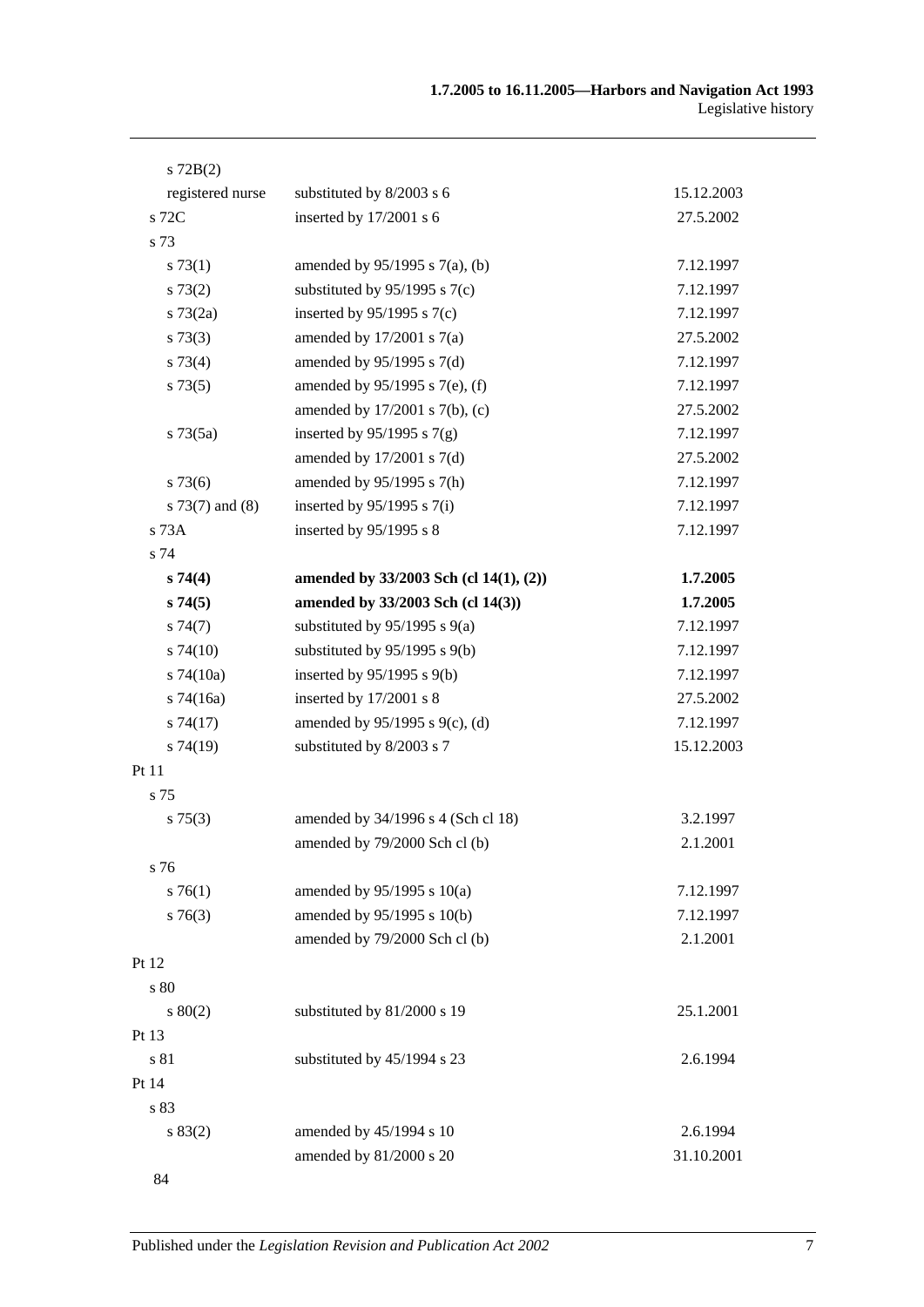#### **Harbors and Navigation Act 1993—1.7.2005 to 16.11.2005** Legislative history

| s $84(1)$ and $(2)$ | amended by 79/2000 Sch cl (b)                                         | 2.1.2001  |
|---------------------|-----------------------------------------------------------------------|-----------|
| s 85                | amended by 79/2000 Sch cl (b)                                         | 2.1.2001  |
| s 86                | deleted by $34/1996$ s 4 (Sch cl 18)                                  | 3.2.1997  |
| s 88                | deleted by 37/2002 s 9                                                | 3.7.2003  |
| s 89                |                                                                       |           |
| $s\,89(3)$          | substituted by 81/2000 s 21                                           | 25.1.2001 |
| s $89(4)$ and $(5)$ | inserted by 81/2000 s 21                                              | 25.1.2001 |
| s 91                |                                                                       |           |
| $s\,91(7)$          | substituted by 79/2000 Sch cl (a)                                     | 2.1.2001  |
| $s\,91(8)$          | inserted by 34/1996 s 4 (Sch cl 18)                                   | 3.2.1997  |
| Sch 1               |                                                                       |           |
| cl <sub>1</sub>     |                                                                       |           |
| cl $1(1)$           | amended by 45/1994 s 24                                               | 2.6.1994  |
| Sch 2               |                                                                       |           |
| cl <sub>1</sub>     | omitted under Legislation Revision and<br><b>Publication Act 2002</b> | 3.7.2003  |
| cl 2                |                                                                       |           |
| cl 2(4)–(8)         | inserted by $45/1994$ s 25                                            | 2.6.1994  |

## **Transitional etc provisions associated with Act or amendments**

### *Statutes Amendment and Repeal (Common Expiation Scheme) Act 1996*

## **5—Transitional provision**

An Act repealed or amended by this Act will continue to apply (as in force immediately prior to the repeal or amendment coming into operation) to an expiation notice issued under the repealed or amended Act.

### *Harbors and Navigation (Miscellaneous) Amendment Act 2000*

### **14—Transitional provision**

- (1) On the commencement of section 7 of this Act, the appointed members of the State Crewing Committee who held office immediately prior to that commencement vacate their offices so that appointments may be made to the Committee under the principal Act as amended by this Act.
- (2) Subsection (1) does not derogate from section 16 of the *[Acts Interpretation Act](http://www.legislation.sa.gov.au/index.aspx?action=legref&type=act&legtitle=Acts%20Interpretation%20Act%201915) 1915*.

### *Statutes Amendment (Transport Portfolio) Act 2001*

### **9—Transitional provision**

An amendment to the principal Act effected by a provision of this Part does not apply in relation to an offence committed before the commencement of that provision.

## **Historical versions**

Reprint No 1—2.6.1994 Reprint No 2—3.2.1997